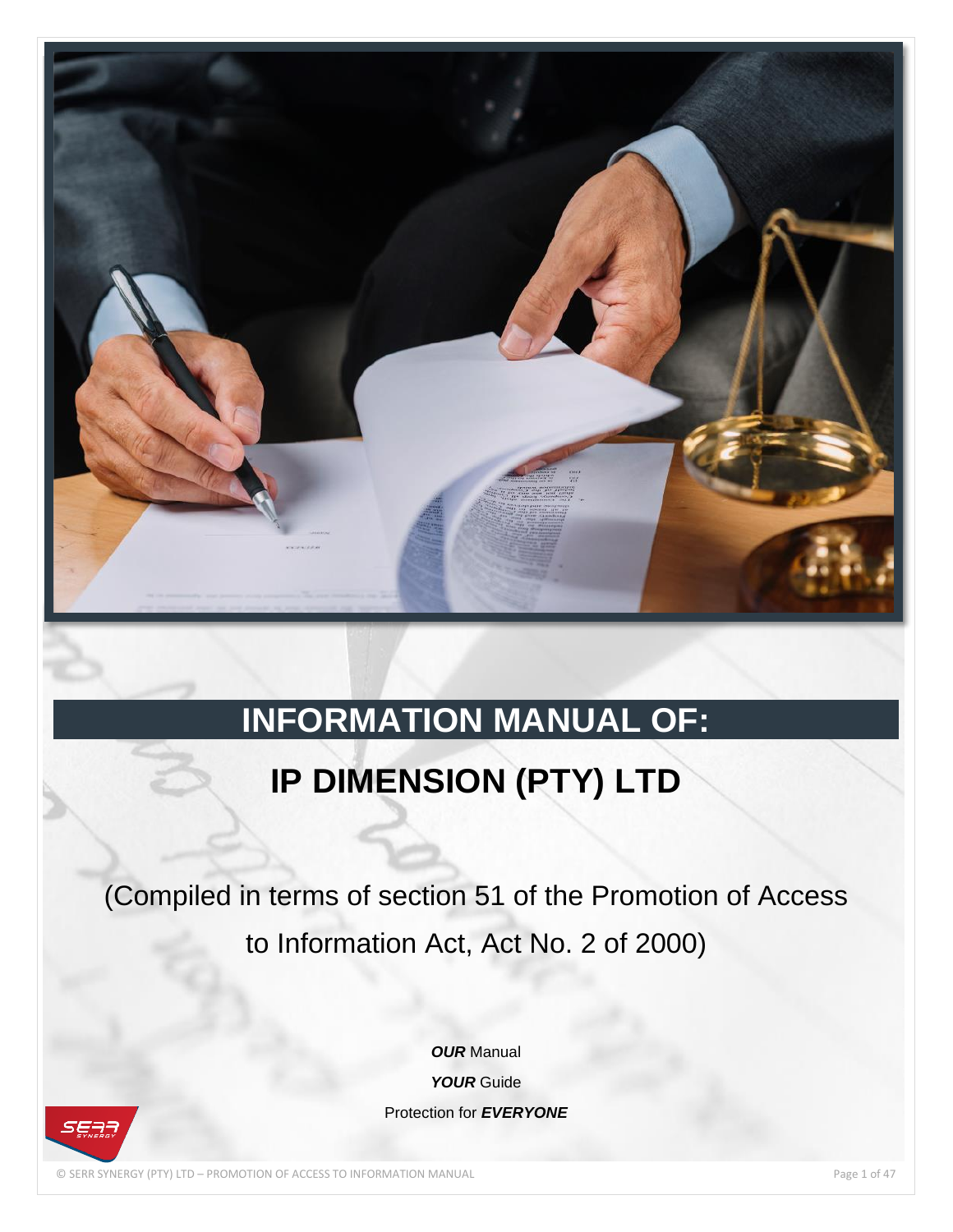## **TABLE OF CONTENTS**

|                                                                                | 3  |
|--------------------------------------------------------------------------------|----|
|                                                                                | 7  |
|                                                                                | 8  |
|                                                                                | 8  |
|                                                                                | 8  |
|                                                                                | 9  |
| 7. VOLUNTARY DISCLOSURE AND AUTOMATIC AVAILABILITY OF CERTAIN RECORDS:         | -9 |
|                                                                                | 10 |
|                                                                                | 10 |
|                                                                                | 10 |
|                                                                                | 10 |
|                                                                                | 10 |
|                                                                                | 12 |
|                                                                                | 13 |
|                                                                                | 13 |
|                                                                                | 13 |
|                                                                                | 16 |
| 18. REFUSAL OF REQUEST FOR ACCESS TO A RECORD IN TERMS OF OTHER LEGISLATION IN |    |
|                                                                                | 17 |
|                                                                                | 18 |
|                                                                                |    |
|                                                                                |    |
|                                                                                |    |
|                                                                                |    |
|                                                                                |    |
|                                                                                |    |
|                                                                                | 25 |
|                                                                                |    |
|                                                                                |    |
|                                                                                |    |
|                                                                                |    |
|                                                                                |    |
|                                                                                |    |
|                                                                                |    |
|                                                                                |    |
|                                                                                |    |
|                                                                                |    |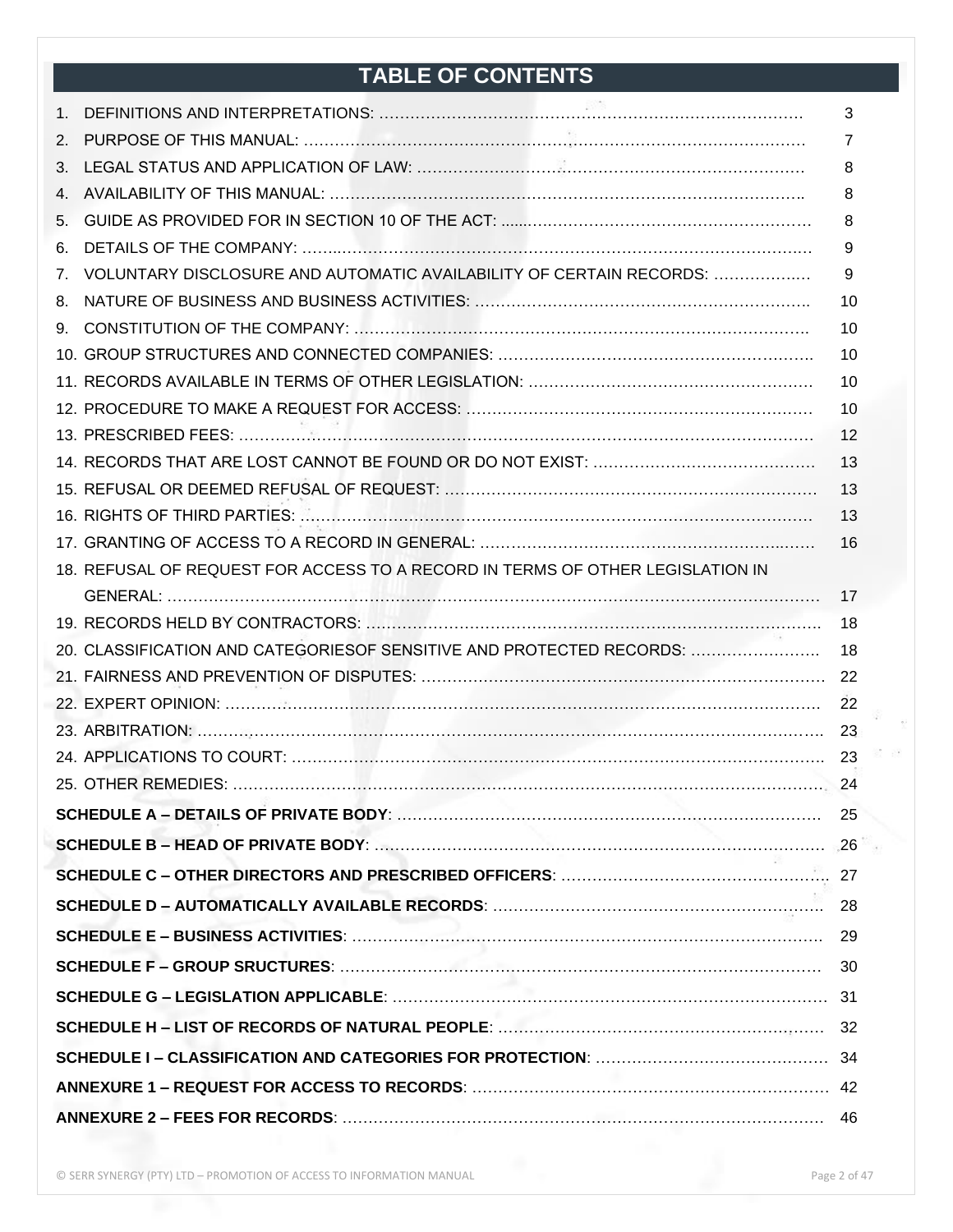## **1. DEFINITIONS AND INTERPRETATION:**

Unless the context clearly indicates otherwise, the following terms shall have the meanings assigned to them hereunder, namely-

- 1.1 **"Access fee"** or **"request fee"** means a fee prescribed in terms of section 54 of PAIA and Part III of the Regulations for the purposes of access and reproduction as per **Annexure 2**.
- 1.2 **"Act" or "PAIA"** means the Promotion of Access to Information Act, 2000 (Act No. 2 of 2000), and the Regulations regarding the Promotion of Access to Information, published in *Government Gazette* Notice 187 of 15 February 2002, and *Government Gazette* No. 45057 dated 27 Augustus 2021 respectively*.*
- 1.3 **"Application"** means an Application to a Court in terms of the Act (Section 78).
- 1.4 **"Biometrics"** means a technique of personal identification that is based on physical, physiological or behavioural characterisation, including blood typing, fingerprinting, DNA analysis, retinal scanning and voice recognition;
- 1.5 **"Complainant"** means a Requester or a third party;
- 1.6 **"Consent"** means any voluntary, specific and informed expression agreeing to the Processing of Personal Information.
- 1.7 **"Constitution"** means the Constitution of the Republic of South Africa, 1996 (Act No. 1088 of 1996).
- 1.8 **"Court"** means-
	- 1.8.1 the Constitutional Court acting in terms of section 167(6)(a) of the Constitution; or
	- 1.8.2 a High Court or another Court of similar status; or
	- 1.8.3 a Magistrate's Court, either generally or in respect of a specified class of decisions in terms of this Act, designated by the Minister, by notice in the *Government Gazette*, and presided over by a Magistrate designated in writing by the Minister, after consultation with the Magistrates Commission, within whose area of jurisdiction –
		- 1.8.3.1 the decision of the Information Officer or relevant authority of a Public Body or the Head of a Private Body has been taken;
		- 1.8.3.2 the Public Body or Private Body concerned has its principal place of administration or business; or
		- 1.8.3.3 the Requester or Third Party concerned is domiciled or ordinarily resident.
- 1.9 **"Data subject**" means the Person to whom the Personal Information relates, including a Third Party.
- 1.10 **"Guide"** means the Guide contemplated in section 10 of the Act published and made available in terms of Regulation 2 of the Regulations;

#### 1.11 **"Information Officer" of, or in relation to, a–**

1.11.1 public body, means an information officer or deputy information officer as contemplated in terms of section 1 or 17 of POPIA; or

1.11.2 private body, means the head of a private body as contemplated in section 1 of PAIA;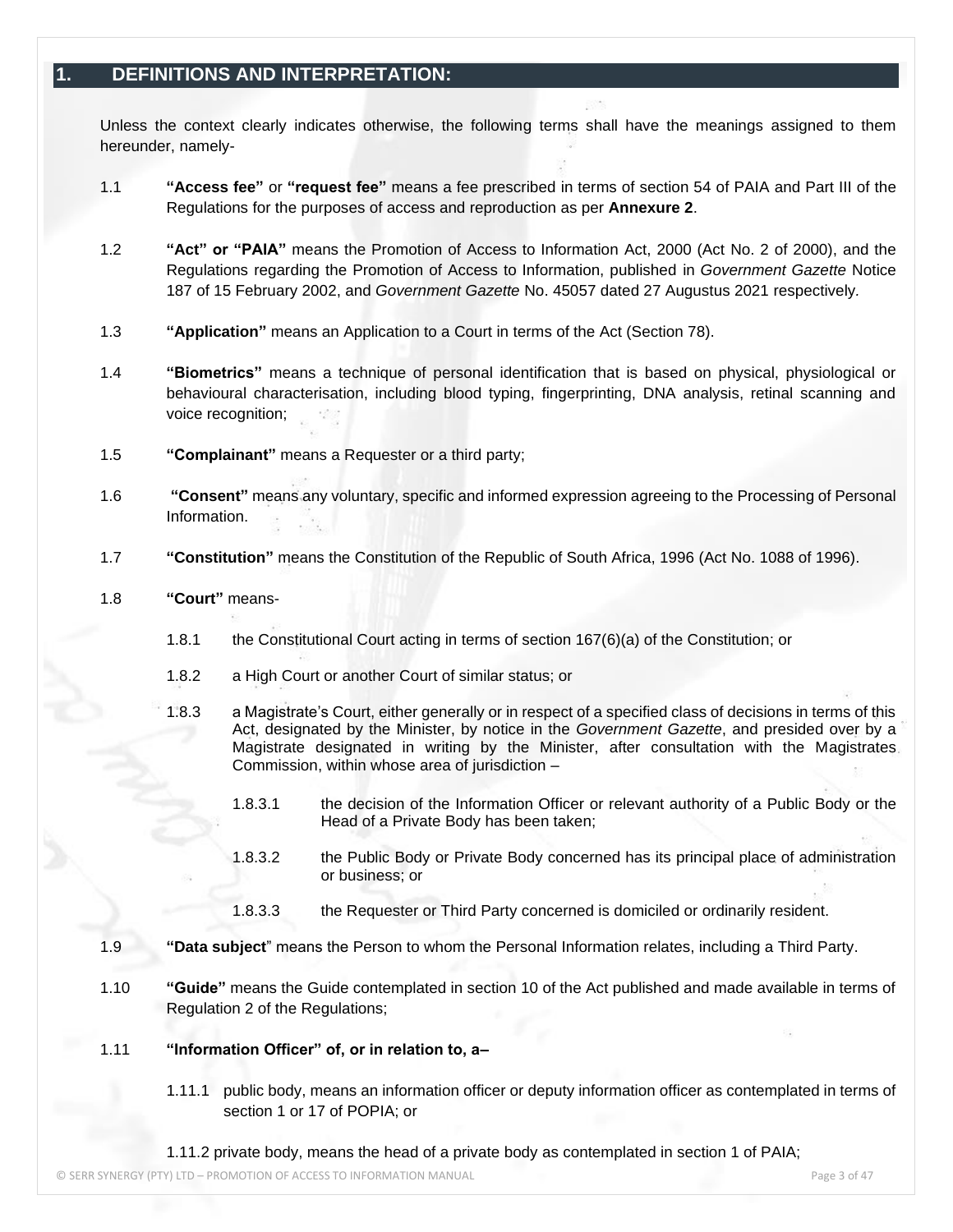- 1.12 **"In writing"** includes in the form of a data message and accessible in a manner usable for subsequent reference, as contemplated in section 12 of the Electronic Communications and Transactions Act, 2002 (Act No. 25 of 2002);
- 1.13 **"Information Regulator"** means the Information Regulator established in terms of Section 39 of POPIA;
- 1.14 **"Manual"** means this Manual, compiled and published in terms of Section 51 of the Act and Regulation 9, also referred to as the Information Manual.
- 1.15 **"Official"** means any Person who works for or provides services to or on behalf of the Company, whether permanently or temporarily, full time or part time, and who receives or is entitled to receive any remuneration or payment. This includes, without limitation, directors (both executive and non-executive) and all permanent, temporary and part-time staff, contract workers as well as the Head of the Private Body as defined in the Act.
- 1.16 **"PAIA"** means the "**Act"**
- 1.17 **"Person"** means a natural Person or a juristic Person.
- 1.18 **"Personal information"** means information relating to an identifiable, living, natural person and, where applicable, an identifiable, existing juristic person, including, but not limited to —
	- 1.18.1 information relating to the race, gender, sex, pregnancy, marital status, national, ethnic or social origin, colour, sexual orientation, age, physical or mental health, well-being, disability, religion, conscience, belief, culture, language and birth of the person;
	- 1.18.2 information relating to the education or the medical, financial, criminal or employment history of the person;
	- 1.18.3 any identification number, symbol, e-mail address, physical address, telephone number, location information, online identifier or other particular assignment to the person;
	- 1.18.4 the biometric information of the person;
	- 1.18.5 the personal opinions, views or preferences of the person;
	- 1.18.6 correspondence sent by the person which is implicitly or explicitly of a private or confidential nature, or further correspondence that would reveal the contents of the original correspondence;
	- 1.18.7 the views or opinions of another individual about the person; and
	- 1.18.8 the name of the person if it appears with other personal information relating to the person or if the disclosure of the name itself would reveal information about the person;
- 1.19 **"Personal Requester"** means a Requester seeking access to a Record containing Personal Information about the Requester himself/herself.
- 1.20 **"POAJA"** means the Promotion of Administrative Justice Act (Act No. 20 of 2000) as amended;
- 1.21 **"POPI" or "POPIA"** means the Protection of Personal Information Act (Act No. 4 of 2013);
- 1.22 **"Prescribed Form"** means any of the forms prescribed by the Act and the Regulations respectively;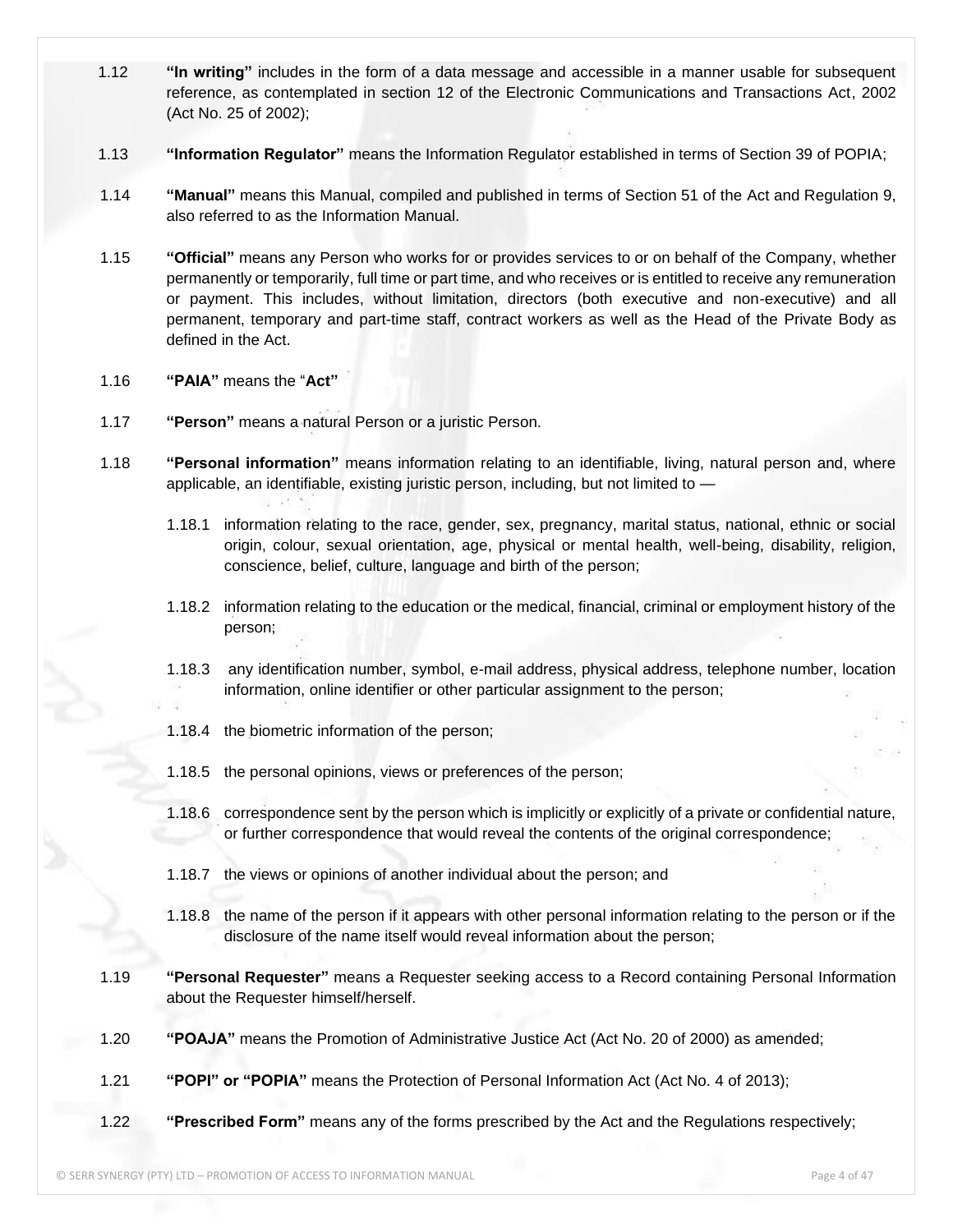- 1.23 **"Private Body"** means
	- 1.23.1 a natural Person who conducts or has conducted on any trade, business or profession, but only in such capacity;
	- 1.23.2 a partnership which conducts or has conducted any trade, business or profession; or
	- 1.23.3 any former or existing juristic Person but excluding a Public Body.
- 1.24 **"Processing"** means any operational activity or any set of operations, whether or not by automatic means, concerning personal information, including –
	- 1.24.1 the collection, receipt, recording, storage, updating or modification, retrieval; or
	- 1.24.2 dissemination by means of transmission, distribution or disclosure in any other form; or
	- 1.24.3 merging, linking as well as restriction, erasure or destruction of information;

#### 1.25 **"Public Body"** means –

- 1.25.1 any department of state or administration in the national or provincial sphere of government or any municipality in the local sphere of government; or
- 1.25.2 any other functionary or institution when-
	- 1.25.2.1 exercising a power or performing a duty in terms of the Constitution or a provincial Constitution; or
	- 1.25.2.2 exercising a public power or performing a public function in terms of any legislation.
- 1.26 **"Record"** means any recorded information, regardless of form or medium, including written, electronic information, label, marketing, image, film, map, graph, drawing or tape which is in the possession or under the control of the Company, irrespective of whether it was created by the Company and regardless of when it came into existence;
- 1.27 **"Regulations"** means the Regulations relating to the Promotion of Access to Information, 2021 published in Government Gazette No. 45057 dated 07 August 2021;
- 1.28 **"Request"** means a request for access to a Record or information of the Company.
- 1.29 **"Requester"** means any Person, including a Public Body or an Official thereof, making a Request for access to a Record of the Company, including any Person acting on behalf of that Person or a "Complainant";
- 1.30 **"SAHRC"** means the South African Human Rights Commission.
- 1.31 **"Signature"** means a signature contemplated in section 13 of the Electronic Communications and Transactions Act, 2002;
- 1.32 **"The Company"** means **IP DIMENSION (PTY) LTD,** a private company (**reg. no. 2001/022340/07)** incorporated in the Republic of South Africa.
- 1.33 **"Third Party",** in relation to a Request for access, means any Person, excluding the Company or a Personal Requester.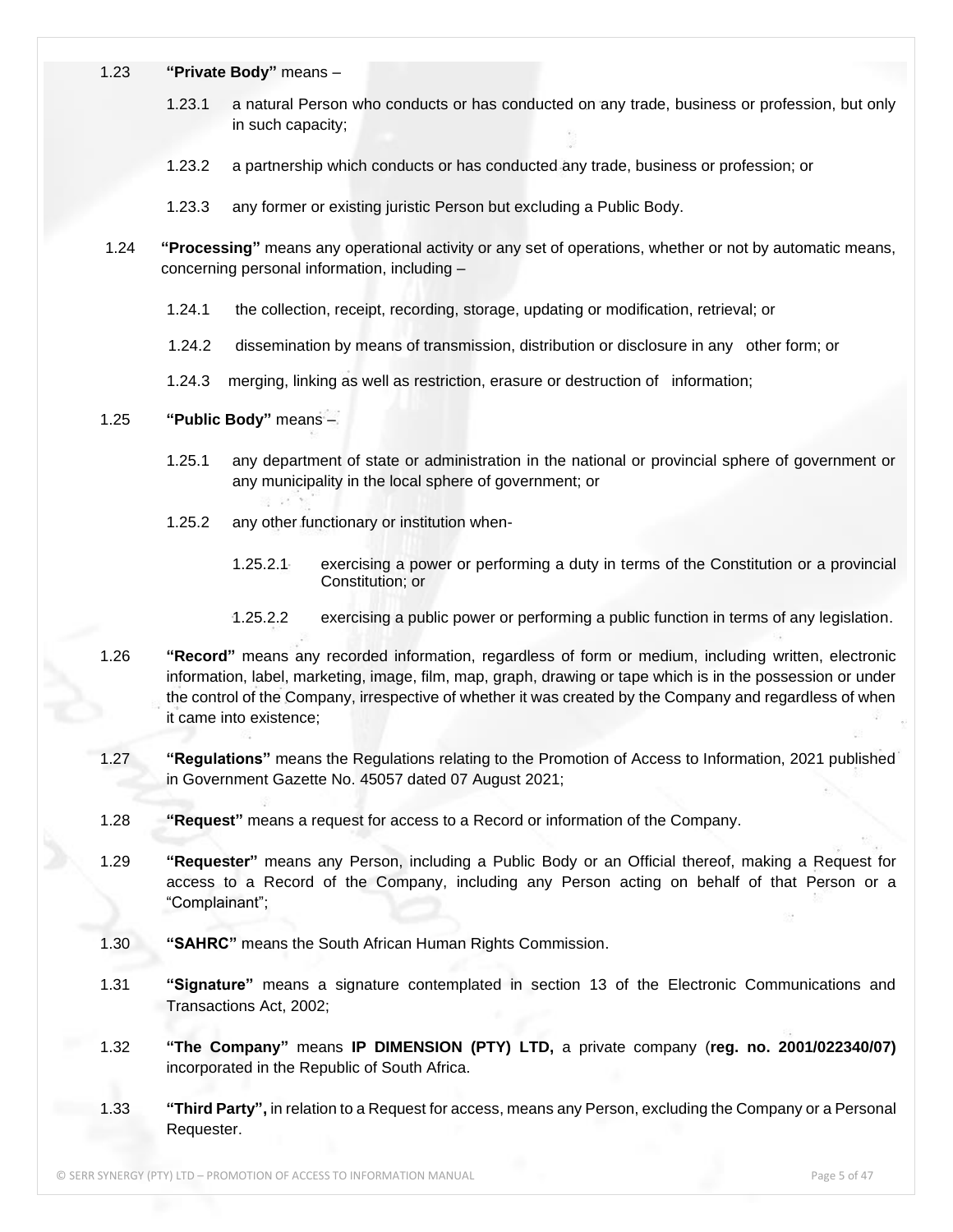- 1.34 In this Manual **paragraph headings** are for convenience only and are not to be used in its interpretation.
- 1.35 An **expression** which denotes
	- 1.35.1 any gender, includes the other gender;
	- 1.35.2 the singular, includes the plural and *vice versa*; and
	- 1.35.3 an Official includes a reference to that Official's successors in title and assignees allowed in law.
- 1.36 Any reference in this Manual to
	- 1.36.1 "**business hours**" shall be construed as being the hours between 08h30 and 17h00 on any business day. Any reference to time shall be based upon South African Standard Time;
	- 1.36.2 "**days**" shall be construed as calendar days unless qualified by the word "business", in which instance a "**business day**" and **"working days"** shall be any day other than a Saturday, Sunday or public holiday as gazetted by the government of the Republic of South Africa from time to time;
	- 1.36.3 "**law**" means any law of general application and includes common law and any statute, constitution, decree, treaty, regulation, directive, ordinance, by-law, order or any other enactment of legislative measure of government (including local and provincial government) or statutory or regulatory body which has the force of law;
	- 1.36.4 "**person**" apart from the statutory definition shall also in the normal sense mean any Person, company, close corporation, trust, partnership or other entity, whether or not having separate legal personality; and
	- 1.36.5 "**writing**" means legible writing, in English, including any form of electronic communication contemplated in the Electronic Communications and Transactions Act, Act No. 25 of 2002.
- 1.37 The words "**include**" and "**including**" mean "include without limitation" and "including without limitation". The use of the words "**include**" and "**including**" followed by a specific example or examples shall not be construed as limiting the meaning of the general wording preceding it.
- 1.38 The words "**will**" and "**must**" used in the context of any obligation or restriction imposed on a Person have the same meaning as the word "**shall**".
- 1.39 Any substantive provision, conferring **rights** or **imposing obligations** on a Person and appearing in any of the definitions in paragraph 1 or elsewhere in this Manual, shall be given effect to as if it were a substantive provision in the body of the Manual.
- 1.40 **Words and expressions** defined in any paragraph shall, unless the application of any such word or expression is specifically limited to that paragraph, bear the meaning assigned to such word or expression throughout this Manual.
- 1.41 Unless otherwise provided, defined terms appearing in this Manual **in title case** shall be given their meaning as defined, while the same terms appearing in lower case shall be interpreted in accordance with their plain English meaning.
- 1.42 A reference to any **statutory enactment** shall be construed as a reference to that enactment as at the Signature Date, and as amended or substituted from time to time.
- 1.43 Any reference in this Manual to "**this Manual**" or in any other agreement or document shall be construed as a reference to this Manual.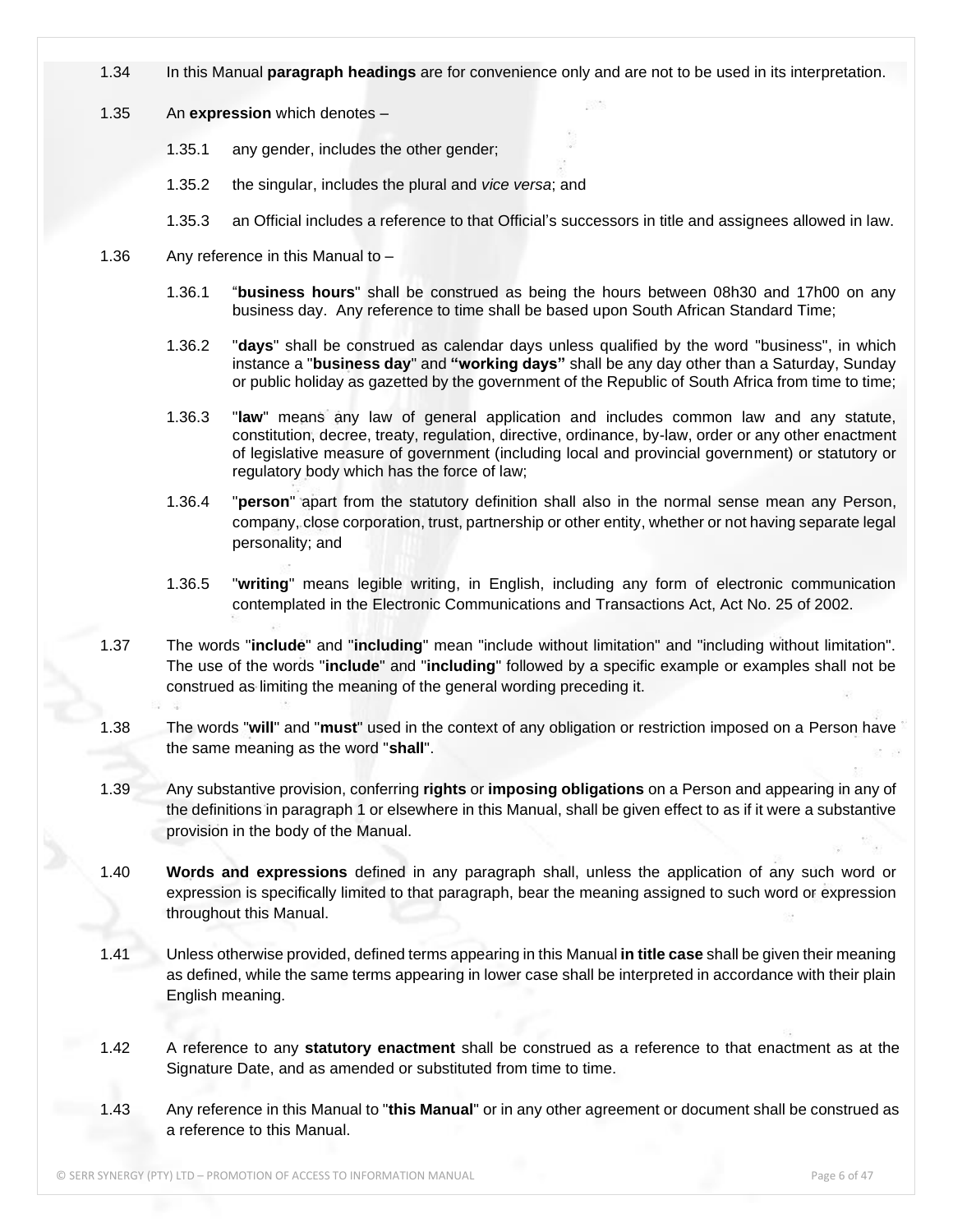- 1.44 Unless specifically otherwise provided, any **number of days** prescribed shall be determined by excluding the first and including the last day or, where the last day falls on a day that is not a business day, the next succeeding business day.
- 1.45 If the due date for performance of any obligation in terms of this Manual is a day which is not a business day, then (unless otherwise stipulated) the due date for performance of the relevant obligation shall be the immediately preceding business day.
- 1.46 Where **figures** are referred to in **numerals** and in **words,** and there is any conflict between the two, the words shall prevail, unless the context indicates a contrary intention.
- 1.47 The use of any expression in this Manual covering a **process** available under South African law shall be construed as including any equivalent or analogous proceedings under the law of any other jurisdiction.
- 1.48 In this Manual the words "**paragraph**", "**schedule**", **"annexure"** or "**appendix**" refer to a paragraph, schedule, annexure or an appendix to this Manual.

#### **2. PURPOSE OF THIS MANUAL**

Section 32 of the Constitution provides for the right of access to information held by another Person when that information is required for the exercise or protection of any right. To give effect to this Constitutional right, the Promotion of Access to Information Act (PAIA) was enacted by Parliament in 2000 and regulations promulgated by the Minister of Justice in 2001. As no right is absolute, the right of access to information held by a Public or Private Body may be limited to the extent that the limitation is reasonable and justifiable in an open and democratic society based on human dignity, equality and freedom. POPIA, on the other hand explicitly protects Personal Information. Consideration of access to information is a process of balancing of rights.

Other legislation has also impacted on the flow of information and the restriction applicable in this regard.

The Company not only wishes to comply with this legislation but also wishes to promote an internal culture and business environment compatible with these values and principles. **This Manual** will provide for procedures and policies to enhance access to information held by the Company and matters connected therewith. The policies and procedures are designed to:

- expedite any Request for access
- provide clarity regarding the Officials to be approached in this regard
- set a standard for consideration of Requests for access
- align all internal policies to information compliance in general
- ensure that mandatory protection of information provided by PAIA is complied with in conjunction with the peremptory provisions of POPIA to protect Personal Information.

**This Manual** is not an isolated or stand-alone document. The Company endeavours to align all commercial and internal Records and policies to be fully information compliant. The Manual will refer to such policies where applicable and guide any Requester through the internal processes of the Company.

The aim of **this Manual** is to deal with Requests for access to information and Records in the most cost-effective and efficient way, with due consideration of the rights of the Requester, the Company and any Third Party.

**This Manual** must be read in conjunction with the Guide.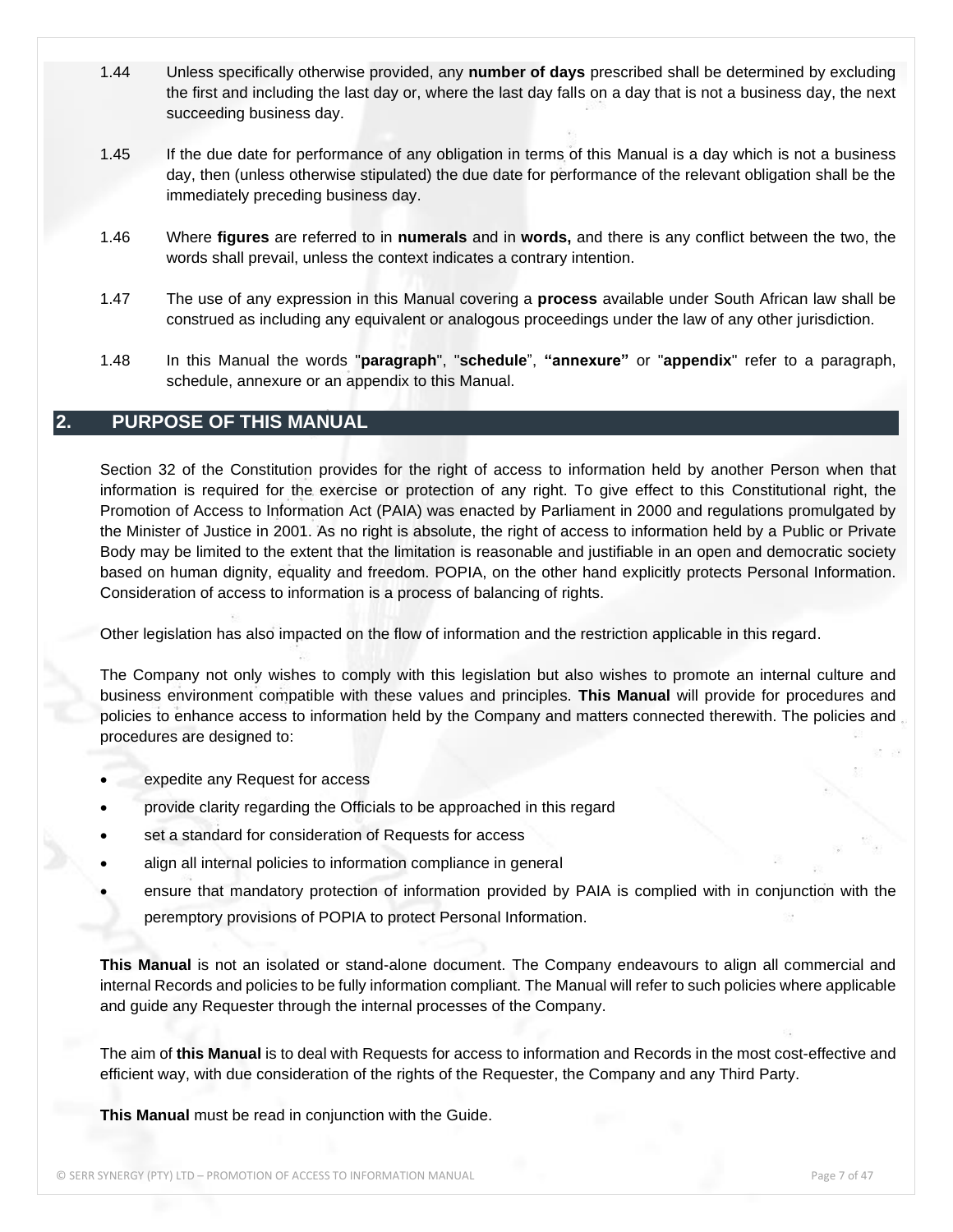## **3. LEGAL STATUS AND APPLICATION OF LAW:**

- 3.1 Should any provision of this Manual be in contradiction to the Act, the Guide, or any other legislation, then the provisions of the Act, the Guide, or other legislation shall apply.
- 3.2 Nothing in this Manual prevents the Company from providing access to Personal Information or Records in the possession of the Company in a manner which is materially less onerous in terms of any legislation other than provided for in this Manual or in the Act.
- 3.3 The Act and this Manual do not apply to Personal Information requested for criminal or civil proceedings.
- 3.4 The Act and this Manual apply to the exclusion of any provision or other legislation that prohibits or restricts the disclosure of a Record of the Company and that is materially inconsistent with the object or a provision of the Act or this Manual.
- 3.5 Unless specifically provided for in any commercial or other agreements, this Manual does not *per se* create any contractual relationship with any Requester or Person.
- 3.6 The Company shall be bound by the correctness of the information provided herein.
- 3.7 Failure to follow the procedures and comply with the conditions contained in this Manual may lead to the refusal of a Request for access to information.
- 3.8 When considering protection of Personal Information, the provisions of POPIA shall be applied. If other legislation provides for more extensive conditions for processing Personal Information, such other legislation shall prevail.
- 3.9 No provision in this Manual creates a right, interest or legitimate expectation to be provided with any Record or Personal Information. Each Request for access shall be considered on merit and shall not be refused without good reason.
- 3.10 By publishing this Manual and making it available as contemplated below, the Manual is placed in the public domain and becomes a public document.
- 3.11 The provisions of the Electronic Communications and Transactions Act, 2002, are applicable to all forms, records, documents or any information which are electronically communicated.

## **4. AVAILABILITY OF THIS MANUAL:**

This Manual as well as the Guide (in Afrikaans and English) shall be available:

- 4.1 on the Company's website [\(www.ip](http://www./)dimension.net), or as a summary in the event of a lengthy Manual with adequate information to obtain a complete version if required;
- 4.2 at the Head Office or main place of business as per **Schedule A***;*
- 4.3 from the Information Officer of the Company (contact details as per **Schedule B)**

#### **5. GUIDE AS PROVIDED FOR IN SECTION 10 OF THE ACT:**

5.1 The Information Regulator has compiled a Guide to the Act to assist members of the public as well as private and Public Bodies to access information and Records more effectively.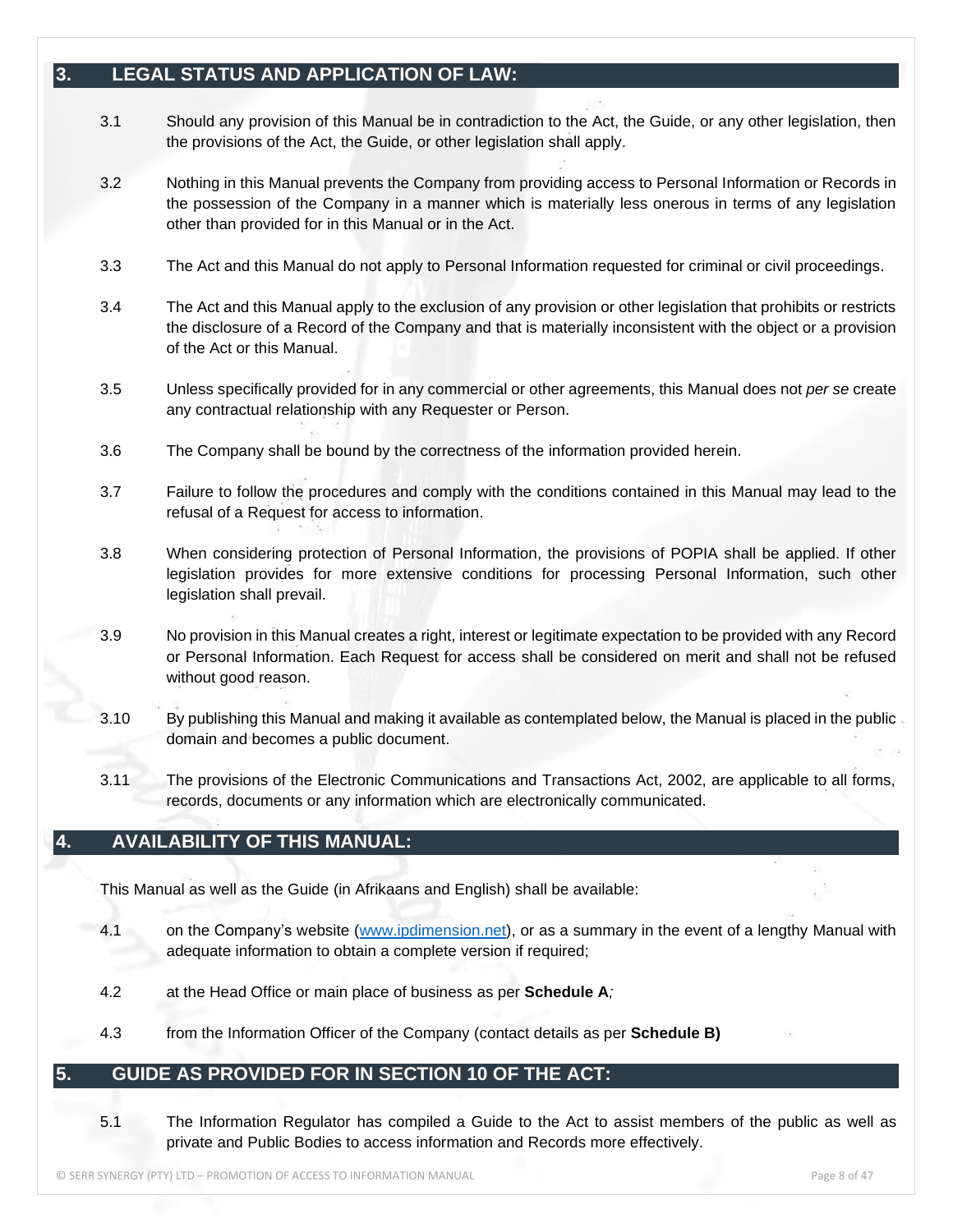5.2 This Guide can be obtained from the Information Officer as per paragraph 4.2 and 4.3 above or from the Information Regulator at:

Postal address: PO BOX 31533 BRAAMFONTEIN 2017 Physical address: 33 HOOFD STREET FORUM III 3 RD FLOOR BRAAMPARK JOHANNESBURG 2017 Website: www.justice.gov.za E-mail: [enquiries@inforegulator.org.za](mailto:enquiries@inforegulator.org.za)

#### **6. DETAILS OF THE COMPANY:**

6.1 The details of the Company are provided in **Schedule A***.*

- 6.2 Only the details required in relation to this Manual are provided. Any other details are available from the Company Intelligence Property Commission (CIPC).
- 6.3 As required by the Act, details of the Head of the Company and the Information Officer (optional) are provided in **Schedule B**.
- 6.4 Although also available from CIPC, the details of the other directors and prescribed officers and top senior management are provided in **Schedule C***.*
- 6.5 The Company has appointed an Information Officer as per **Schedule B** to fulfil the obligations in terms of PAIA and POPIA.

## **7. VOLUNTARY DISCLOSURE AND AUTOMATIC AVAILABILITY OF CERTAIN RECORDS:**

- 7.1 The following Records are already in the public domain or are intended to be placed in the public domain. Access to such Records can be obtained without following the steps contained in this Manual. These Records can be categorised as those which:
	- 7.1.1 the Company is compelled in terms of legislation to reveal to statutory officials so that they can perform their duties;
	- 7.1.2 can be purchased from the Company; or
	- 7.1.3 provided free of charge.
- 7.2 A more comprehensive list of these categories of information is provided in **Schedule D**. A Request for access to information and Records under this paragraph can be made to any Person contemplated in **Schedule C** and does not have to be directed to those stipulated in **Schedule B**.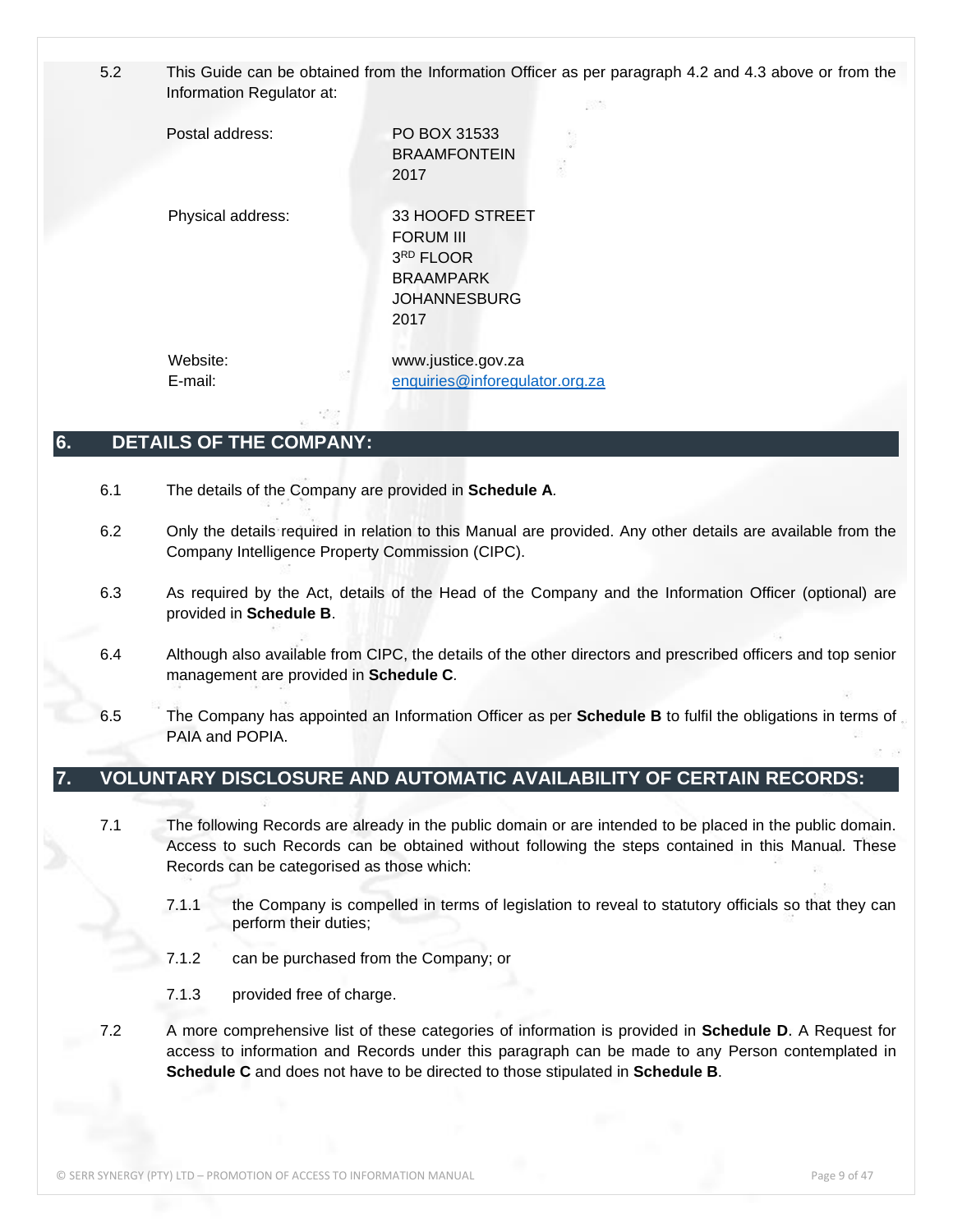## **8. NATURE OF BUSINESS AND BUSINESS ACTIVITIES:**

The Company provides IT (Information Technology) sales as well as aftersales services. In order to understand the management of information, trade secrets and other information that the Company needs to protect, a more comprehensive list of business activities is provided in **Schedule E**. The Company must be affiliated with the following controlling/ regulatory/ statutory bodies:

• Media Information Communication Technologies SETA (MICT)

#### **9. CONSTITUTING OF THE COMPANY:**

- 9.1 The Company's MOI (Memorandum of Incorporation) is available from the CIPC.
- 9.2 The Company utilises the standard MOI provided by CIPC.

#### **10. GROUP STRUCTURES AND CONNECTED COMPANIES***:*

- 10.1 The Company is not part of any holding/subsidiary structure or any associated companies via cross directorship or shareholding at this point in time, as per **Schedule F**.
- 10.2 In the event of a holding/subsidiary relationship or an association via cross-directorship or shareholding in the future, the procedure provided for in this Manual may be used to access information of those connected or related entities. The Information Officer as per **Schedule B** would guide the Requester in this regard.

## **11. RECORDS AVAILABLE IN TERMS OF OTHER LEGISLATION***:*

- 11.1 Given the nature of the Company and accompanying business activities, the Company is from time to time in possession of records in terms of various pieces of legislation. A list of the legislation applicable on the Company can be found in **Schedule G***.*
- 11.2 The principle is that this information is usually only available to Persons specified in such legislation. However, in order to promote access, any Request would be considered subject to the normal balancing of rights as envisaged in the purpose of this Manual above.
- 11.3 In dealing with a Request for Records held in terms of specific legislation, the Requester can exercise its rights by following the less onerous route.

## **12***.* **PROCEDURE TO MAKE A REQUEST FOR ACCESS**

- 12.1 The Requester must duly complete and sign the prescribed form as per **Annexure 1** and forward such to the Information Officer specified in **Schedule B***.* Only the Information Officer mentioned in **Schedule B** may accept requests in terms of the Act and this Manual, unless provided for otherwise. Any reference to an Official in relation to any procedure for access shall only refer to an Information Officer mentioned in **Schedule B**.
- 12.2 The Information Officer must assist a Requester with any Request for access to information.
- 12.3 If a Request is made orally as a result of the illiteracy or a disability of a Requester, the Information Officer must complete the Prescribed Form on behalf of the Requester and provide a copy thereof to the Requester.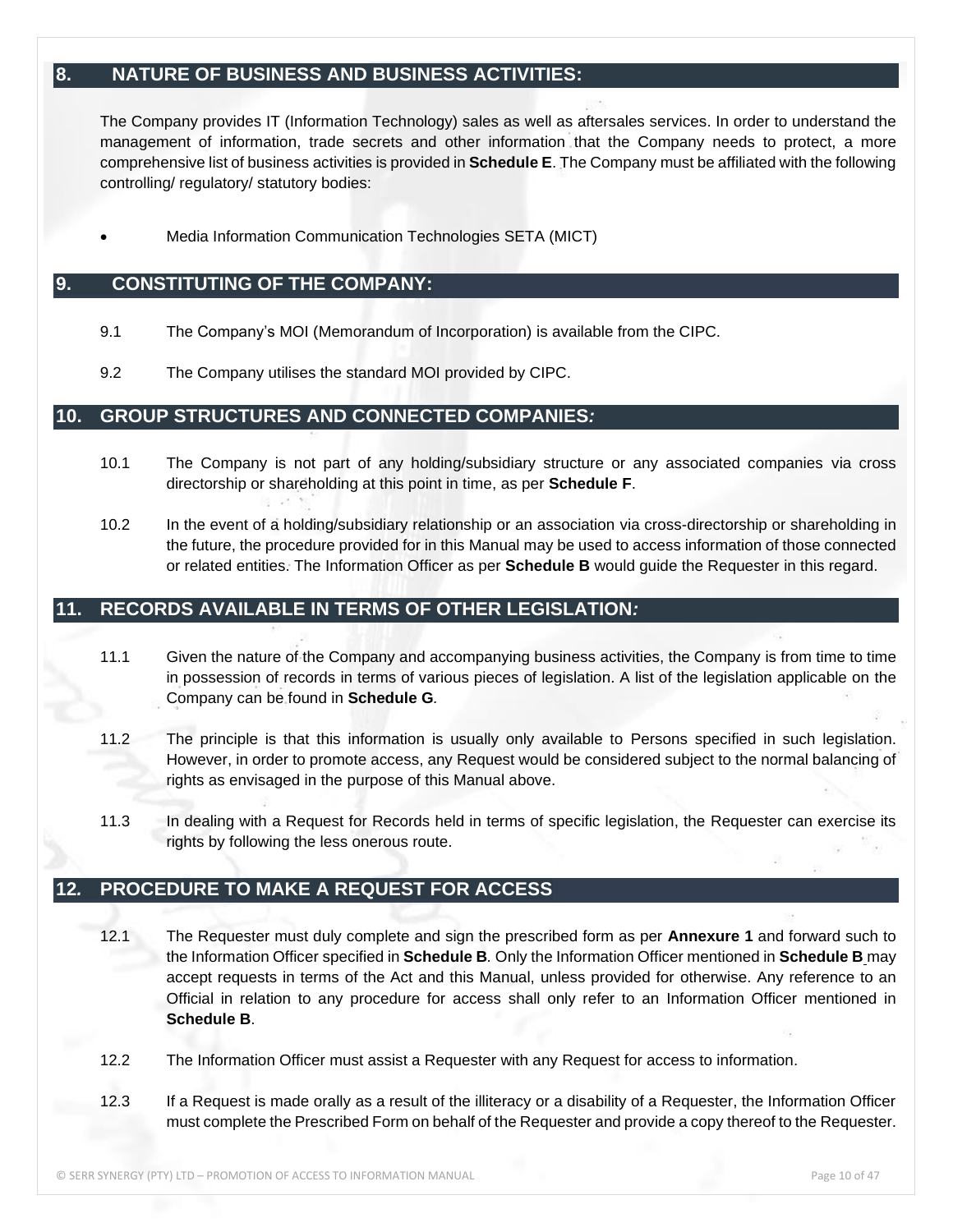- 12.4 The Information Officer receiving a Request may refer the Request back to the Requester and insist that the prescribed form in terms of paragraph 12.1 above be used or that any additional information be provided such as the Information Officer may reasonably require to make a determination, in terms of the Act and this Manual.
- 12.5 Any Request or prescribed form referred back to the Requester shall be processed within seven (7) days of receipt of a Request.
- 12.6 If the Request is made on behalf of another Person, proof must be submitted of the capacity in which such Person makes the Request.
- 12.7 The Official shall notify the Requester as per the Prescribed Form as soon as practical possible, but not later than 30 days, of his/her decision to grant or refuse access. Access shall be granted in writing or in any reasonable manner as requested by the Requester.
- 12.8 If the Request for access is granted, the notice in terms of paragraph 12.5 above must state the following:
	- 12.8.1 The Access fee (if any) to be paid upon access
	- 12.8.2 The form in which access shall be given; and
	- 12.8.3 That the Requester may lodge an application with a Court to object to the Access fee to be paid or the form of access granted.
- 12.9 If the Request for access is refused, the notice in terms of paragraph 12.5 above must-
	- 12.9.1 state adequate reasons for the refusal, including the provisions of the Act and this Manual on which such refusal is based;
	- 12.9.2 exclude from any such reasons any reference to the content of the Record; and
	- 12.9.3 state that the Requester may lodge an application with a Court to object to the refusal of the Request or may apply any other remedies available to the Requester.
- 12.10 The Information Officer to whom a Request has been addressed may once extend the period of 30 days referred to in paragraph 12.5 above (referred to as the "original period") for a further period of not more than 30 days, if-
	- 12.10.1 the Request is for a large number of Records or requires a search through a large number of Records and if compliance with the original period would unreasonably interfere with the activities of the Company concerned;
	- 12.10.2 the Request requires a search for Records in, or the collection thereof from, an office of the Company not situated within the same town or city as the office of the Head of the Company and which search cannot reasonably be completed within the original period;
	- 12.10.3 consultation among divisions of the Company or with another company is necessary, or desirable to reach a decision regarding the Request and which cannot reasonably be completed within the original period;
	- 12.10.4 more than one of the circumstances contemplated above exist in respect of the Request, making compliance with the original period not reasonably possible; or
	- 12.10.5 the Requester consents in writing to such extension.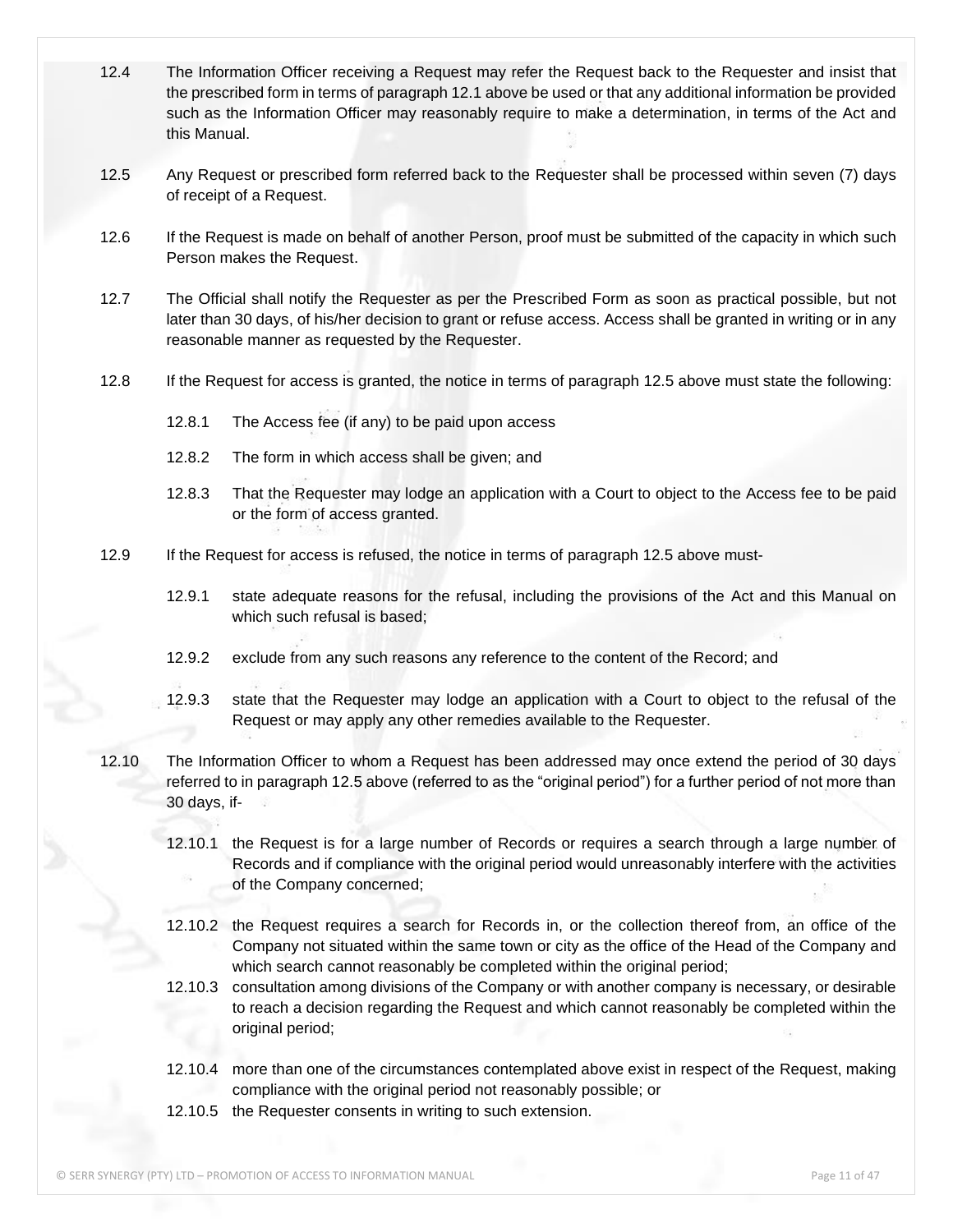- 12.11 If a period is extended in terms of paragraph 12.8 above, the Official must, as soon as reasonably possible, but in any event within 30 days after the Request is received, notify the Requester of such extension, the period of the extension and the reasons for the extension.
- 12.12 The notice in terms of paragraph 12.9 above must state-
	- 12.12.1 the period of extension;
	- 12.12.2 adequate reasons for the extension, including the provisions of the Act and this Manual that are relied upon; and
	- 12.12.3 that the Requester may lodge an application with a Court against the extension.

#### 12.13 Severability

- 12.13.1 If a Request is made for access to a Record of the Company containing information which may or must be refused, every part of the Record that does not contain such information, and where such information can reasonably be deleted, shall be disclosed.
- 12.13.2 If a Request for access to a part of a Record is granted and the other part of the Record is refused, the provisions of paragraph 12.6 and paragraph 12.7 above shall apply.

## **13. PRESCRIBED FEES**

- 13.1 The Information Officer to whom a Request is made must by notice require the Requester to pay the prescribed fee (if any) before further processing the Request. The prescribed fees are provided in **Annexure 2** and as amended from time to time in terms of the Regulations**.** The payment of fees shall not be applicable to a personal Requester.
- 13.2 If the search for a Record of the Company in respect of which a Request for access by a Requester other that a Personal Requester, has been made, and the preparation of the Record for disclosure, in the opinion of the Information Officer concerned, would require more than the 6 (six) hours prescribed in the Regulations for this purpose, the Information Officer shall by notice require the Requester, other than a Personal Requester, to pay a deposit which shall not be more than one third of the Access fee that would be payable if the Request is granted.
- 13.3 The notice referred to in paragraph 13.2 above must state-
	- 13.3.1 the amount of the deposit payable;
	- 13.3.2 that the Requester may lodge an application with a Court against the tender or payment of the Access fee in terms of paragraph 12.5 above, or tender or payment of a deposit in terms of paragraph 13.2 above, as the case may be.
- 13.4 If a deposit has been paid in respect of a Request for access which is refused, the Information Officer concerned must repay the deposit to the Requester.
- 13.5 The Information Officer may withhold a Record until the Requester concerned has paid the applicable fees (if any).
- 13.6 A Requester whose Request for access to a Record has been granted must pay an Access fee for reproduction and for search and preparation, respectively, and for any time reasonably required in excess of the prescribed hours to search for and prepare (including making any arrangements) the Record for disclosure.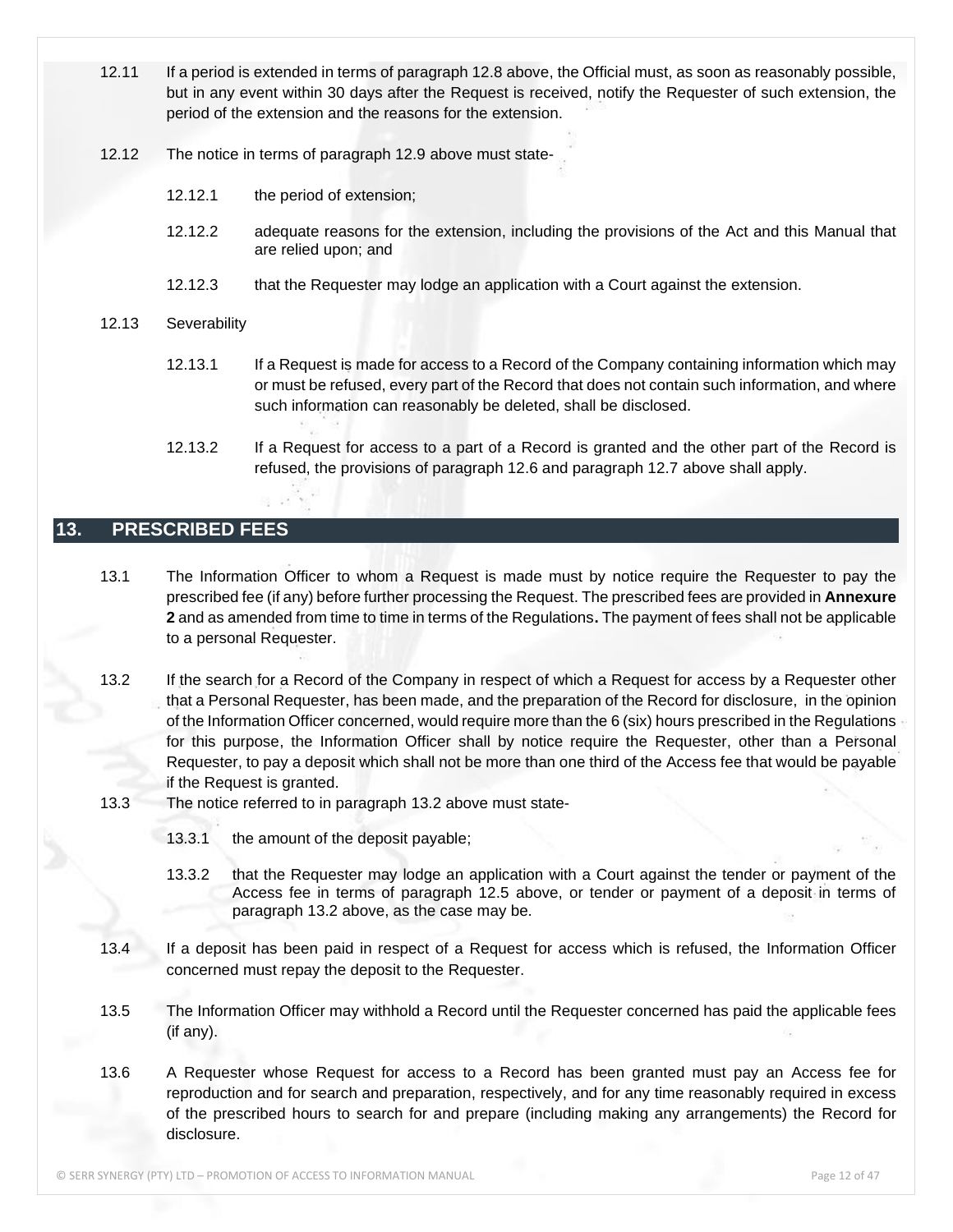- 13.7 Access fees prescribed for purposes of paragraph 13.6 above must provide for a reasonable Access fee for-
	- 13.7.1 the cost of making a copy of a Record, or a transcription of the content of a Record, if applicable, and the postal fee; and
	- 13.7.2 the time reasonably required to search for the Record and disclose the Record to the Requester.
	- 13.7.3 the cost of making any arrangement regarding the above search, preparation and disclosure to the Requester
- 13.8 The charging of fees shall always be subject to the determination and exclusion of certain categories of persons as determined by the Minister or any other *Government Gazette* notice regulating fees and reproduction for specific professions.

## **14. RECORDS THAT ARE LOST CANNOT BE FOUND OR DO NOT EXIST:**

- 14.1 In the event that:
	- 14.1.1 all reasonable steps have been taken to find a Record requested; and
	- 14.1.2 there are reasonable grounds for believing that the Record
		- 14.1.2.1 is in the Company's possession but cannot be found; or
		- 14.1.2.2 does not exist
	- 14.1.3 the Information Officer must, by way of affidavit or affirmation, notify the Requester that it is not possible to give access to that Record.
- 14.2 The affidavit or affirmation referred to in paragraph 14.1 above must give a full account of all steps taken to find the Record in question or to determine whether the Record exists, as the case may be, including all communications with every Person who conducted the search on behalf of the Information Officer. For purposes of this Manual, the notice in terms of paragraph 14.1 above is to be regarded as a decision to refuse a Request for access to the Record concerned.
- 14.3 If, after notice is given in terms of paragraph 14.1 above, the Record in question is found, the Requester concerned must be given access to the Record unless access is refused on a ground for refusal contemplated in this Manual or the Act.

## **15. REFUSAL OR DEEMED REFUSAL OF REQUEST***:*

- 15.1 If an Information Officer fail to make a decision within the 30-day period; or
- 15.2 If notice is given that the Record is lost or cannot be found or does not exist in terms of paragraph 14 above, it shall be deemed a refusal of a Request.
- 15.3 For all other instances, any written communication, be it on the prescribed form or not, refusing a Request for access shall constitute a refusal.

## **16. RIGHTS OF THIRD PARTIES***:*

#### 16.1 **Notice to Third Parties:**

© SERR SYNERGY (PTY) LTD – PROMOTION OF ACCESS TO INFORMATION MANUAL Page 13 of 47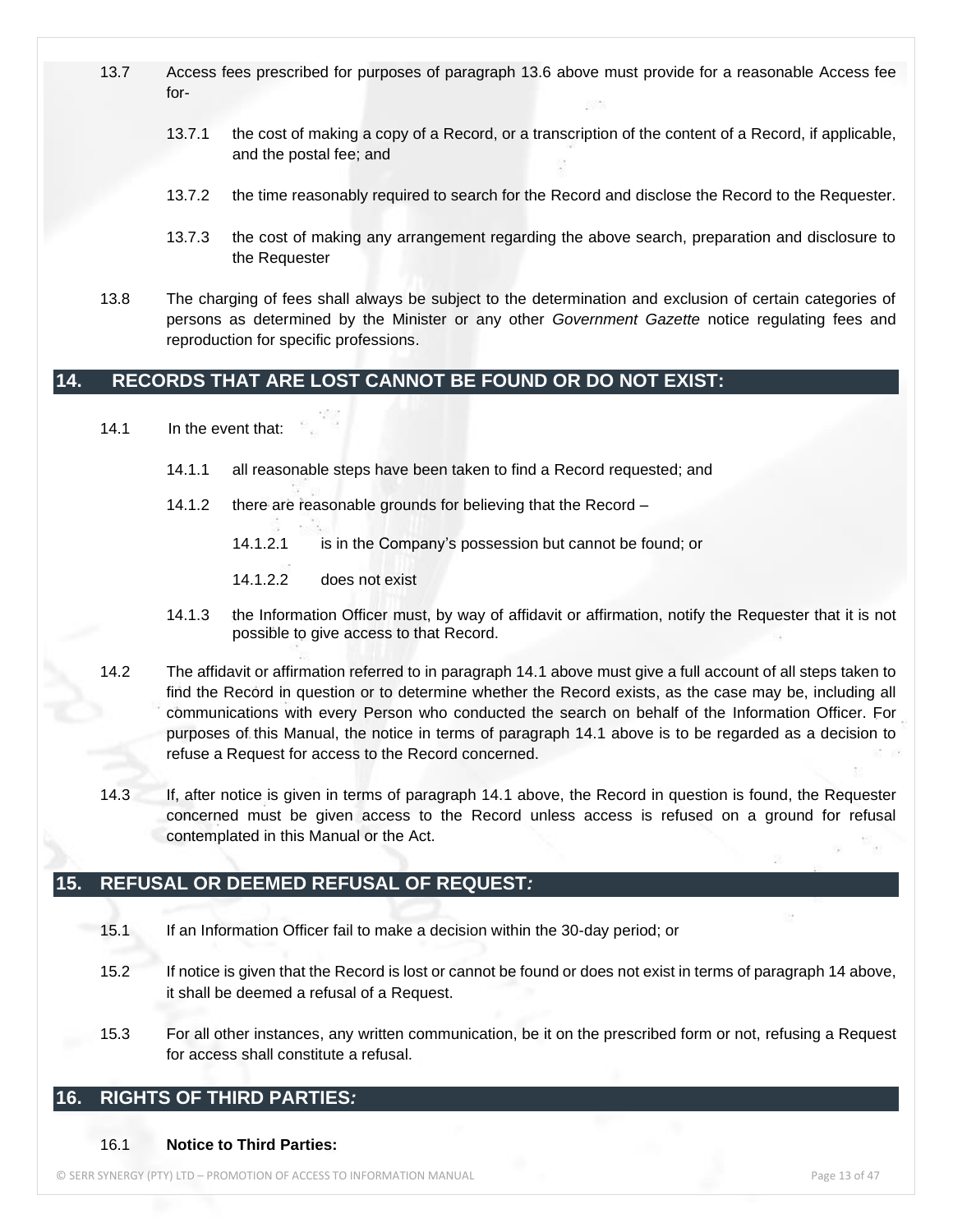- 16.1.1 The Information Officer considering a Request for access to a Record shall take all reasonable steps to inform a Third Party to whom or which the Record relates of the Request.
- 16.1.2 The Information Officer must inform a Third Party in terms of paragraph 16.1.1 above
	- 16.1.2.1 as soon as reasonably possible, but in any event within 21 days after that Request is received; and
	- 16.1.2.2 by the fastest means reasonably possible.
- 16.1.3 When informing a Third Party in terms of paragraph 16.1.1 above, the Official considering a Request for access to a Record must-
	- 16.1.3.1 describe the content of the Record;
	- 16.1.3.2 furnish the name of the Requester;
	- 16.1.3.3 describe the provisions of the Act and other legislation applicable to the Record as the case may be;
	- 16.1.3.4 in any case where the Official believes that the public interest rules apply, describe those provisions in terms of the Act specifying which of the circumstances in the opinion of the Information Officer might apply and state the reasons why he or she is of the opinion that the Public Interest rules might apply; and
	- 16.1.3.5 within 21 days after the Third Party is informed-
		- 16.1.3.5.1 make written or oral representations to the Information Officer why the Request for access should be refused;
		- 16.1.3.5.2 appear in person or by means of representation before the Information Officer; or
		- 16.1.3.5.3 give written consent for the disclosure of the Record to the Requester.

#### 16.2 **Representation and consent by Third Parties:**

.

- 16.2.1 A Third Party that is informed in terms of paragraph 16.1 above of a Request for access, may, within 21 days after being so informed-
	- 16.2.1.1 make written or oral representations to the Information Officer concerned as to why the Request should be refused; or
	- 16.2.1.2 appear in person or by means of representation before the Information Officer; or
	- 16.2.1.3 give written consent for the disclosure of the Request to the Requester concerned.
- 16.2.2 A Third Party that obtains knowledge about a Request for access other than in terms of paragraph 16.1 above may:
	- 16.2.2.1 make written or oral representations to the Information Officer concerned as to why the Request should be refused; or
	- 16.2.2.2 insist to appear in person or by means of representation before the Information Officer; or
	- 16.2.2.3 give written consent for the disclosure of the Request to the Requester concerned.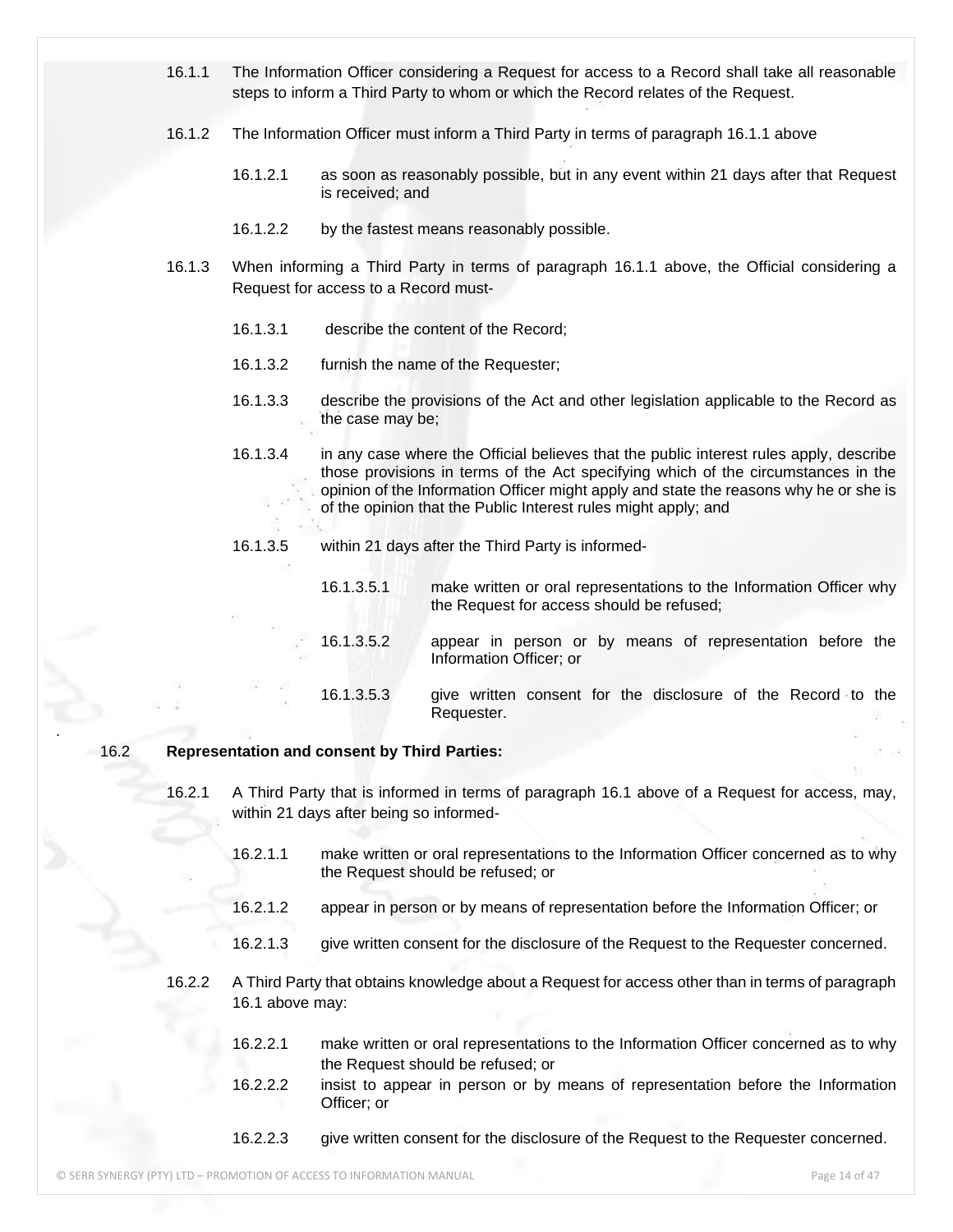#### 16.3 **Decision on representation for refusal and notice thereof:**

- 16.3.1 The Information Officer must, as soon as reasonably possible, but in any event within 30 days after every Third Party is informed as provided for in paragraph 16.1 above:
	- 16.3.1.1 decide, after due regard to any representations made by a Third Party in terms of paragraph 16.2 above, whether to grant the Request for access; and
	- 16.3.1.2 notify the Third Party so informed and a Third Party not informed in terms of paragraph 16.1 above but which made representations in terms of paragraph 16.2 above or is located before the decision is taken, of the decision.
- 16.3.2 If, after all reasonable steps have been taken as required by paragraph 16.1 above, a Third Party is not informed of a Request, any decision whether to grant the Request for access must be made with due regard to the fact that the Third Party did not have the opportunity to make representations in terms of paragraph 16.2 above as to why the Request should be refused.
- 16.3.3 If the Request is granted, the notice must state-
	- 16.3.3.1 adequate reasons for granting the Request, including the provisions of the Act, other legislation and this Manual relied upon to justify granting of the Request;
	- 16.3.3.2 that the Third Party may lodge an application with a Court against the decision of the Official within 30 days after notice is given and other remedies available have been utilised; and
	- 16.3.3.3 that the Requester shall be given access to the Record after the expiry of the applicable period contemplated in paragraph 16.3.3.2, unless an application is lodged with a Court or any other administrative remedy<sup>1</sup> is utilised within that period.
- 16.3.4 If the Information Officer decides in terms of paragraph 16.3.1 above to grant the Request for access, he or she must give the Requester access to the Record concerned after the expiry of 30 days of written notice having been given, unless an application against the decision is lodged with a Court or any other remedy is utilised within that period.

#### 16.4 **General rights of Data Subjects:**

- 16.4.1 A Data Subject has the right to have his, her or its Personal Information processed in accordance with the conditions for the lawful processing of Personal Information as referred to in Chapter 3 of POPIA, including the right -
	- 16.4.1.1 to be notified that
		- 16.4.1.1.1 personal Information about him, het or it is being collected as provided for in terms of section 18 of POPIA; or
		- 16.4.1.1.2 his, her or its Personal Information has been accessed or required by an unauthorised person as provided for in terms of section 22 of POPIA;
- 16.4.1.2 to established whether a Responsible Party holds Personal Information of that Data Subject and to request access to his, her or its Personal Information as provided for in terms of section 23 of POPIA;

 $1$  Paragraphs 21-23: other than criminal proceedings

© SERR SYNERGY (PTY) LTD – PROMOTION OF ACCESS TO INFORMATION MANUAL Page 15 of 47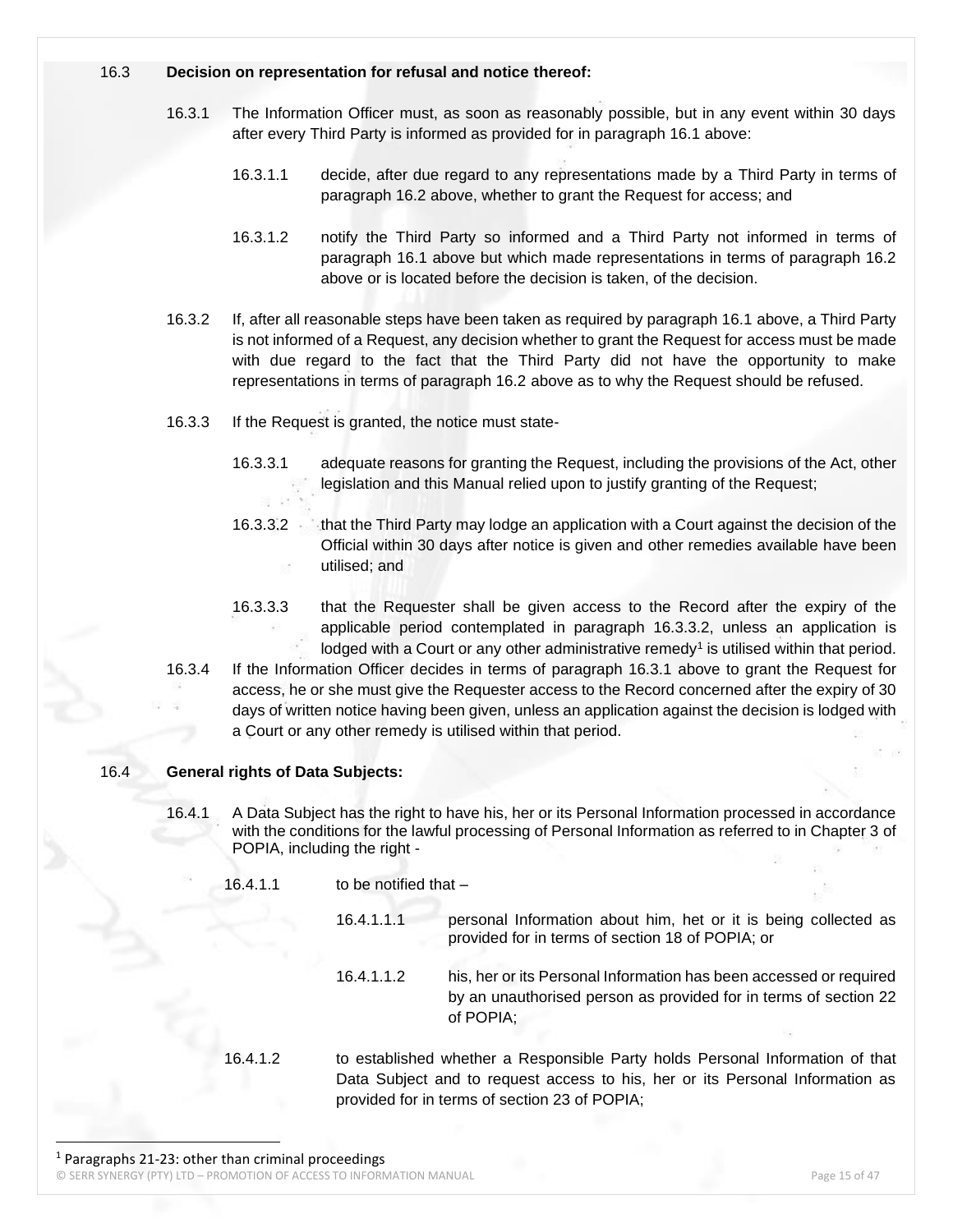- 16.4.1.3 to request, where necessary, the correction, destruction or deletion of his, her or its Personal Information as provided for in terms of section 24 of POPIA;
- 16.4.1.4 to object, on reasonable grounds relating to his, her or its particular situation to the processing of his, her or its Personal Information as provided for in terms of section 11(3)(a) of POPIA;
- 16.4.1.5 to object to the processing of his, her or its Personal Information
	- 16.4.1.5.1 at any time for purposes of direct marketing in terms of section 11(3)(b) of POPIA; or
	- 16.4.1.5.2 in terms of section 69(3)(c) of POPIA
- 16.4.1.6 not to have his, her or its Personal Information processed for purposes of direct marketing by means of unsolicited electronic communications except as referred to in section 69(1) of POPIA;
- 16.4.1.7 not to be subject, under certain circumstances, to a decision which is based solely on the basis of the automated processing of his, her or its Personal Information intended to provide a profile of such personal as provided for in terms of section 71 of POPIA;
- 16.4.1.8 to submit a complaint to the Regulator regarding the alleged interference with the Protection of Personal Information of any data subject or to submit a complaint to the Information Regulator in respect of a determination of an adjudicator as provided for in terms of section 74 of POPIA; and
- 16.4.1.9 to institute civil proceedings regarding the alleged interference with the protection of his, her, or its Personal Information as provided for in section 99 of POPIA.

## **17. GRANTING OF ACCESS TO A RECORD IN GENERAL**

- 17.1 A Request for Personal Information shall only be processed in terms of the Act and POPIA if-
	- 17.1.1 the Data Subject consents to such processing;
	- 17.1.2 processing is necessary for the conclusion or execution of a contract to which the Data Subject is a Party;
	- 17.1.3 there is a legal obligation to proceed with processing;
	- 17.1.4 processing is required to protect the legitimate interests of the Data Subject;
	- 17.1.5 processing is necessary for a Public Body to perform a public law duty; or
	- 17.1.6 processing is necessary for the pursuit of legitimate interests of the Company;
	- 17.1.7 for a purely personal or household activity;
	- 17.1.8 by or on behalf of a Public Body if:
		- 17.1.8.1 national security is involved; or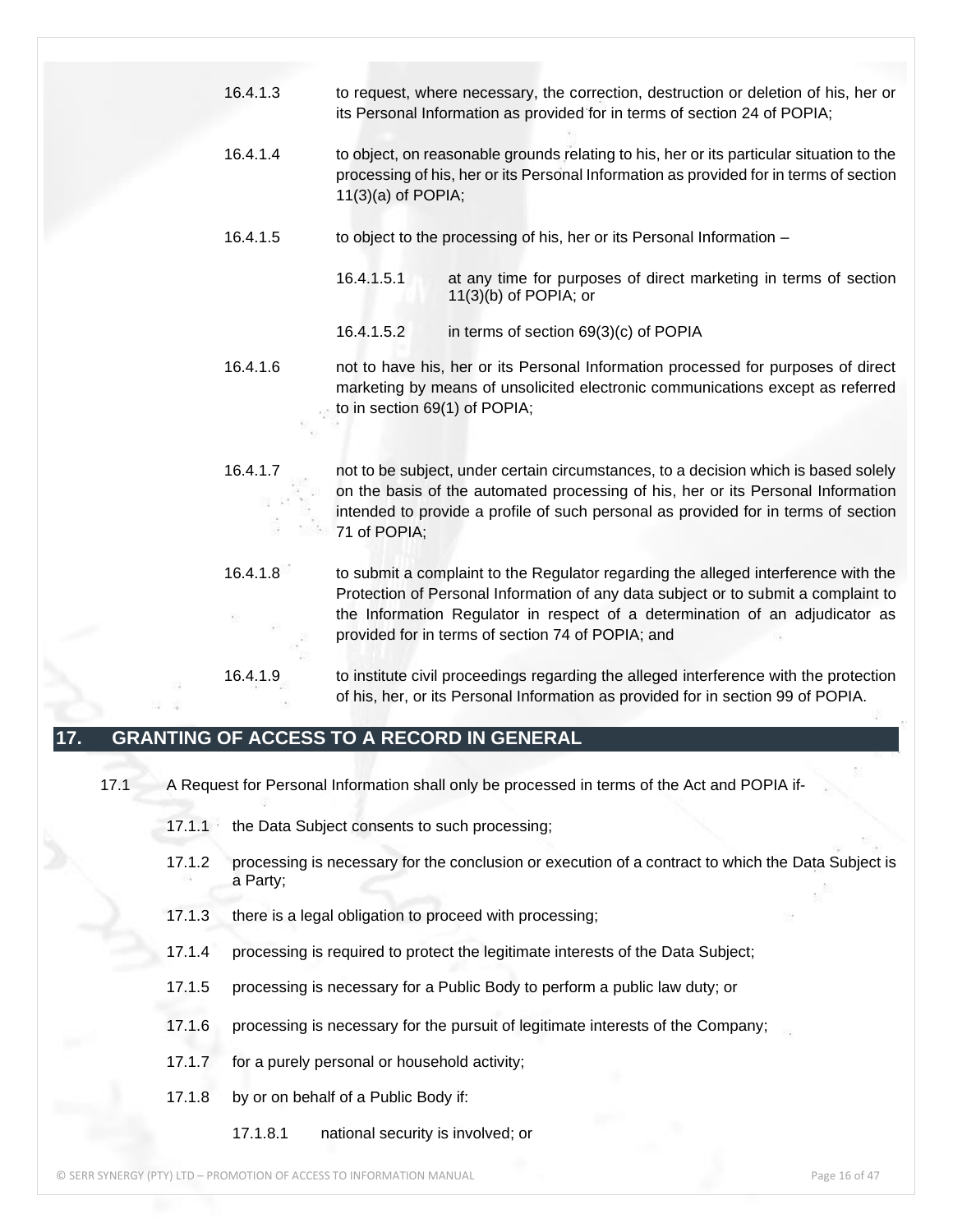- 17.1.8.2 the purpose is to prevent, detect or investigate offences or to obtain proof of offences.
- 17.1.9 Solely for the purpose of literary or artistic expression, to the extent that the right to privacy is balanced with the right to freedom of expression;
- 17.1.10 By Cabinet, its committees and the Executive Council of provinces;
- 17.1.11 When the Information Regulator grants any exemptions or authorisations in terms of Section 37 or 57 of POPIA;
- 17.1.12 Mandatory disclosure is in the public interest, such as the following:
	- 17.1.12.1 The disclosure of the Record would reveal evidence of
		- 17.1.12.1.1 a substantial contravention of, or failure to comply with, the law; or
		- 17.1.12.1.2 imminent and serious public safety or environmental risk; and
		- 17.1.12.1.3 the public interest in the disclosure of the Record clearly outweighing the harm contemplated in the provision in question.
- 17.2 A Request for access to a Record may not be refused in terms of the Act insofar as it consists of information about the results of any product or environmental testing or other investigation supplied by, carried out by or on behalf of the Company, and when its disclosure would pose a serious public safety or environmental risk. The results of any product or environmental testing or other investigation do not include the results or preliminary testing or other investigation conducted for the purpose of developing methods of testing or other investigation.

## **18. REFUSAL OF REQUEST FOR ACCESS TO A RECORD IN TERMS OF OTHER LEGISLATION IN GENERAL**

- 18.1 Certain information may be protected subject to an obligation of confidentiality by virtue of office, employment, profession or legal provision, or established by a written agreement;
- 18.2 A Request may be refused in the circumstances provided for in other legislation or as contemplated in POPIA;
- 18.3 The Act does not apply to a Record of a Public Body or Private Body if-
	- 18.3.1 that Record is requested for the purpose of criminal or civil proceedings;
	- 18.3.2 requested after the commencement of such criminal or civil proceedings, as the case may be; and
	- 18.3.3 the production of or access to that Record for the purpose referred to in paragraph 18.3.1 above is provided for in any other legislation.
- 18.4 The Company may refuse a Request for access to a Record which is in its possession without the consent of a Data Subject.
- 18.5 The processing of any Personal Information will have to be stopped or suspended in the event of an enforcement notice issued by the Information Regulator.
- 18.6 A Request for access will also be refused should the Requester not be able to establish *locus standi* in terms of the Act or convince the Company of the right the Requester wants to protect or exercise.
- 18.7 Should the Requester be a Public Body, it is only required to prove that it acts in the public interest.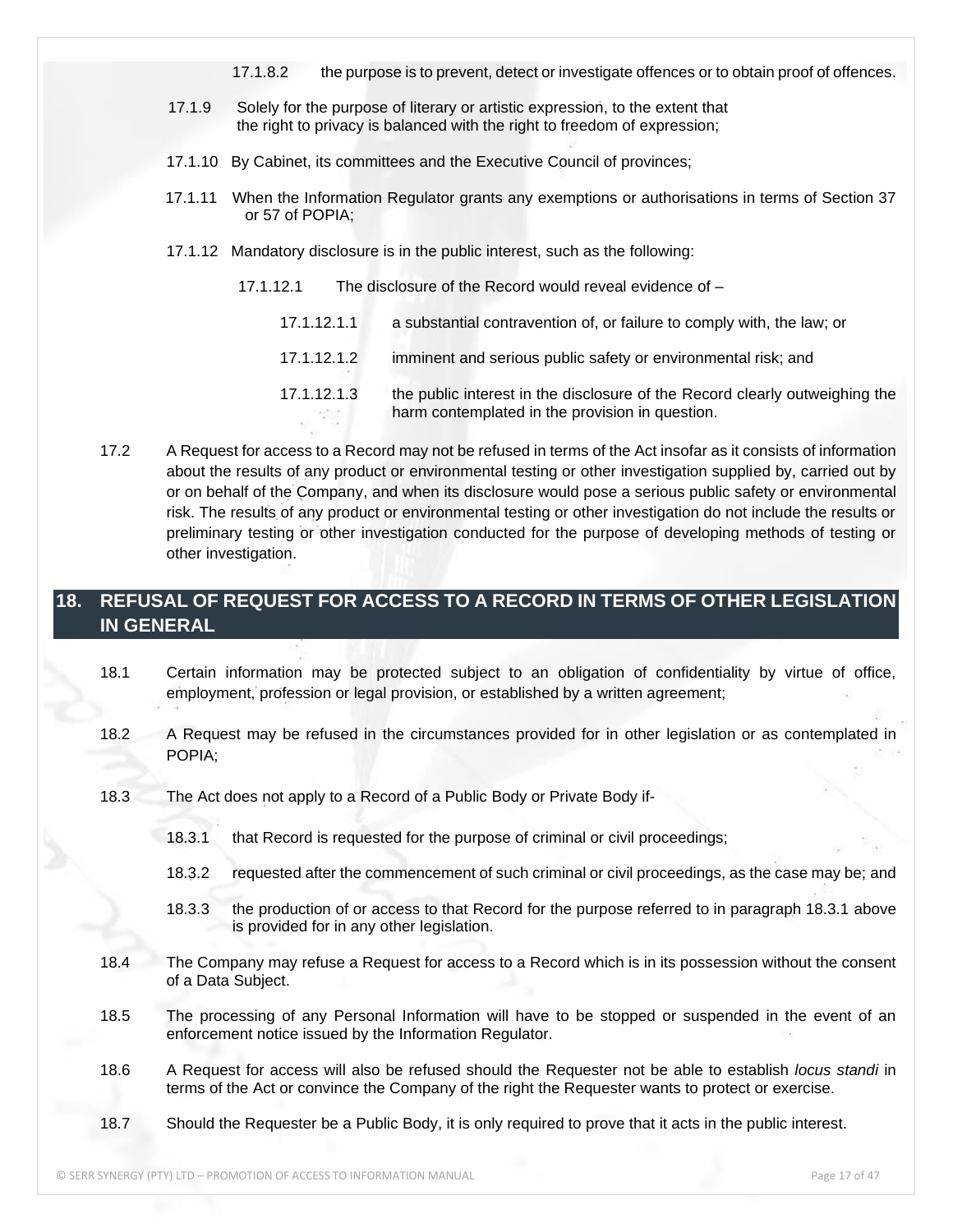## **19. RECORDS HELD BY CONTRACTORS**

- 19.1 A Record in the possession or under the control of the Company and forwarded or provided to any independent provider of goods and services (referred to as "operators") is regarded as being a Record of the Company. The Company engages the following contractors/operators:
	- 19.1.1 Labour consultants
	- 19.1.2 Auditors
	- 19.1.3 BEE Consultants
	- 19.1.4 Other Consultants/Professionals
- 19.2 A Request for access of any of the Company's Records in the possession of the above-mentioned Operators must be directed to the Information stipulated in **Schedule B** or dealt with in terms of Supply Agreements concluded between the Company and such Operators.

#### **20. CLASSIFICATION AND CATEGORIES OF SENSITIVE AND PROTECTED RECORDS**

20.1 The following categories of Records are by virtue of their sensitivity protected by the Act and POPIA. Special rules apply and various other laws also apply to these Records. For expedience and clarity, these Records are categorised under two main groups, namely those related to natural people and those related to juristic persons such as Private Bodies:

#### 20.1.1 **Natural People**

- Personal Information in general.
- Special Personal Information.

#### 20.1.2 **Private Bodies**

- Research
- Sensitive commercial Records relating to trade secrets, etc.
- Sensitive commercial Records relating to trade secrets, etc. of other Private Bodies (Third Parties or Data Subjects)
- Records relating to the safety of individuals and protection of property
- Information protected subject to an obligation of confidentiality by virtue of office, employment, profession and privileged information or by agreement.

| <b>A. NATURAL PEOPLE</b>       |                             |                   |                              |  |
|--------------------------------|-----------------------------|-------------------|------------------------------|--|
| <b>1. PERSONAL INFORMATION</b> |                             |                   |                              |  |
| <b>Definition</b>              | <b>Types of information</b> | <b>Records</b>    | <b>Special</b><br>provisions |  |
| Relates to an                  | Race                        |                   |                              |  |
| identifiable living,           | Gender                      |                   | Section                      |  |
| natural Person                 | Sex                         | See               | 63 of the                    |  |
| and, where                     | Pregnancy                   | <b>Schedule H</b> | Act                          |  |
| applicable, an                 | <b>Marital status</b>       |                   |                              |  |
| identifiable                   | National or ethnic origin   |                   |                              |  |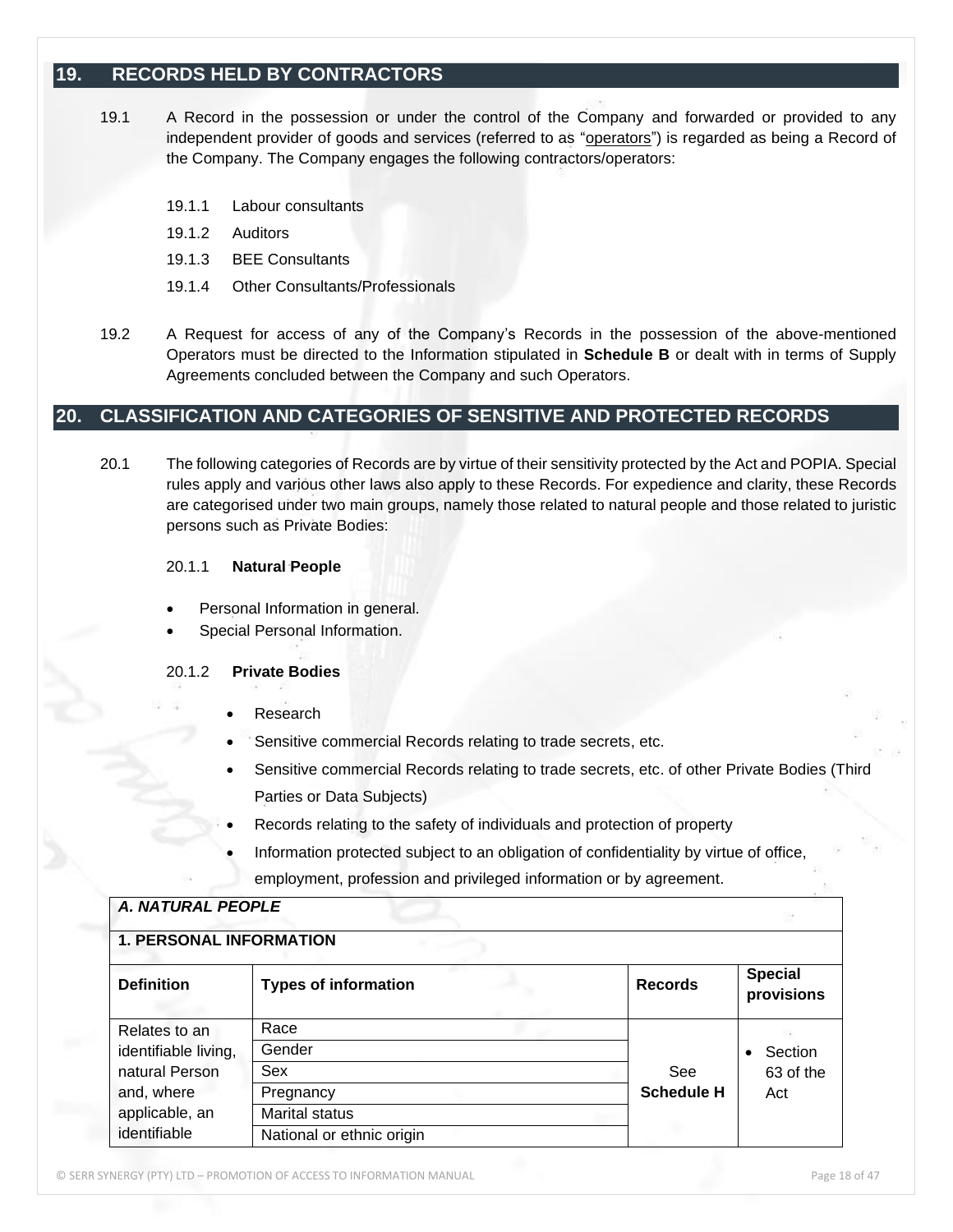| existing juristic | Colour                                                | Section<br>$\bullet$ |  |
|-------------------|-------------------------------------------------------|----------------------|--|
| Person.           | Sexual orientation                                    | $26$ of              |  |
| <b>Includes</b>   | Age                                                   | <b>POPIA</b>         |  |
| information about | Physical or mental health                             |                      |  |
| a deceased        | <b>Disability</b>                                     |                      |  |
| individual        | Religion                                              |                      |  |
|                   | Conscience                                            |                      |  |
|                   | <b>Belief</b>                                         |                      |  |
|                   | Culture                                               |                      |  |
|                   | Language                                              |                      |  |
|                   | Birth or death                                        |                      |  |
|                   | Education                                             |                      |  |
|                   | <b>Medical history</b>                                |                      |  |
|                   | <b>Financial history</b>                              |                      |  |
|                   | <b>Criminal history</b>                               |                      |  |
|                   | <b>Employment history</b>                             |                      |  |
|                   | <b>Biometric</b> info                                 |                      |  |
|                   | ID number                                             |                      |  |
|                   | Symbol                                                |                      |  |
|                   | E-mail address                                        |                      |  |
|                   | Physical address                                      |                      |  |
|                   | Telephone number                                      |                      |  |
|                   | Private or confidential correspondence                |                      |  |
|                   | Personal views, opinions or preferences               |                      |  |
|                   | A name, if it appears together with other Personal    |                      |  |
|                   | Information or if disclosure of the name itself would |                      |  |
|                   | reveal Personal Information about the Person.         |                      |  |
|                   | Views or opinions of another individual about a       |                      |  |
|                   | Person.                                               |                      |  |
|                   |                                                       |                      |  |
|                   |                                                       |                      |  |

| <b>2. SPECIAL PERSONAL INFORMATION</b> |                |                               |
|----------------------------------------|----------------|-------------------------------|
| <b>Types of information</b>            | <b>Records</b> | <b>Special provisions</b>     |
| Religious or philosophical beliefs     |                | Section 28 of POPIA           |
| Race or ethnic origin                  |                | Section 29 of POPIA           |
| Trade union membership                 |                | Section 30 of POPIA           |
| Political persuasion                   |                | Section 31 of POPIA           |
|                                        | See Schedule H | Section 32 of POPI A          |
| Health and sex life                    |                | Section 61 of the Act         |
|                                        |                | Section 63 (2) (d) of the Act |
| Criminal behaviour                     |                | Section 33 of POPIA           |
| <b>Biometrics</b>                      |                | Section 33 of POPIA           |

© SERR SYNERGY (PTY) LTD – PROMOTION OF ACCESS TO INFORMATION MANUAL Page 19 of 47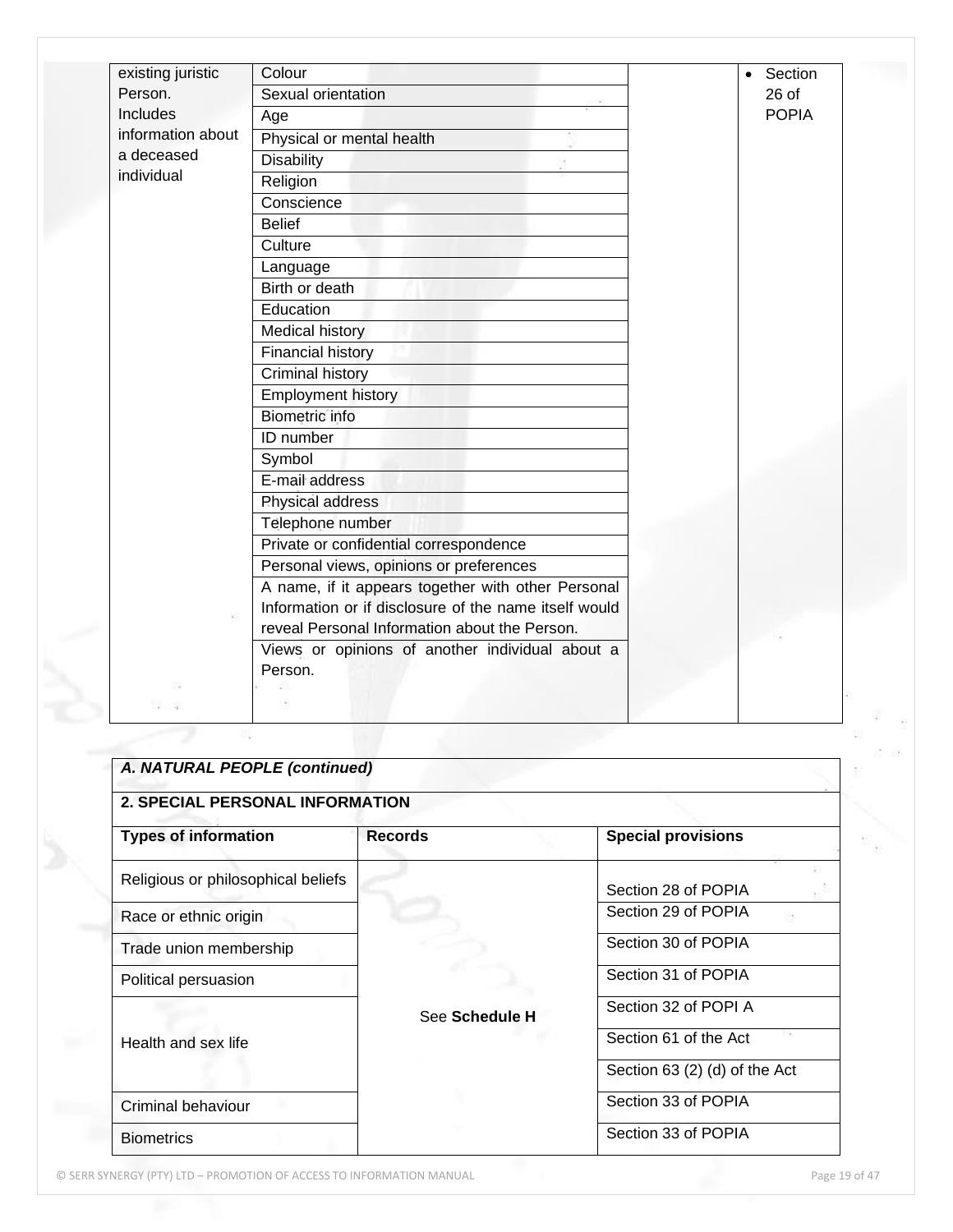| <b>Definition</b>                                                    | <b>Types of information</b>                                                                                                                                                                                                                                                                                                                                                                                                                                                                                                                                                                                                                                                                        | <b>Records</b>    | <b>Special</b><br>provisions |
|----------------------------------------------------------------------|----------------------------------------------------------------------------------------------------------------------------------------------------------------------------------------------------------------------------------------------------------------------------------------------------------------------------------------------------------------------------------------------------------------------------------------------------------------------------------------------------------------------------------------------------------------------------------------------------------------------------------------------------------------------------------------------------|-------------------|------------------------------|
| Research<br>(Category 1)                                             | A Record containing information about<br>$\bullet$<br>research being or to be carried out by or on<br>behalf of a Third Party or the Company and<br>the disclosure of which would be likely to<br>expose and serious disadvantage-<br>the Third Party;<br>a Person who is or will be carrying out the<br>research on behalf of the Third Party;<br>the subject matter of the research.<br>$\bullet$                                                                                                                                                                                                                                                                                                | <b>Schedule I</b> | Section 69<br>of the Act     |
| Sensitive<br>commercial<br>Records of the<br>Company<br>(Category 2) | Contains trade secrets of the Company<br>$\bullet$<br>Contains financial, commercial, scientific or<br>$\bullet$<br>technical information, other than trade secrets,<br>of the Company, the disclosure of which would<br>be likely to cause harm to the commercial or<br>financial interests of the Company<br>Contains information, the disclosure of which<br>could reasonably be expected-<br>- to put the Company at a disadvantage in<br>contractual or other negotiations; or<br>- to prejudice the Company in commercial<br>competition; or<br>Is a computer program, as defined in section<br>I(I) of the Copyright Act 1978 (Act No. 98 of<br>1978), owned by the Company, except insofar | <b>Schedule I</b> | Section 68<br>of the Act     |
| <b>B. PRIVATE BODIES</b>                                             | as it is required to give access to a Record to<br>which access is granted in terms of this Act.                                                                                                                                                                                                                                                                                                                                                                                                                                                                                                                                                                                                   | (continued)       |                              |
| <b>Definition</b>                                                    | <b>Types of information</b>                                                                                                                                                                                                                                                                                                                                                                                                                                                                                                                                                                                                                                                                        | <b>Records</b>    | <b>Special</b><br>provisions |

|                                                                 | Trade secrets of a Third Party or Data Subject;                                                                                                                                                                                                         |                   |                          |
|-----------------------------------------------------------------|---------------------------------------------------------------------------------------------------------------------------------------------------------------------------------------------------------------------------------------------------------|-------------------|--------------------------|
| Sensitive<br>commercial<br>Records relating to<br>other Private | Financial, commercial, scientific or technical<br>$\bullet$<br>information, other than trade secrets, of a Third<br>Party, the disclosure of which would be likely to<br>cause harm to the commercial or financial<br>interests of that Third Party; or | <b>Schedule I</b> | Section 64<br>of the Act |
| <b>Bodies (Category</b><br>3)                                   | Information supplied in confidence by a Third<br>Party, the disclosure of which could reasonably<br>be expected-                                                                                                                                        |                   |                          |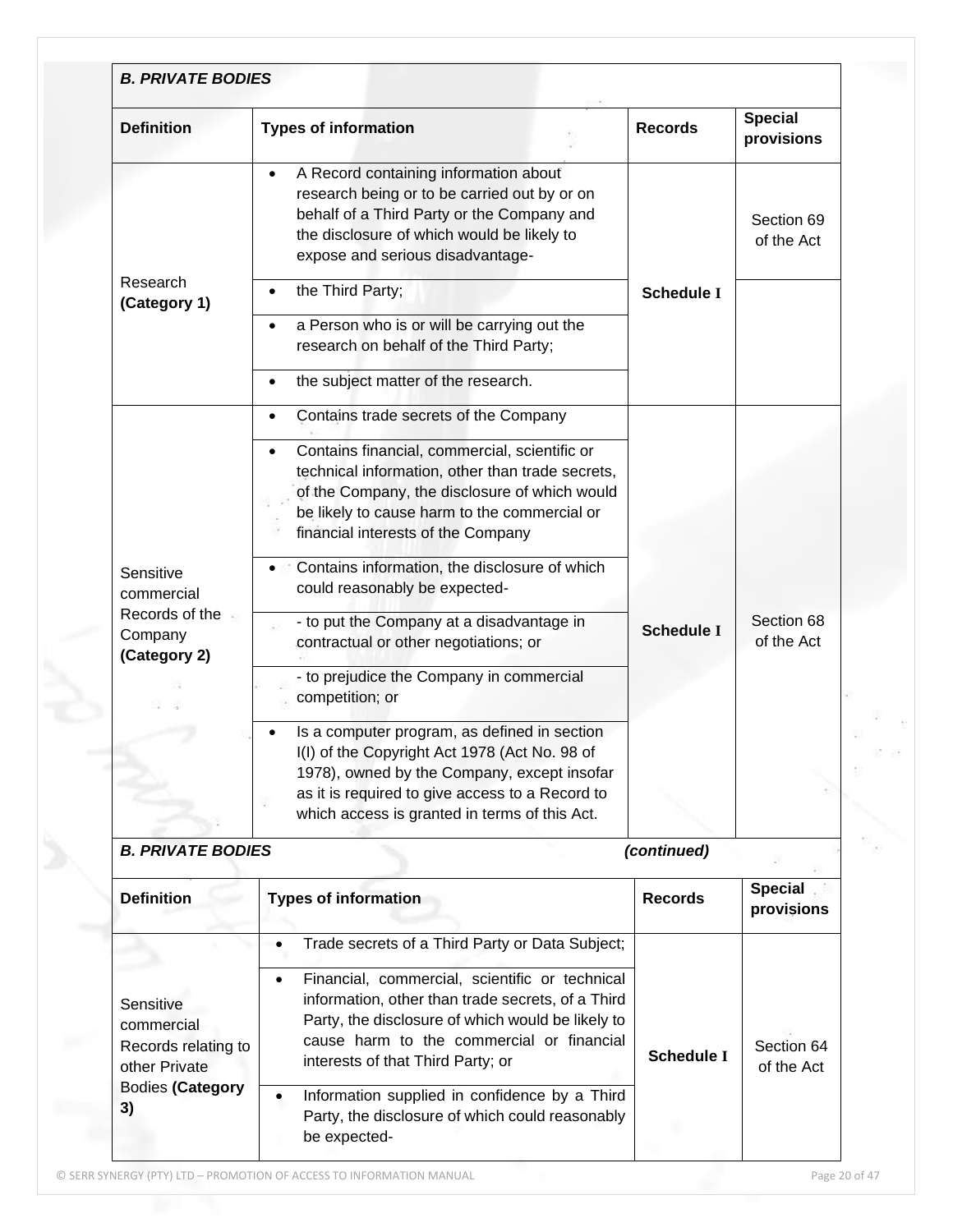|                                                              | - to put that Third Party at a disadvantage in<br>contractual or other negotiations; or<br>- To prejudice that Third Party in commercial<br>competition.                                                                                      |                   |                          |
|--------------------------------------------------------------|-----------------------------------------------------------------------------------------------------------------------------------------------------------------------------------------------------------------------------------------------|-------------------|--------------------------|
|                                                              | Records of the Company if its disclosure could<br>reasonably be expected to endanger the life or<br>physical safety of an individual.<br>A Record of the Company if its disclosure would<br>be likely to prejudice or impair the security of- |                   |                          |
| Records relating to<br>the safety of                         | - a building, structure or system, including, but<br>not limited to, a computer or communication<br>system;<br>- a means of transport; or                                                                                                     |                   |                          |
| individuals and<br>protection of<br>property<br>(Category 4) | - any other property; or<br>- methods, systems, plans or procedures for the                                                                                                                                                                   | <b>Schedule I</b> | Section 66<br>of the Act |
|                                                              | protection of-<br>- an individual in accordance with a witness<br>protection scheme;                                                                                                                                                          |                   |                          |
|                                                              | - the safety of the public, or any part of the<br>public; or<br>- the security of property contemplated in terms                                                                                                                              |                   |                          |

| <b>B. PRIVATE BODIES</b>                                                                                                                                                                |                                                                                            | (continued)       |                                                                                                                   |
|-----------------------------------------------------------------------------------------------------------------------------------------------------------------------------------------|--------------------------------------------------------------------------------------------|-------------------|-------------------------------------------------------------------------------------------------------------------|
| <b>Definition</b>                                                                                                                                                                       | <b>Types of information</b>                                                                | <b>Records</b>    | <b>Special provisions</b>                                                                                         |
| Information protected<br>subject to an obligation of<br>confidentiality by virtue of<br>office, employment,<br>profession and privileged<br>information or by<br>agreement (Category 5) | Privileged information<br>After commencement of<br>$\bullet$<br>criminal/civil proceedings | <b>Schedule I</b> | Section 67 of the Act<br>Sections 5, 6 and 7 of<br>the Act<br>Contractual law<br>Common<br>law<br>Attorney/client |
|                                                                                                                                                                                         |                                                                                            |                   | <b>Companies Act</b>                                                                                              |
|                                                                                                                                                                                         |                                                                                            |                   | <b>POPI</b>                                                                                                       |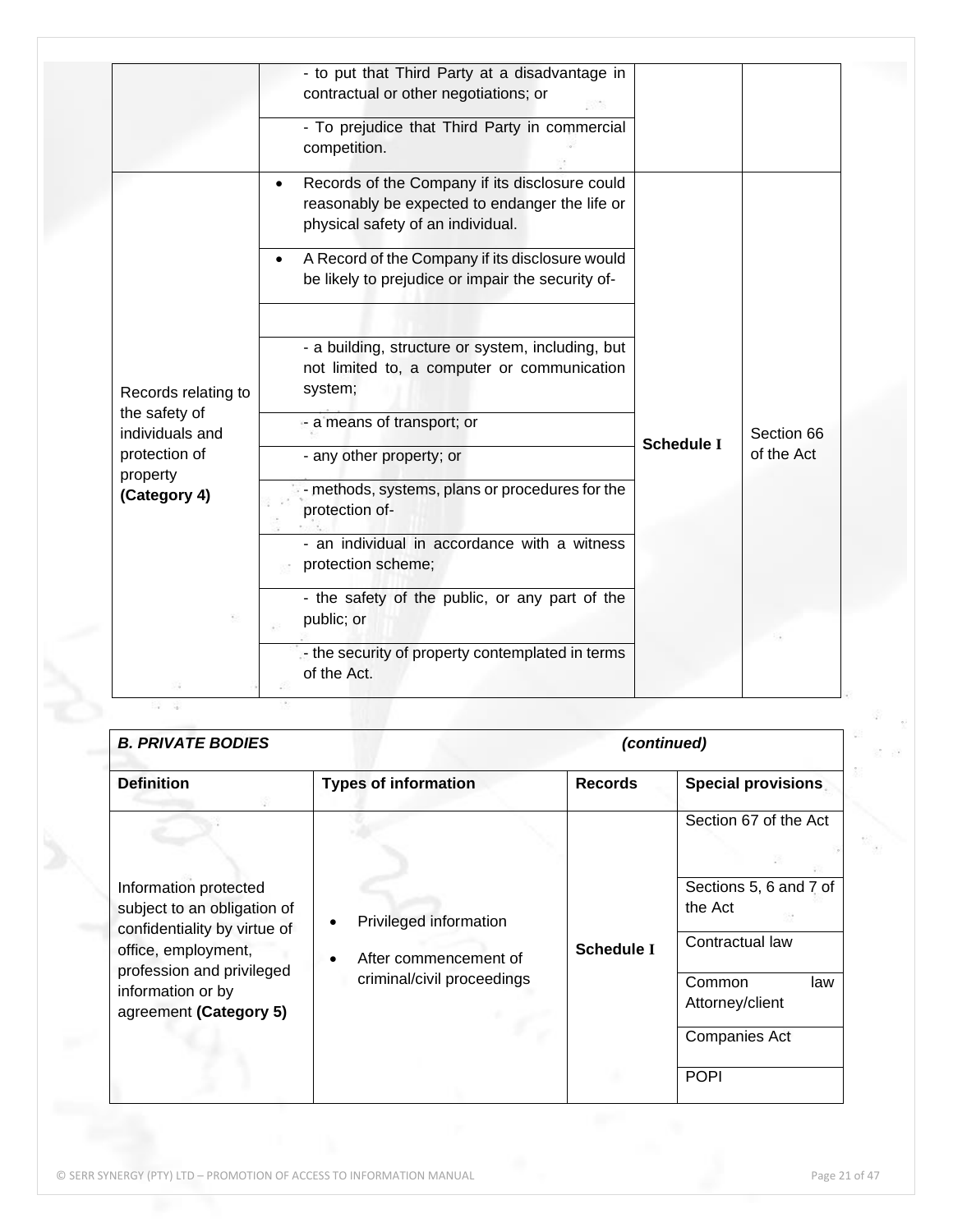### **21. FAIRNESS AND PREVENTION OF DISPUTES:**

- 21.1 The Act does not provide for an appeal procedure for Private Bodies in the event of refusal of access or any remedy for an aggrieved Requester other than an application to a Court.
- 21.2 Due to the time delay when approaching a Court and to adhere to the principles and values of the Constitution and the Act and the purpose of this Manual, the Company adopted the following mechanisms as an alternative to Court proceedings in order to expedite access and to avoid unnecessary disputes.
- 21.3 Any alternative to Court proceedings introduced in paragraphs 22 and 23 below shall not detract in any way from an aggrieved Party's right to lodge an application as contemplated in the Act.
- 21.4 Any aggrieved Requester as Complainant is entitled to lodge a complaint in terms of Regulation 10 in the prescribed manner with the Information Regulator.

## **22. EXPERT OPINION***:*

- 22.1 An Information Officer stipulated in **Schedule B** may refer any Request in terms of the Act and this Manual to an expert to-
	- 22.1.1 consider the matter as provided for below and express an opinion and give advice to the Official concerned;
	- 22.1.2 make a final determination if the Information Officer considers himself/herself compromised or not in a position to consider the matter objectively and fairly; or
	- 22.1.3 act as an appeals authority in the event of refusal by the Information Officer, and if an aggrieved Party has expressed dissatisfaction or lodged an application for reconsideration of the Request.
- 22.2 Whenever any Person is required to act "*as an expert and not as an arbitrator*" in terms of this Manual, then-
	- 22.2.1 the determination of the expert shall be final insofar as any internal remedies of an administrative nature are concerned;
	- 22.2.2 subject to any express provision to the contrary, the expert shall determine the liability for his or its charges, which shall be paid by the Company;
	- 22.2.3 the expert shall be entitled to determine such methods and processes as he or it may, in his or its sole discretion, deem appropriate in the circumstances, provided that the expert may not adopt any process which is manifestly biased, unfair or unreasonable;
	- 22.2.4 the expert shall consult with the relevant parties (provided that the extent of the expert's consultation shall be in his or its sole discretion) prior to rendering a determination; and
	- 22.2.5 having regard to the sensitivity of any confidential information, the expert shall be entitled to take advice from any Person considered by him or it to have expert knowledge with reference to the matter in question.
	- 22.2.6 the provisions of POAJ shall be act as a guideline.
- 22.3 The period of 30 days shall apply irrespective of the use of an expert in terms of this paragraph.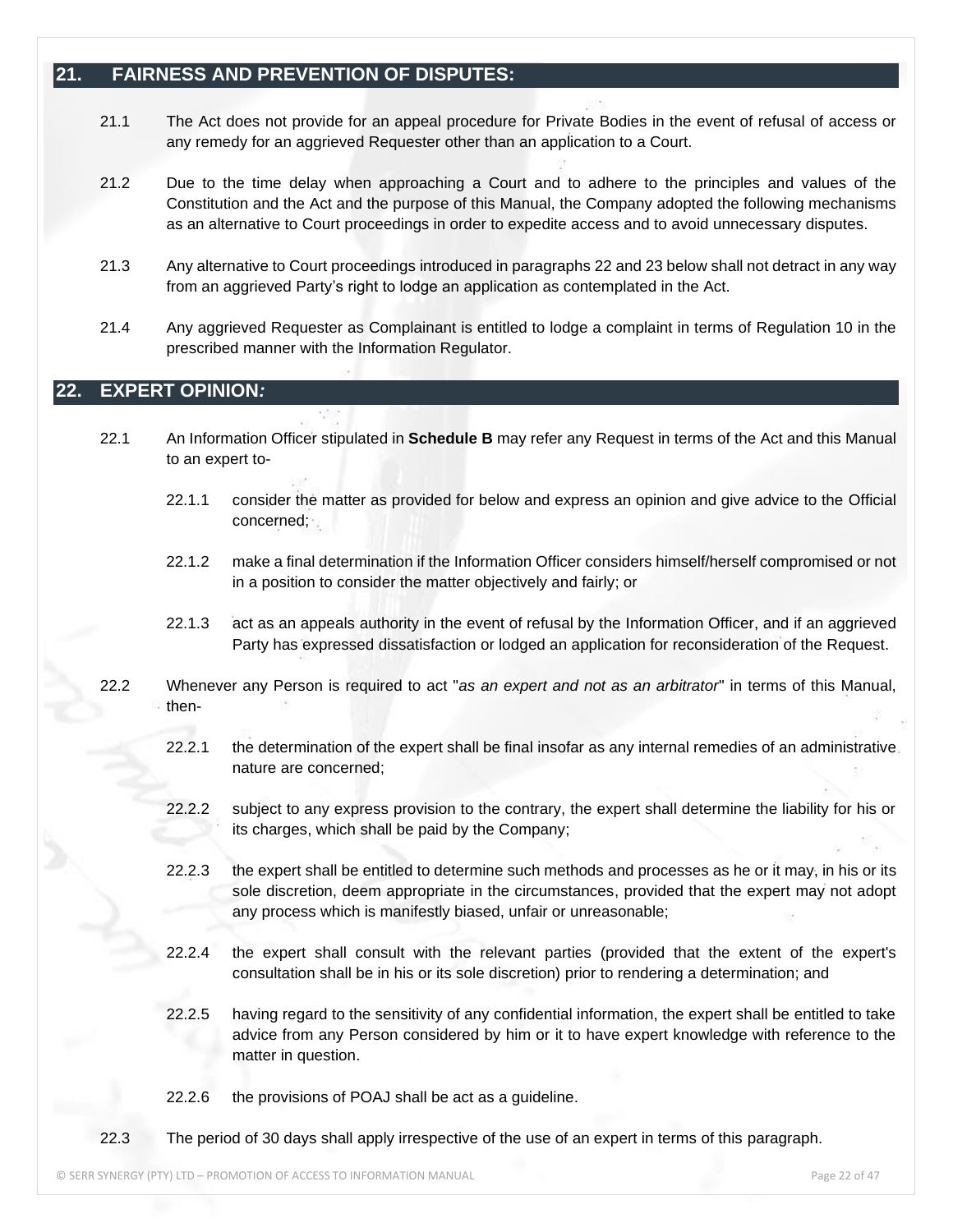## **23. ARBITRATION***:*

- 23.1 Without detracting from the statutory right of a Requester to lodge a Court application, the Company and the Requester or any other aggrieved Party may, besides the procedure provided for in terms of paragraph 22 above, agree to resolve the dispute by means of arbitration.
- 23.2 Any dispute arising from or in connection with this Manual or the subject matter of this Manual, including, without limitation, any dispute concerning the following may be resolved by alternative means:
	- 23.2.1 The interpretation and effect of the Act, legislation and this Manual;
	- 23.2.2 The Parties' respective rights or obligations under the Act or this Manual.

#### 23.3 **Appointment of Arbitrator**

- 23.3.1 The Parties shall agree on the arbitrator who shall be an attorney or advocate on the panel of arbitrators of the Arbitration Foundation of Southern Africa (**AFSA**). If agreement is not reached within 15 business days after any Party calls in writing for such agreement, the arbitrator shall in the interim be an attorney or advocate nominated by the Registrar of AFSA.
- 23.3.2 The Request to nominate an arbitrator shall be made in writing, outlining the claim and any counterclaim of which the Party concerned is aware and, if desired, suggesting suitable nominees for appointment as arbitrator. A copy shall be furnished to the other Party who may, within 10 days, submit written comments on the Request to the addressee of the Request, with a copy to the first Party.

#### 23.4 **Venue and period for completion of Arbitration**

The arbitration shall be held in the town or city or the magisterial district of the main place of business of the Company, and the Parties shall endeavour to ensure that such arbitration is completed within 60 days after notice requiring the claim to be referred to arbitration is given.

#### 23.5 **Arbitration Act – Rules**

The arbitration shall be governed by the Arbitration Act, 1965, or any replacement Act, and shall take place in accordance with the Commercial Arbitration Rules of AFSA.

#### 23.6 **Application to court for urgent interim relief**

Nothing contained in paragraph 23 above, shall prohibit a Party from approaching any Court for urgent interim relief pending resolution of the dispute by arbitration.

## **24. APPLICATIONS TO COURT***:*

24.1 In terms of the Act, a Requester or a Third party which is aggrieved by a decision of an Information Officer in relation to any matter relating to a Request for access, may:

- 24.2 by way of an application;
- 24.3 within 30 days;

24.4 apply to a Court for appropriate relief; and

© SERR SYNERGY (PTY) LTD – PROMOTION OF ACCESS TO INFORMATION MANUAL Page 23 of 47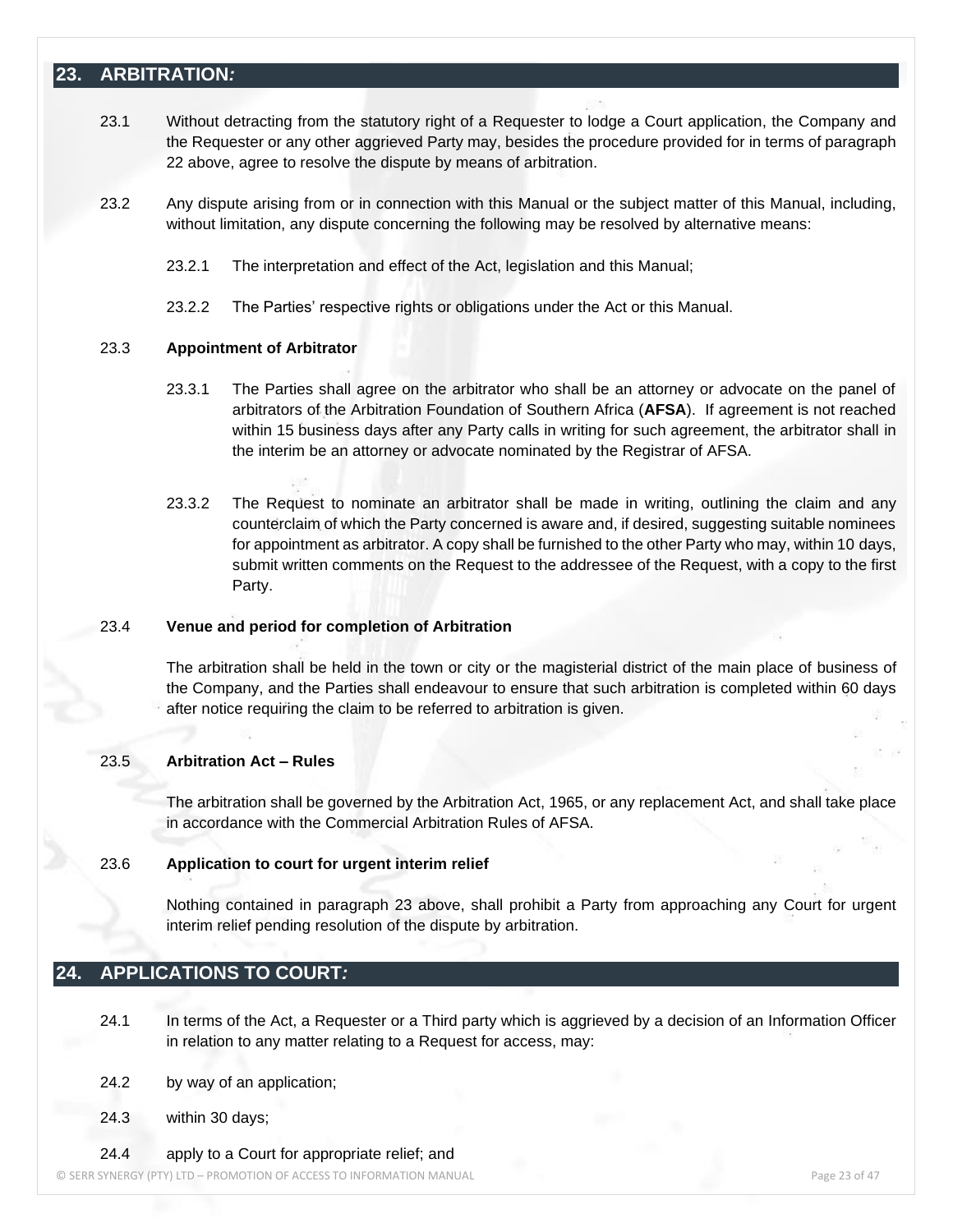24.5 for the purpose of receiving and being served with any Court notices, the Company nominates the persons as per **Schedule B** as the authorised Officials of the Company, and the physical address appearing in either **Schedule A or B** as the *domicilia citandi et executandi* for giving notice in terms of this paragraph.

## **25. OTHER REMEDIES***:*

An aggrieved Party can also resort to the following remedies in an attempt to have a grievance addressed:

- 25.1 Report the matter to the Information Regulator who has extensive powers in terms of PAIA and POPIA to investigate and, amongst others, issue compliance notices, etc.
- 25.2 If the matter falls within the ambit of the Consumer Protection Act, report the matter to the National Consumer Tribunal whose details are available at **www.thenct.org.za.**
- 25.3 If any offence has been committed in terms of destroying, damaging, altering, concealing of falsifying of Records in terms of Section 90 of the Act or any contravention of Regulation 9 of the Regulations relating to the Manual or neglecting regular updates, or any other offences in terms of POPI, the matter may be reported to the Information Regulator or the South African Police Service or both.

## **ACCEPTANCE BY THE COMPANY BY VIRTUE OF THE FOLLOWING DULY AUTHORISED OFFICIAL:**

JOHANNES HENDRIK GROBLER **FULL NAMES OF OFFICIAL**

DIRECTOR **DESIGNATION AND/OR POSITION**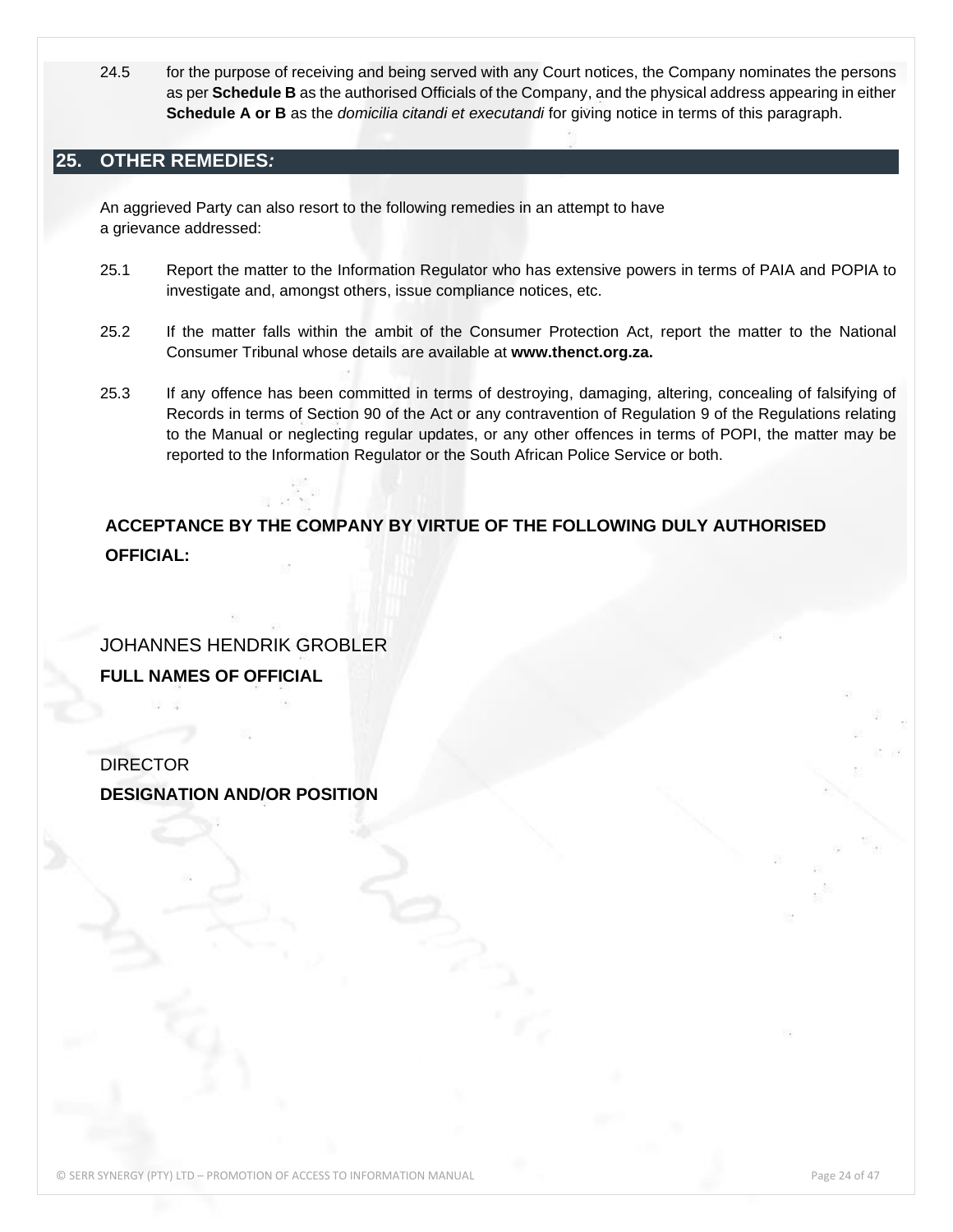## **SCHEDULE A**

## **DETAILS OF PRIVATE BODY (COMPANY)**

**TELEPHONE NUMBER :** +27 12 665 4123 **FAX NUMBER :** +27 86 530 0834

**WEBSITE ADDRESS :** [www.ipdimension.net](http://www.ipdimension.net/)

**REGISTERED NAME : IP DIMENSION (PTY) LTD**

## **TRADING AS : IP DIMENSION**

**MAIN PLACE OF BUSINESS :** Building A, Cambridge Office Park 5 Bauhinia Street Highveld Techno Park **CENTURION** 0157

**E-MAIL ADDRESS :** [info@ipdimension.net](mailto:info@ipdimension.net)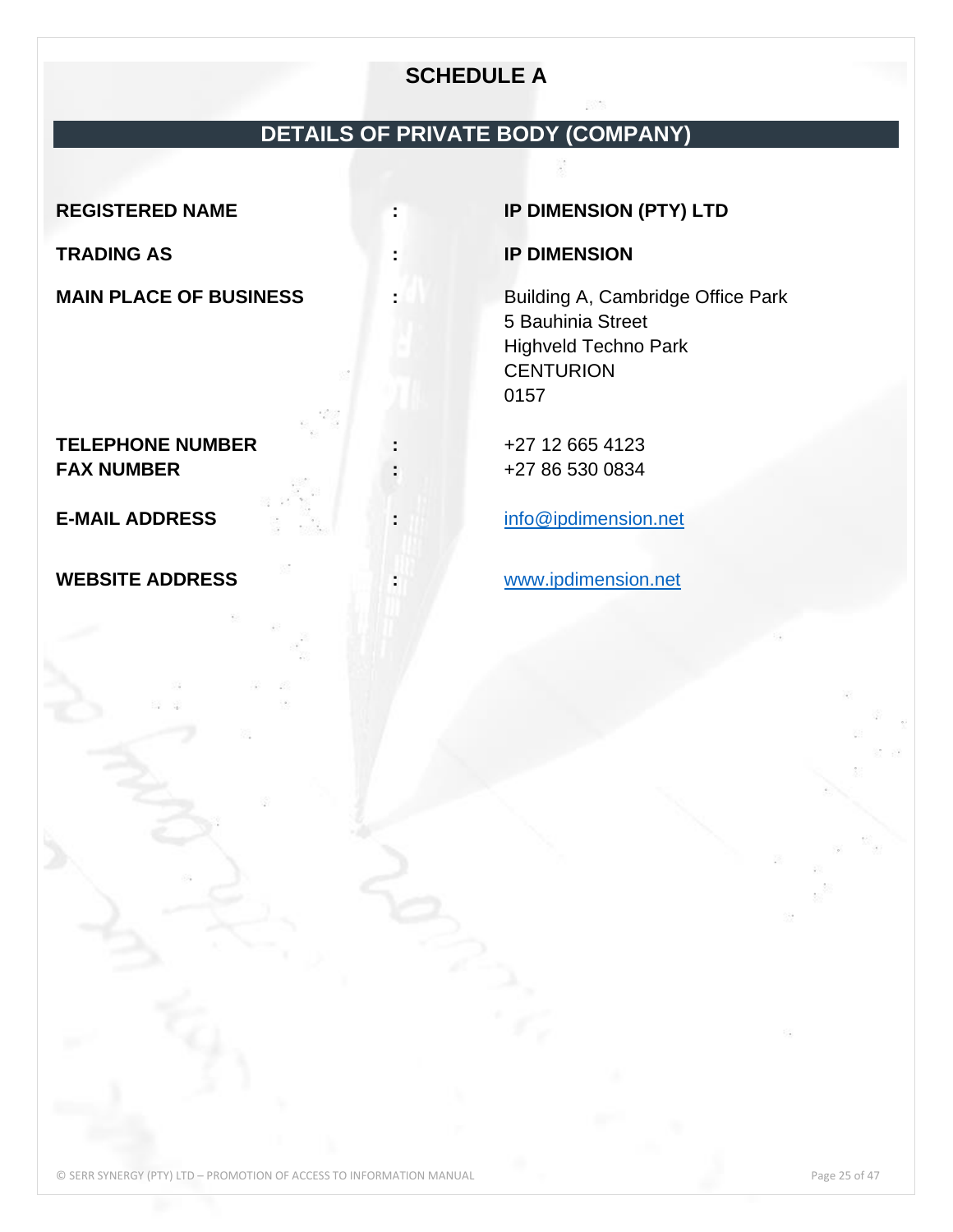## **SCHEDULE B**

## **HEAD OF THE PRIVATE BODY (COMPANY)**

## **POSITION** : CEO

**POSTAL ADDRESS** : PO Box 72237

**TELEPHONE NUMBER** :  $+27$  12 665 4123

*INFORMATION OFFICER:*

**POSITION** : Director

## **POSTAL ADDRESS** : PO Box 72237

#### **TELEPHONE NUMBER** :  $+27$  12 665 4123 **FAX NUMBER**  $+27865300834$

Is Information Officer also appointed as such officer in terms of POPIA? **YES**

Is Information Officer also the designated appointee in terms of Consumer Protection Act? **NO**

**NAME** : Johannes Hendrik Grobler

**PHYSICAL ADDRESS** : Building A, Cambridge Office Park 5 Bauhinia Street Highveld Techno Park **CENTURION** 0157

> LYNNWOOD RIDGE 0040

**E-MAIL** : [rihan@ipdimension.net](mailto:rihan@ipdimension.net)

**NAME In the contract of the contract of the contract of the contract of the Wilhelmus Lombard** 

**PHYSICAL ADDRESS** : Building A, Cambridge Office Park 5 Bauhinia Street Highveld Techno Park **CENTURION** 0157

> LYNNWOOD RIDGE 0040

## **E-MAIL** : [riaanl@ipdimension.net](mailto:riaanl@ipdimension.net)

© SERR SYNERGY (PTY) LTD – PROMOTION OF ACCESS TO INFORMATION MANUAL Page 26 of 47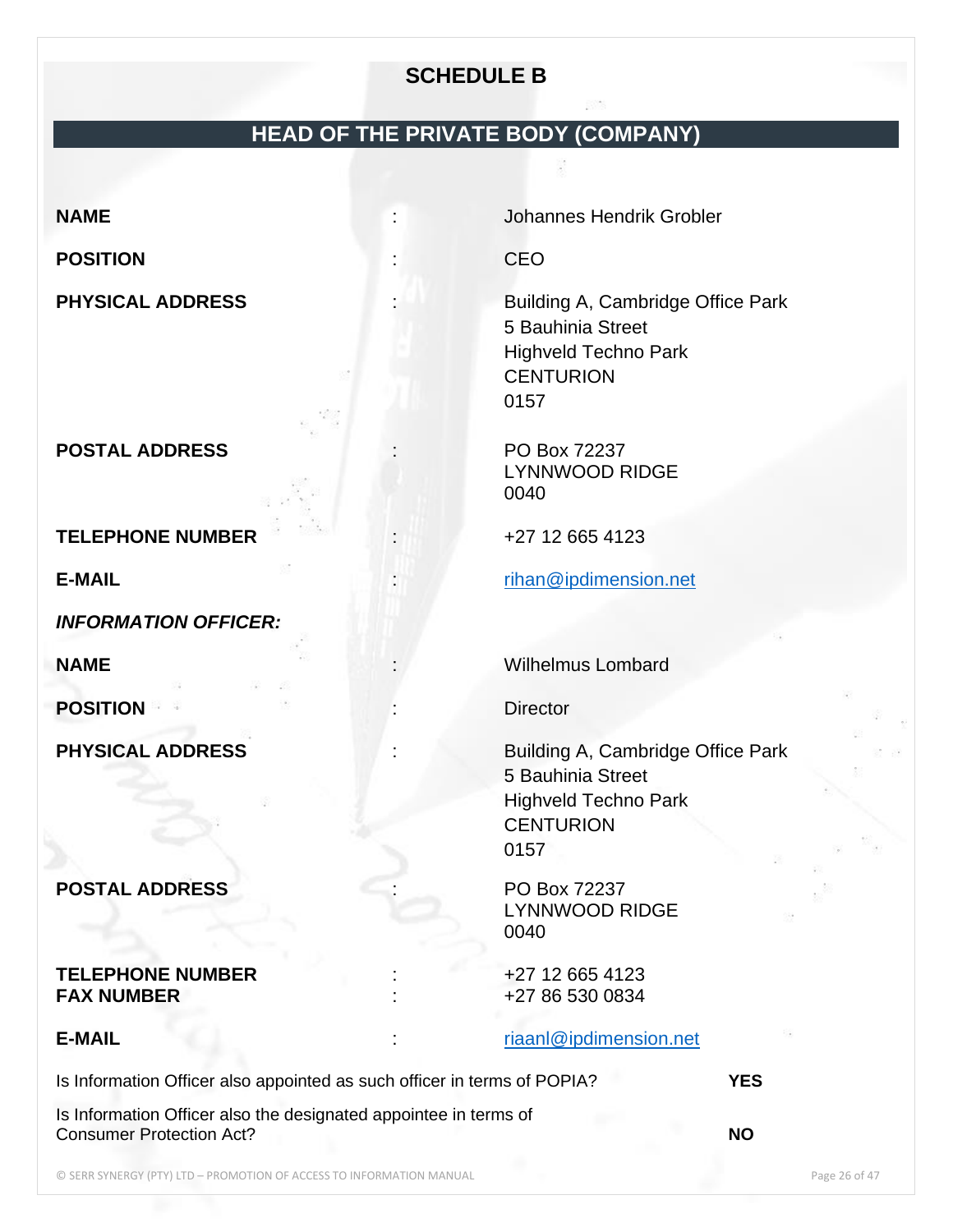## **SCHEDULE C**

## **OTHER DIRECTORS AND PRESCRIBED OFFICERS OF THE PRIVATE BODY (COMPANY)**

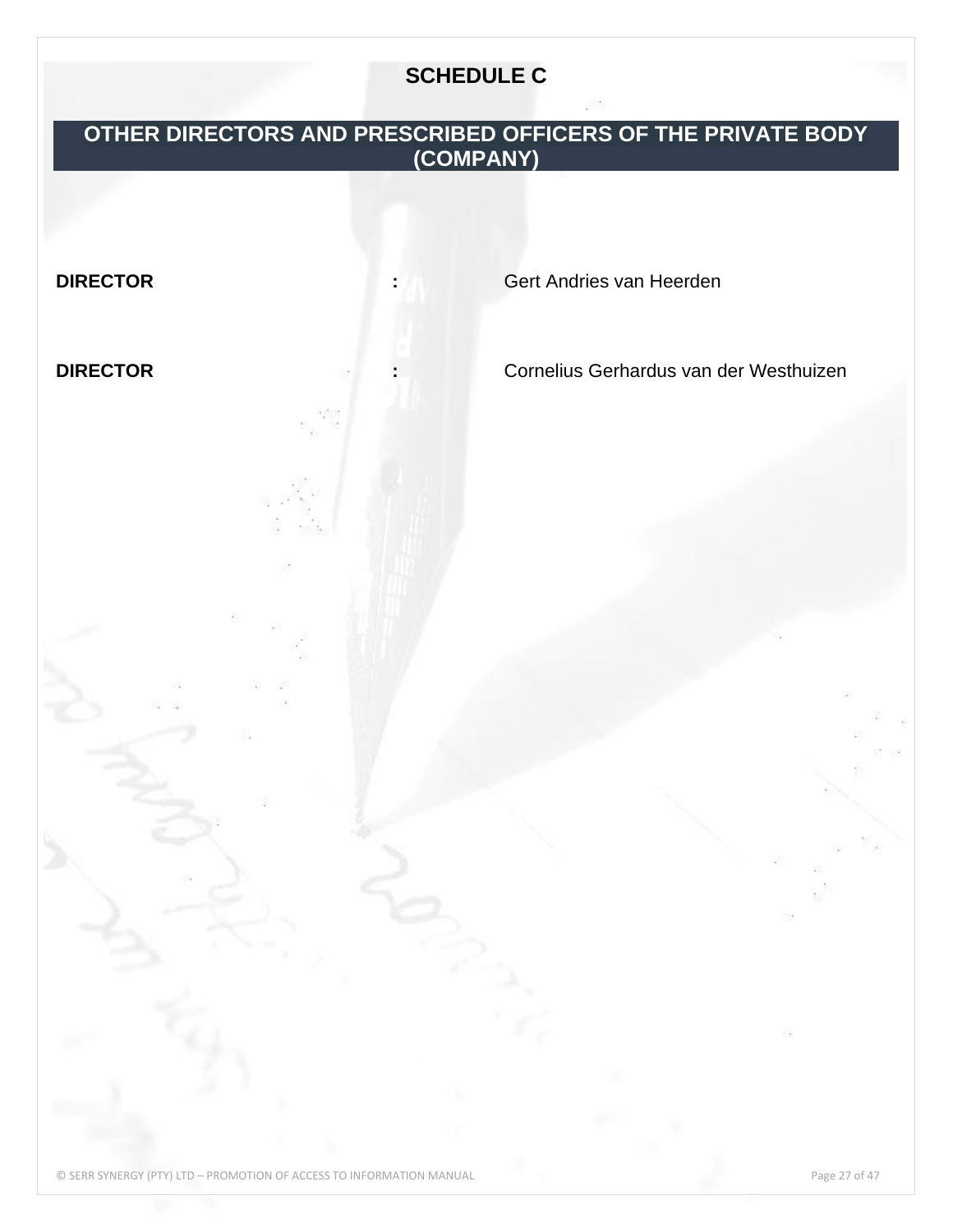## **SCHEDULE D**

## **AUTOMATICALLY AVAILABLE RECORDS AND ACCESS TO SUCH RECORDS:**

**(Section 52 of the Promotion of Access to Information Act, 2000 (Act 2 of 2000)) [Regulation 9A]**

## **THE PRIVATE BODY (COMPANY)**

| <b>AUTOMATICALLY AVAILABLE IN TERMS OF SECTION</b><br>52 (1) (a) OF THE PROMOTION OF ACCESS TO<br><b>INFORMATION ACT, 2000</b> | <b>MANNER OF ACCESS TO RECORDS (e.g.</b><br>website) (SECTION 52 (1) (b)) |
|--------------------------------------------------------------------------------------------------------------------------------|---------------------------------------------------------------------------|
| FOR INSPECTION IN TERMS OF SECTION 52 (1)(a)(iii):                                                                             |                                                                           |
| Labour Contracts of Employment                                                                                                 | Inspection by Labour Inspector                                            |
| Letters of Employment<br>$\bullet$<br>Pay slips<br>$\bullet$                                                                   | Inspection by Bargaining Council<br>$\bullet$<br>Agents                   |
| Occupational Health & Safety Assessments & Reports                                                                             | Inspection by Public Health Inspectors<br>$\bullet$                       |
| FOR PURCHASING IN TERMS OF SECTION 52 (1)(a)(ii):                                                                              |                                                                           |
|                                                                                                                                |                                                                           |
| FOR COPYING IN TERMS OF SECTION 52 (1)(a)(ii):                                                                                 |                                                                           |
|                                                                                                                                |                                                                           |
| <b>AVAILABLE FREE OF CHARGE IN TERMS OF SECTION 52 (1)(a)(iii):</b>                                                            |                                                                           |
| <b>Business Cards</b>                                                                                                          |                                                                           |
| <b>Business Profile - Facebook</b><br>$\bullet$                                                                                |                                                                           |
| <b>Client General Newsletters</b><br>$\bullet$                                                                                 | Electronic by means of e-mail Request,                                    |
| <b>Company Profile</b><br>$\bullet$                                                                                            | website                                                                   |
| Leaflets - Marketing<br>$\bullet$                                                                                              |                                                                           |
| Newspaper Adverts<br>$\bullet$                                                                                                 |                                                                           |
| Newspaper Articles and Columns<br>$\bullet$                                                                                    |                                                                           |
| <b>Product Brochures</b>                                                                                                       | Hard copies from employees,                                               |
| <b>Product Pamphlets</b><br>$\bullet$                                                                                          | marketing staff                                                           |
| Quotations                                                                                                                     |                                                                           |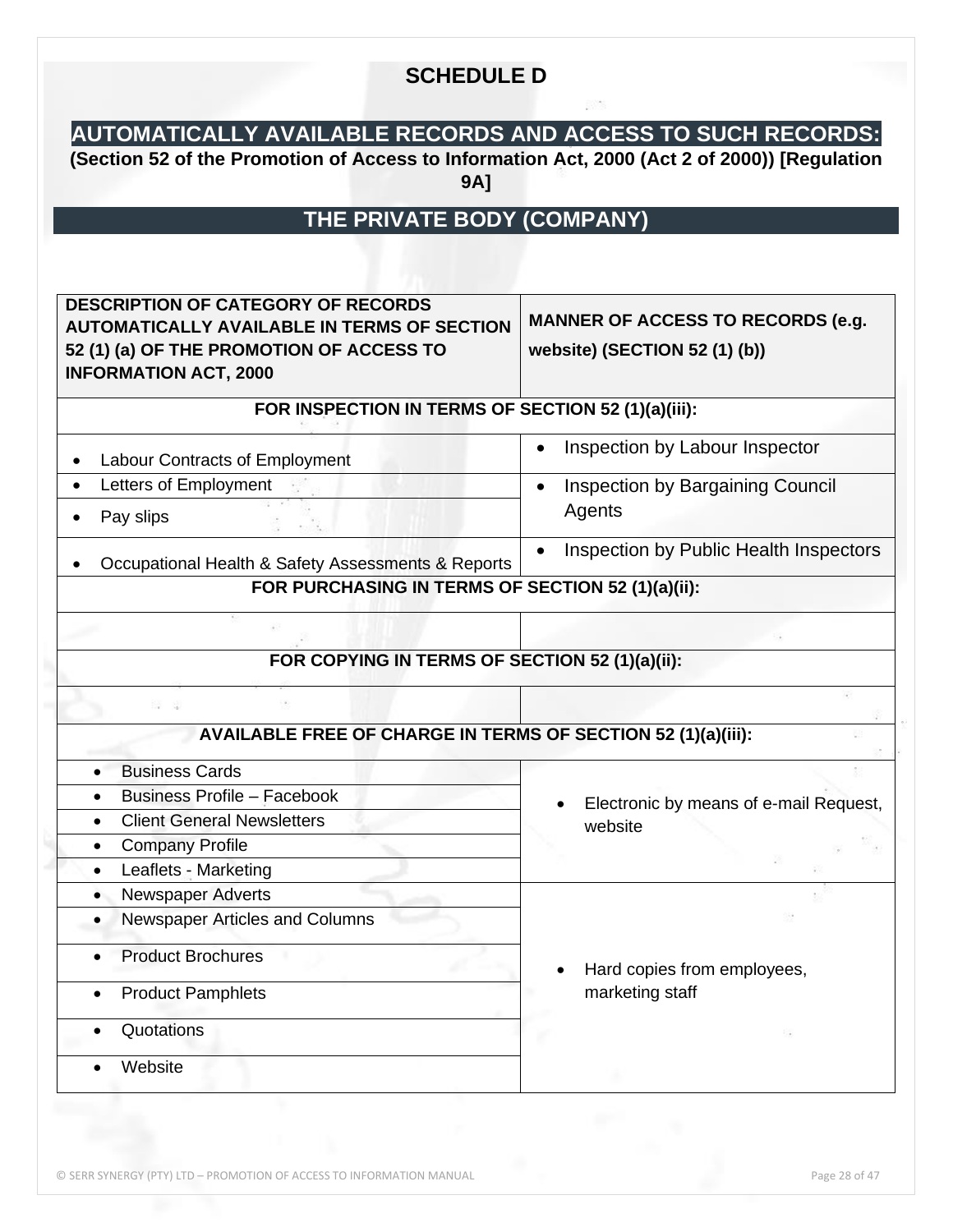## **SCHEDULE E**

## **BUSINESS ACTIVITIES OF THE PRIVATE BODY (COMPANY)**

IP DIMENSION (PTY) LTD operates by using Information and Communication Technology and provides IT sales and aftersales services

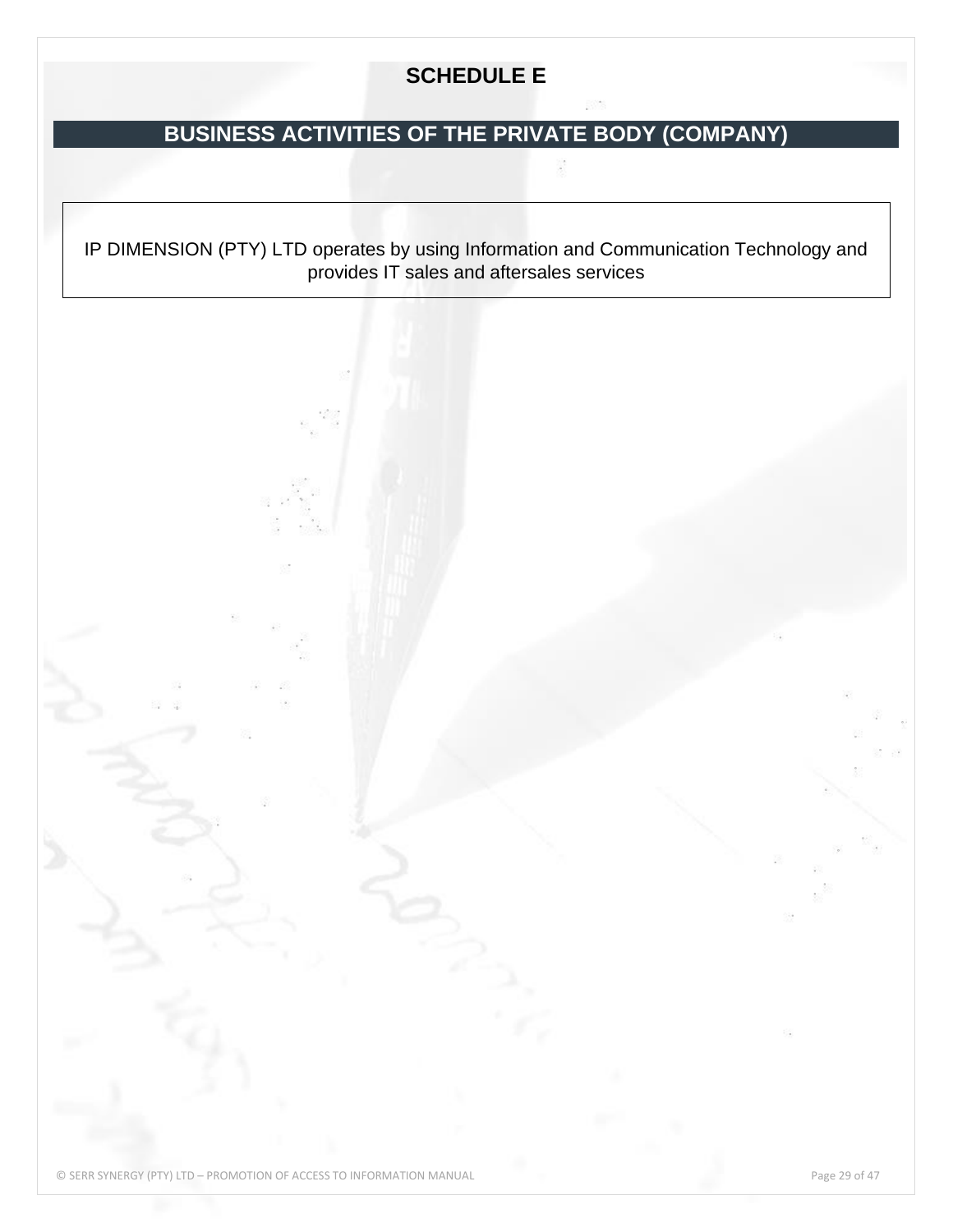## **SCHEDULE F**

## **GROUP STRUCTURE(S) AND CONNECTED COMPANIES OF THE PRIVATE BODY (COMPANY)**

- IP DIMENSION (PTY) LTD is not involved in any holding / subsidiary relationship.
- Cross directors / shareholding existing in relation to:

| <b>Entity name</b> |    | <b>GVH TRADING (PTY) LTD</b>              |
|--------------------|----|-------------------------------------------|
| <b>Entity name</b> |    | <b>IP EMPOWERMENT NPC</b>                 |
| <b>Entity name</b> |    | XANTIUM TRADING 239 (PTY) LTD             |
| <b>Entity name</b> |    | <b>IP CAPITAL (PTY) LTD</b>               |
| <b>Director</b>    |    | <b>GERT ANDRIES VAN HEERDEN</b>           |
|                    |    |                                           |
| <b>Entity name</b> |    | <b>IP EMPOWERMENT NPC</b>                 |
| <b>Entity name</b> | ÷  | HANMAG 140 (PTY) LTD                      |
| <b>Director</b>    | ÷  | <b>JOHANNES HENDRIK GROBLER</b>           |
|                    |    |                                           |
| <b>Entity name</b> | ÷. | <b>IP EMPOWERMENT NPC</b>                 |
| <b>Director</b>    | t  | <b>WILHELMUS HERMANUS ADRIAAN LOMBARD</b> |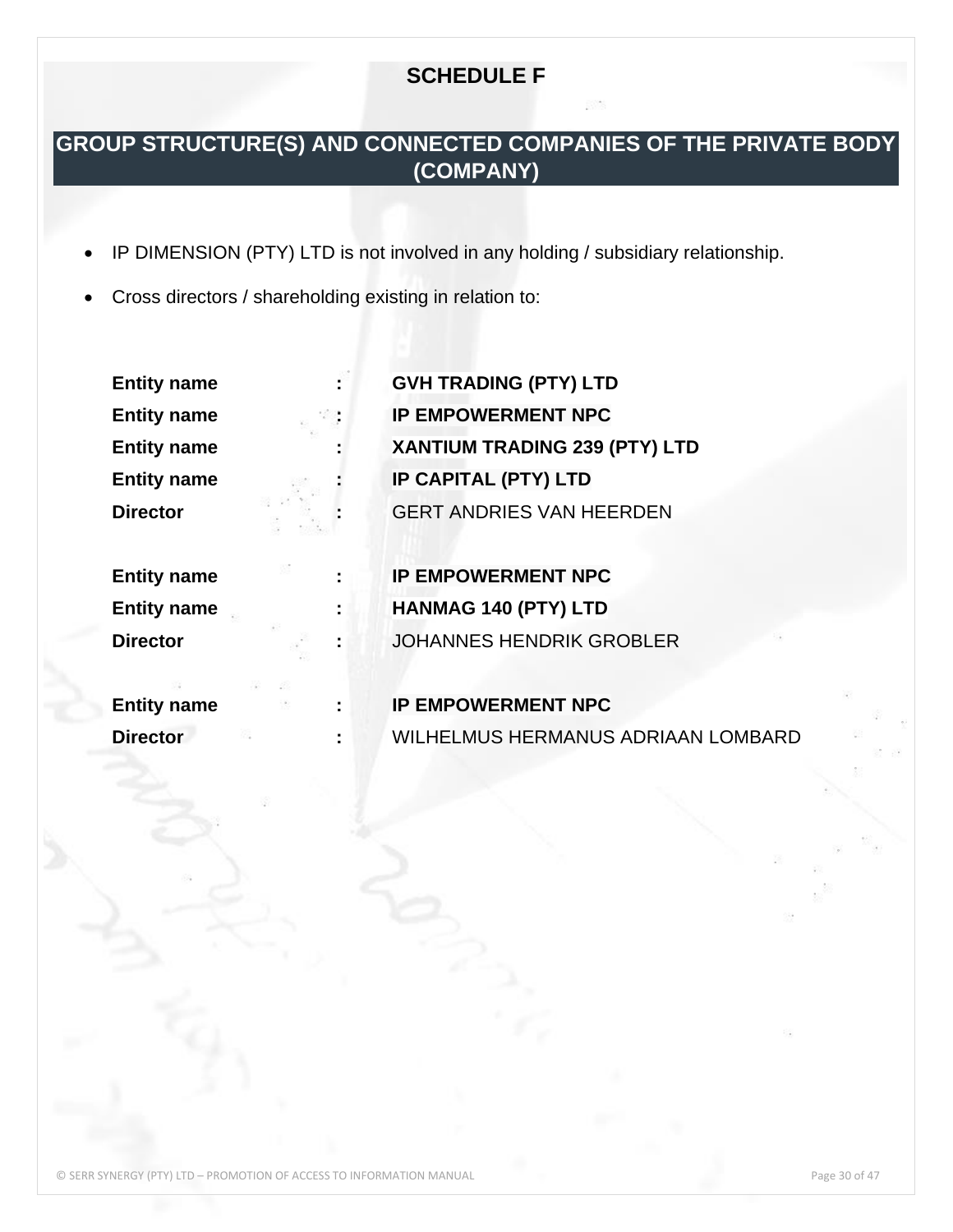## **SCHEDULE G**

## **LEGISLATION APPLICABLE TO THE PRIVATE BODY (COMPANY)**

1. Apart from POPIA and PAIA, the following legislation also applies to the company in respect of the protection of Personal Information and Records:

- 1.1 Auditing Professions Act 26 of 2005
- 1.2 Basic Conditions of Employment Act 75 of 1997
- 1.3 Companies Act 71 of 2008
- 1.4 Consumer Protection Act 68 of 2008
- 1.5 Electronic Communications and Transaction Act 25 of 2002
- 1.6 Employment Equity Act 55 of 1998
- 1.7 Financial Advisory and Intermediary Services Act 37 of 2002
- 1.8 Financial Institutions (Protection of Funds) Act 28 of 2001
- 1.9 Financial Intelligence Centre Act 38 of 2001 as amended in 2008
- 1.10 Financial Services Ombud Schemes Act 37 of 2004
- 1.11 Income Tax Act 58 of 1962
- 1.12 Labour Relations Act 66 of 1995
- 1.13 National Credit Act 34 of 2005
- 1.14 Promotion of Equality and Prevention of Unfair Discrimination Act 4 of 2000
- 1.15 Stock Exchanges Control Act 1 of 1985 and the rules and listings, requirements of the JSE Securities Exchange authorised in terms thereof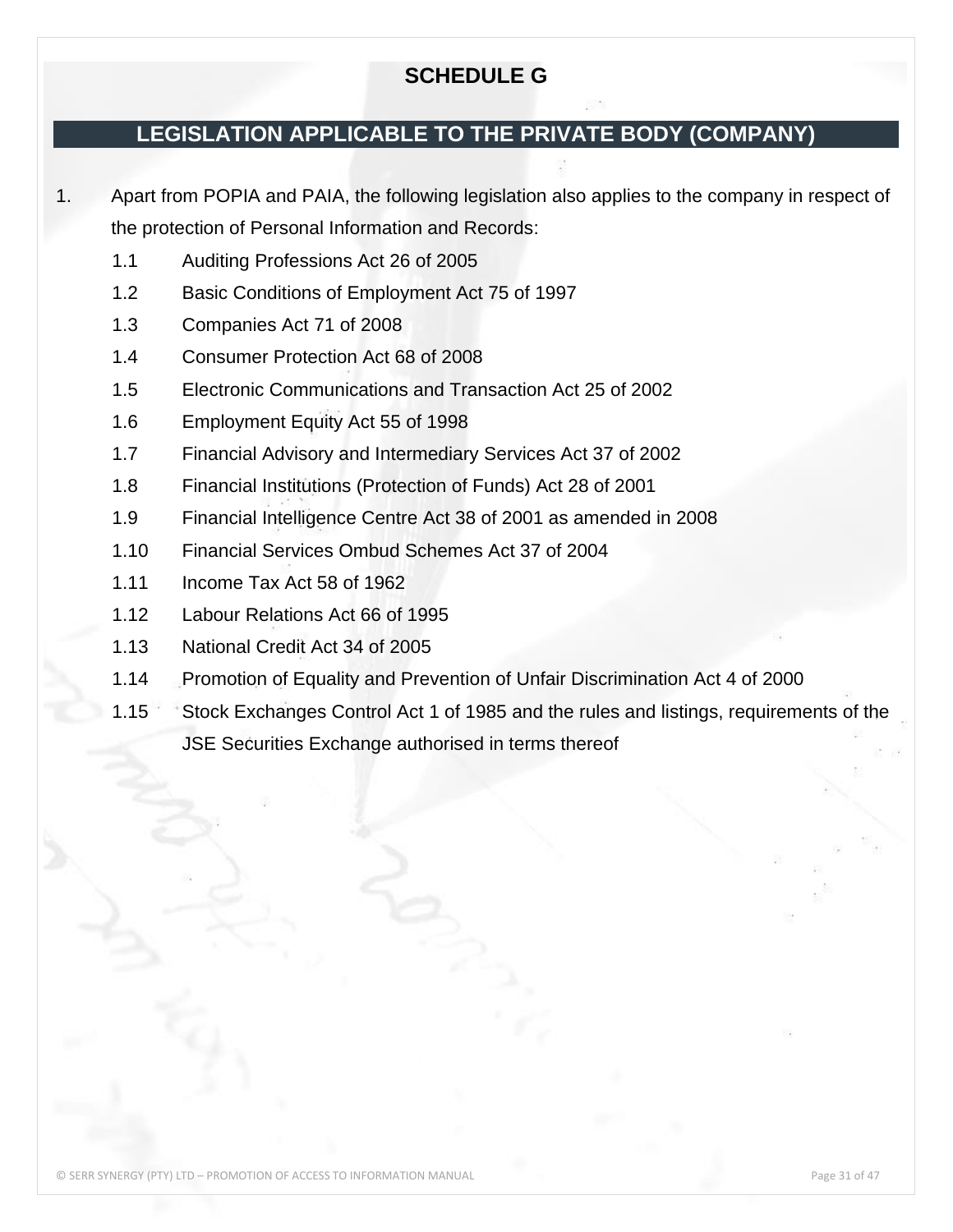## **SCHEDULE H**

# **LIST OF RECORDS OF NATURAL PEOPLE OF THE PRIVATE BODY (COMPANY)**

| PERSONAL INFORMATION                        | <b>SPECIAL PERSONAL INFORMATION</b> |
|---------------------------------------------|-------------------------------------|
| <b>Employment Equity Plans</b>              |                                     |
| Attendance Register                         |                                     |
| <b>Disciplinary Records</b>                 |                                     |
| <b>Employee Information Records</b>         | <b>Employee Information Records</b> |
| Employee Loans                              |                                     |
| <b>Employment Contracts</b>                 |                                     |
| <b>Employment Equity Reports</b>            |                                     |
| IRP 5 and IT 3 Certificates                 |                                     |
| Letters of Appointment                      |                                     |
| Leave Applications                          |                                     |
| <b>Maternity Leave Policy</b>               |                                     |
| Payroll                                     |                                     |
| <b>Recruitment and Appointments</b>         |                                     |
| Salary Slips and Wage Registers             |                                     |
| Salary Slips and Wage Records               |                                     |
| Scholarships and Bursaries                  |                                     |
| Staff Records after Employment              | Staff Records after Employment      |
| <b>Study Assistance Schemes</b>             |                                     |
| <b>Labour Inspection Reports</b>            |                                     |
| UIF, PAYE and SDL Returns                   |                                     |
| <b>Workmen's Compensation Documentation</b> |                                     |
| <b>Annual Training Reports</b>              |                                     |
| Workplace Skills Plan                       |                                     |
| <b>Resignation Letters</b>                  |                                     |
| <b>Temporary Employment Records</b>         |                                     |

© SERR SYNERGY (PTY) LTD – PROMOTION OF ACCESS TO INFORMATION MANUAL Page 32 of 47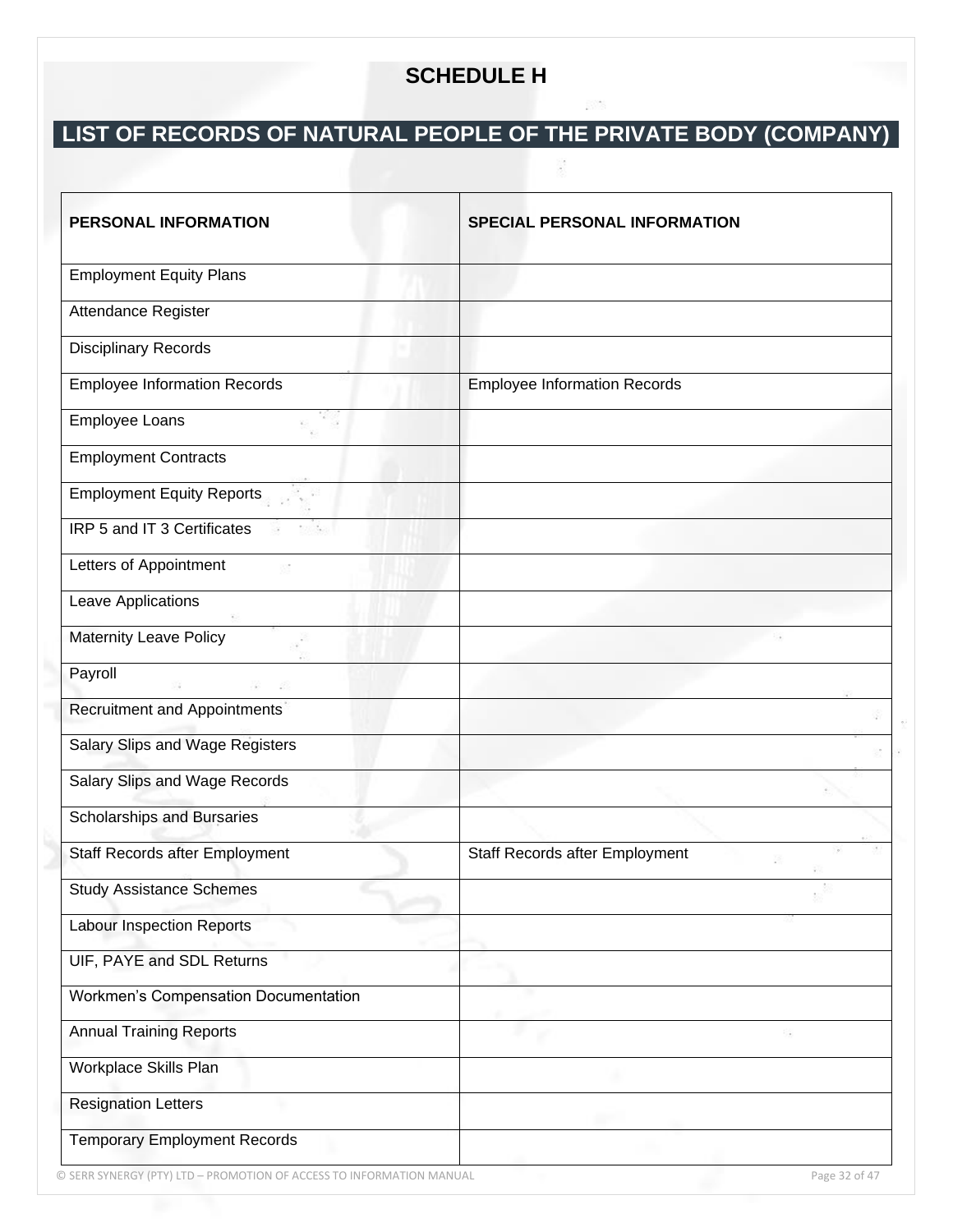| <b>Customer Confidentiality Agreements</b> |                       |  |
|--------------------------------------------|-----------------------|--|
| Agreements with clients/providers          | 1882                  |  |
| Race or Ethnic origin                      | Race or Ethnic origin |  |
| Health                                     | Health                |  |
| <b>Share Certificates</b>                  |                       |  |
| <b>Directors Resolutions</b>               |                       |  |
| Minutes of Directors meetings              |                       |  |
| Standard MOI                               |                       |  |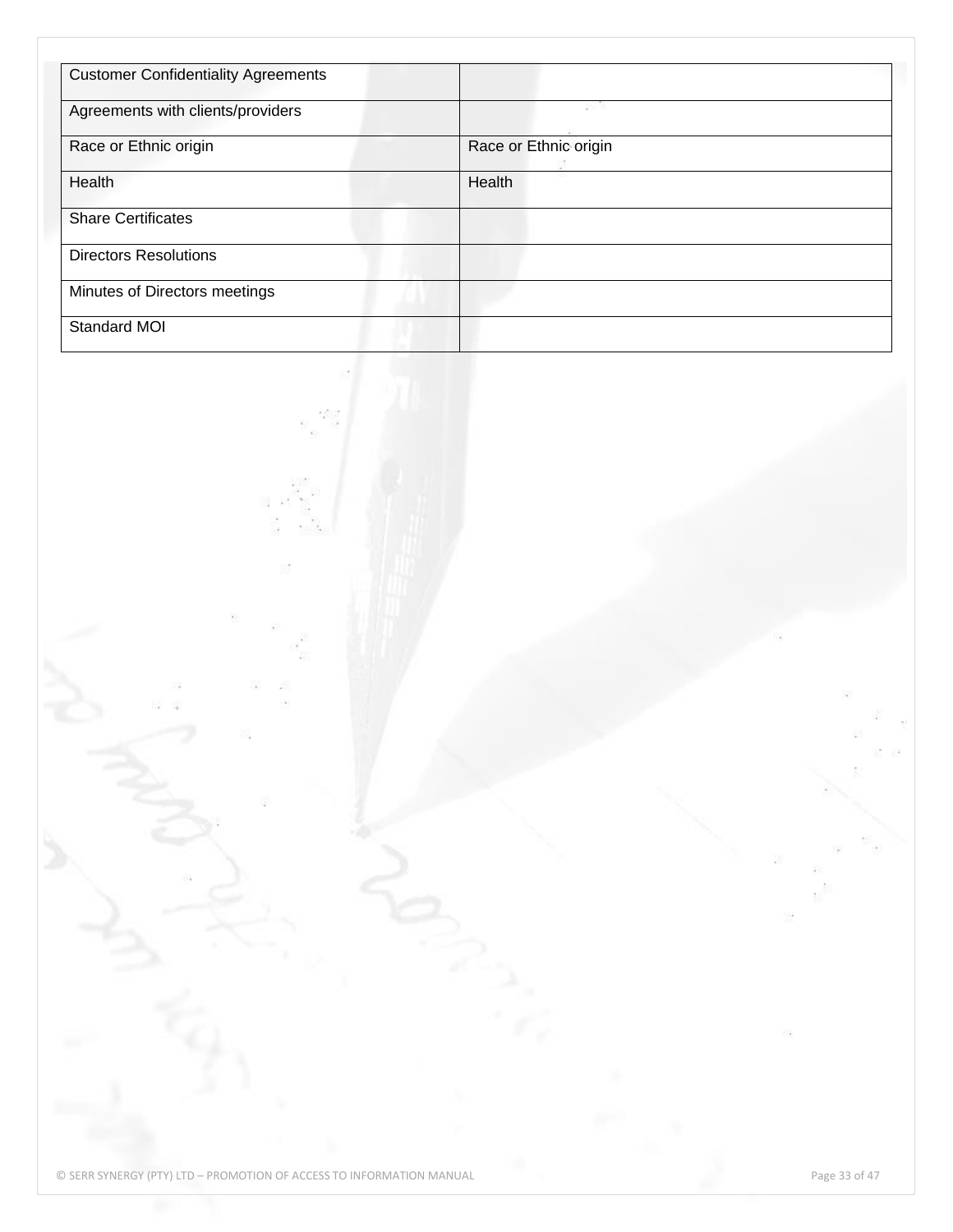## **SCHEDULE I**

## **CLASSIFICATION AND CATEGORIES FOR PROTECTION OF THE PRIVATE BODY (COMPANY)**

## **– Paragraph 20**

#### **1. AA – Automatically Available:**

Records available in the public domain or intended to be placed in the public domain.

- **2. Personal Information:** means an identifiable, living or deceased, natural person, and where applicable, an identifiable, existing juristic Person including, but not limited to pregnancy, age etc.
- **3. Special Personal Information:** means Religious or Philosophical beliefs, Race or Ethnic origin, Trade Union Membership, Political persuasion, Health and sex life, Criminal Behaviour
- **4. Category 1:** A Record containing information about research being or to be carried out by or on behalf of a Third Party or the Company.
- **5. Category 2:** Sensitive commercial Records of the Company, Contains trade secrets of the Company etc.
- **6. Category 3:** Sensitive commercial Records relating to other Private Bodies. Trade secrets of a Third Party or Data Subject.
- **7. Category 4:** Records relating to the safety of individuals a protection of property
- **8. Category 5:** Information protected subject to an obligation of confidentiality by virtue of office, employment, profession and privileged information or by agreement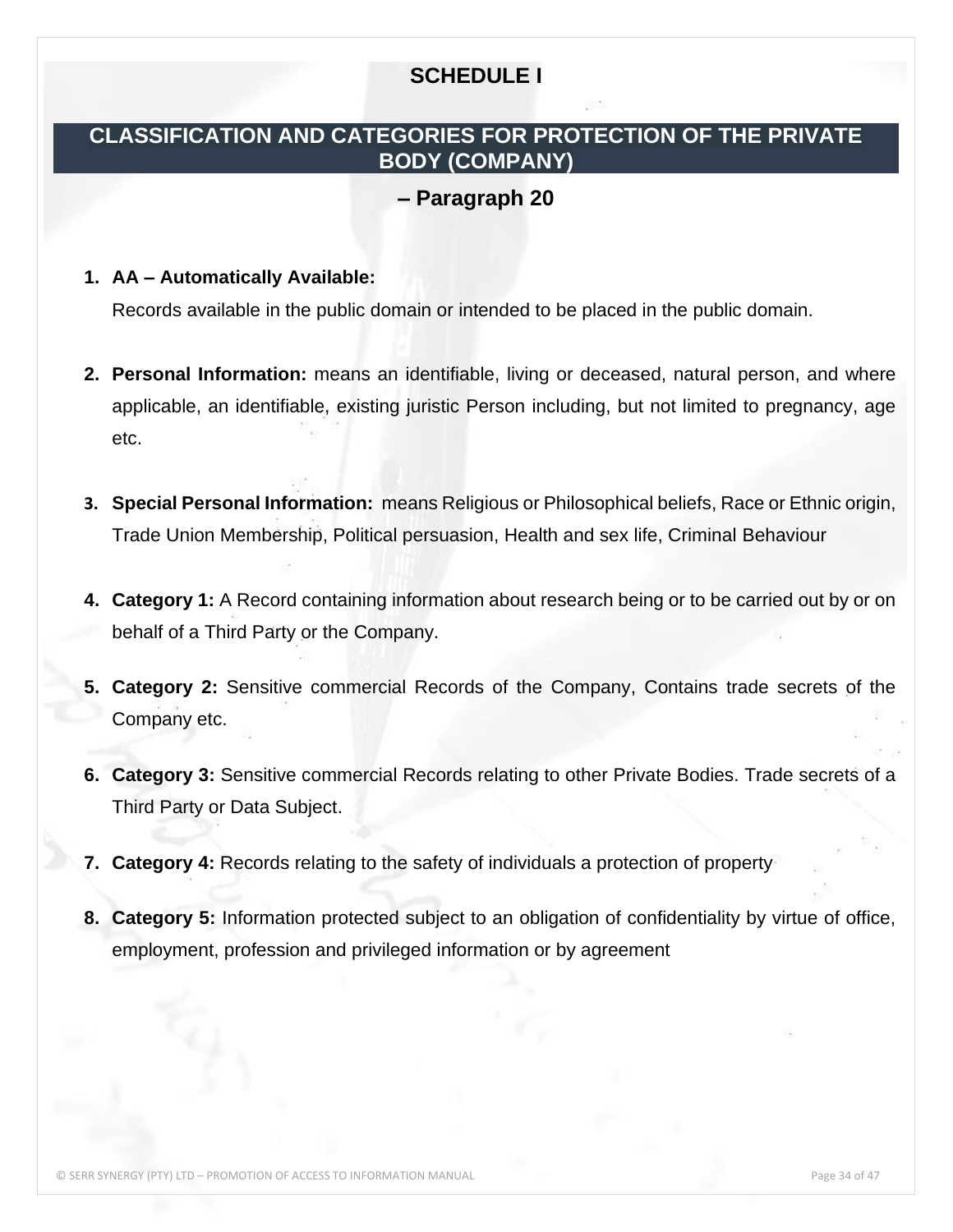|                                                       | <b>AA</b> | <b>PERSONAL</b><br><b>INFO</b> | <b>SPECIAL</b><br><b>PERSONAL</b><br><b>INFO</b> | <b>CAT</b><br>1 | <b>CAT</b><br>$\overline{2}$ | <b>CAT</b><br>$\overline{3}$ | <b>CAT</b><br>4 | <b>CAT</b><br>$5\phantom{1}$ |
|-------------------------------------------------------|-----------|--------------------------------|--------------------------------------------------|-----------------|------------------------------|------------------------------|-----------------|------------------------------|
| <b>ACCOUNTING/FINANCIAL RECORDS:</b>                  |           |                                |                                                  |                 |                              |                              |                 |                              |
| Annual financial<br>statements                        |           |                                |                                                  |                 | X                            | X                            |                 |                              |
| General ledger                                        |           |                                |                                                  |                 | X                            | X                            |                 |                              |
| Subsidiary ledgers<br>(receivables, payables<br>etc.) |           |                                |                                                  |                 |                              |                              |                 |                              |
| Bank statements,                                      |           |                                |                                                  |                 | X                            | X                            |                 |                              |
| Cheque books &<br>cheques                             |           |                                |                                                  |                 |                              |                              |                 |                              |
| Customer and supplier<br>statements                   |           |                                |                                                  |                 | X                            | X                            |                 |                              |
| Invoices (general)                                    | X         |                                |                                                  |                 | X                            | X                            |                 |                              |
| Deposit slips                                         | -         |                                |                                                  |                 | $\blacksquare$               |                              |                 |                              |
| Cash books                                            |           |                                |                                                  |                 | X                            |                              |                 |                              |
| Petty cash books                                      |           |                                |                                                  |                 | X                            |                              |                 |                              |
| Fixed asset register                                  | ø<br>猕    |                                |                                                  |                 | X                            | X                            |                 | 16                           |
| Tax returns and<br>assessments                        |           |                                |                                                  |                 | X                            | X                            |                 |                              |
| VAT returns                                           | 8         |                                |                                                  |                 | X                            | X                            |                 |                              |
| Lease or installments<br>sale agreements              |           |                                |                                                  |                 | $\pmb{\mathsf{X}}$           |                              |                 |                              |
| <b>Budgets plans</b>                                  |           |                                |                                                  |                 | X                            |                              |                 |                              |
| <b>Business plans</b>                                 |           |                                |                                                  |                 | $\blacksquare$               | $\blacksquare$               | $\blacksquare$  |                              |
| Insurance records                                     |           |                                |                                                  |                 | X                            | X                            |                 |                              |
| Credit agreements                                     |           |                                |                                                  |                 | X                            |                              | 掇               |                              |
| Capital expenditure                                   |           |                                |                                                  |                 | $\boldsymbol{\mathsf{X}}$    |                              |                 |                              |
| Invoices with T & C's                                 | X         |                                |                                                  |                 | X                            | X                            |                 |                              |

© SERR SYNERGY (PTY) LTD – PROMOTION OF ACCESS TO INFORMATION MANUAL Page 35 of 47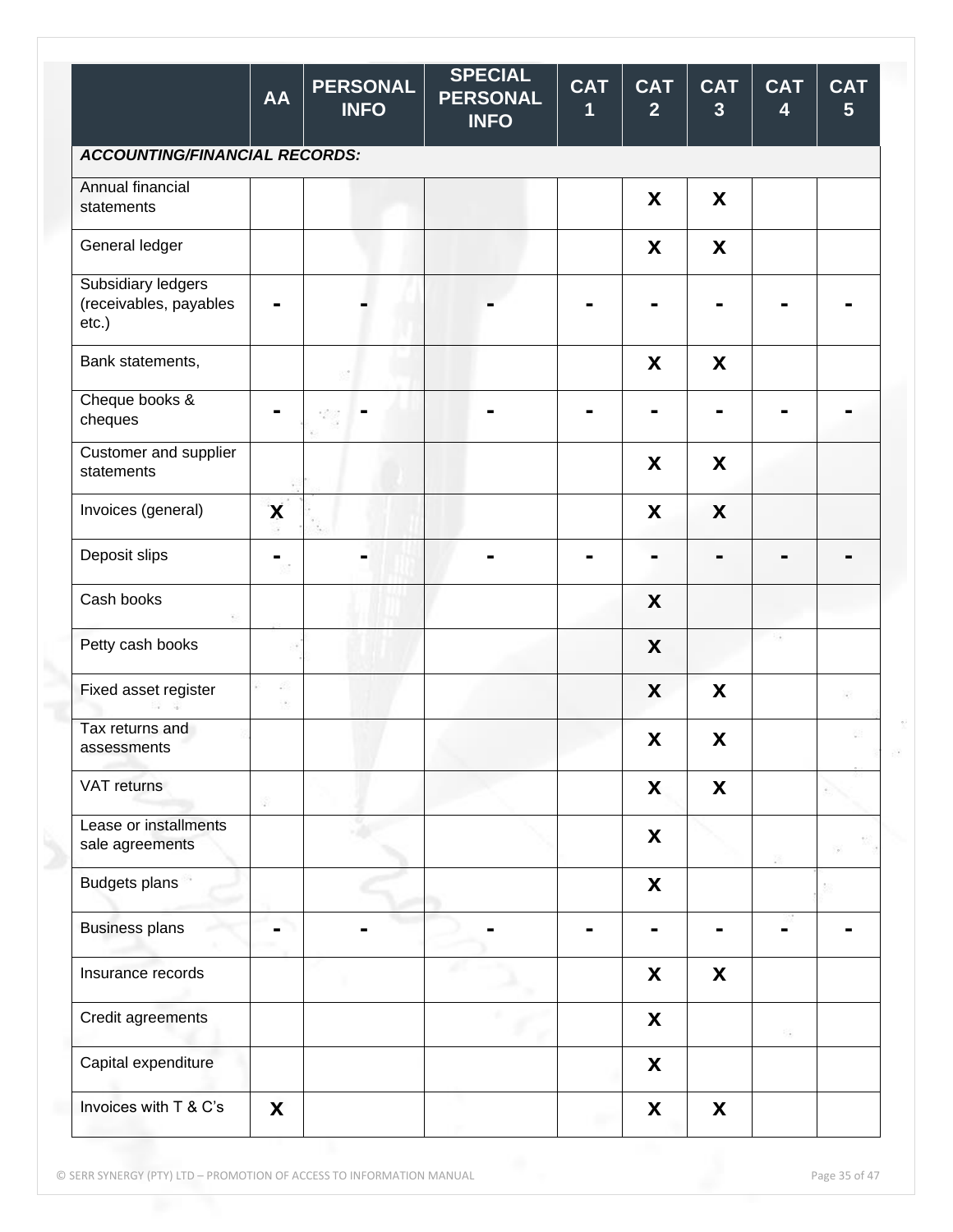| Quotations                                | X              |                                  |   | X                         | X                         |   |   |
|-------------------------------------------|----------------|----------------------------------|---|---------------------------|---------------------------|---|---|
| Receipts                                  |                |                                  |   | X                         | X                         |   |   |
| Confirmation of<br><b>Banking details</b> |                |                                  |   | X                         | X                         |   |   |
| Cash Flow Projections                     |                |                                  |   | X                         |                           |   |   |
| Other                                     | -              |                                  |   |                           |                           |   |   |
| <b>STAFF/EMPLOYEE RECORDS:</b>            |                |                                  |   |                           |                           |   |   |
| Training manuals                          |                |                                  |   |                           |                           |   |   |
| Salary scales                             | -              |                                  |   |                           |                           |   |   |
| <b>Employment Equity</b><br>Plans         |                | X                                |   | X                         |                           |   |   |
| Attendance Register                       |                | X                                |   |                           |                           |   |   |
| <b>Disciplinary Records</b>               | B              | $\boldsymbol{\mathsf{X}}$<br>939 |   |                           |                           |   |   |
| Employee Information<br>Records           |                | X                                | X |                           | X                         |   | X |
| Employee Loans                            | まい しょうしょう      | X                                |   |                           |                           |   |   |
| Employment<br>Applications                | 42             | X                                |   |                           |                           |   | ĸ |
| <b>Employment Contracts</b>               |                | X                                |   |                           | X                         |   | X |
| <b>Employment Equity</b><br>Reports       |                | X                                |   | X                         |                           |   |   |
| Group Life                                | $\blacksquare$ |                                  |   |                           |                           |   |   |
| IRP 5 and IT 3<br>Certificates            |                | $\boldsymbol{\mathsf{X}}$        |   | $\boldsymbol{\mathsf{X}}$ | X                         |   |   |
| Letters of Appointment                    |                | $\boldsymbol{\mathsf{X}}$        |   |                           | $\boldsymbol{\mathsf{X}}$ | 怒 | X |
| Leave Applications                        |                | $\pmb{\mathsf{X}}$               |   |                           |                           |   |   |
| Maternity Leave Policy                    |                | $\pmb{\mathsf{X}}$               |   |                           |                           |   |   |
| Payroll                                   |                | $\boldsymbol{\mathsf{X}}$        |   |                           | X                         |   | X |
| <b>Personnel Files</b>                    | ۰              |                                  |   |                           |                           |   |   |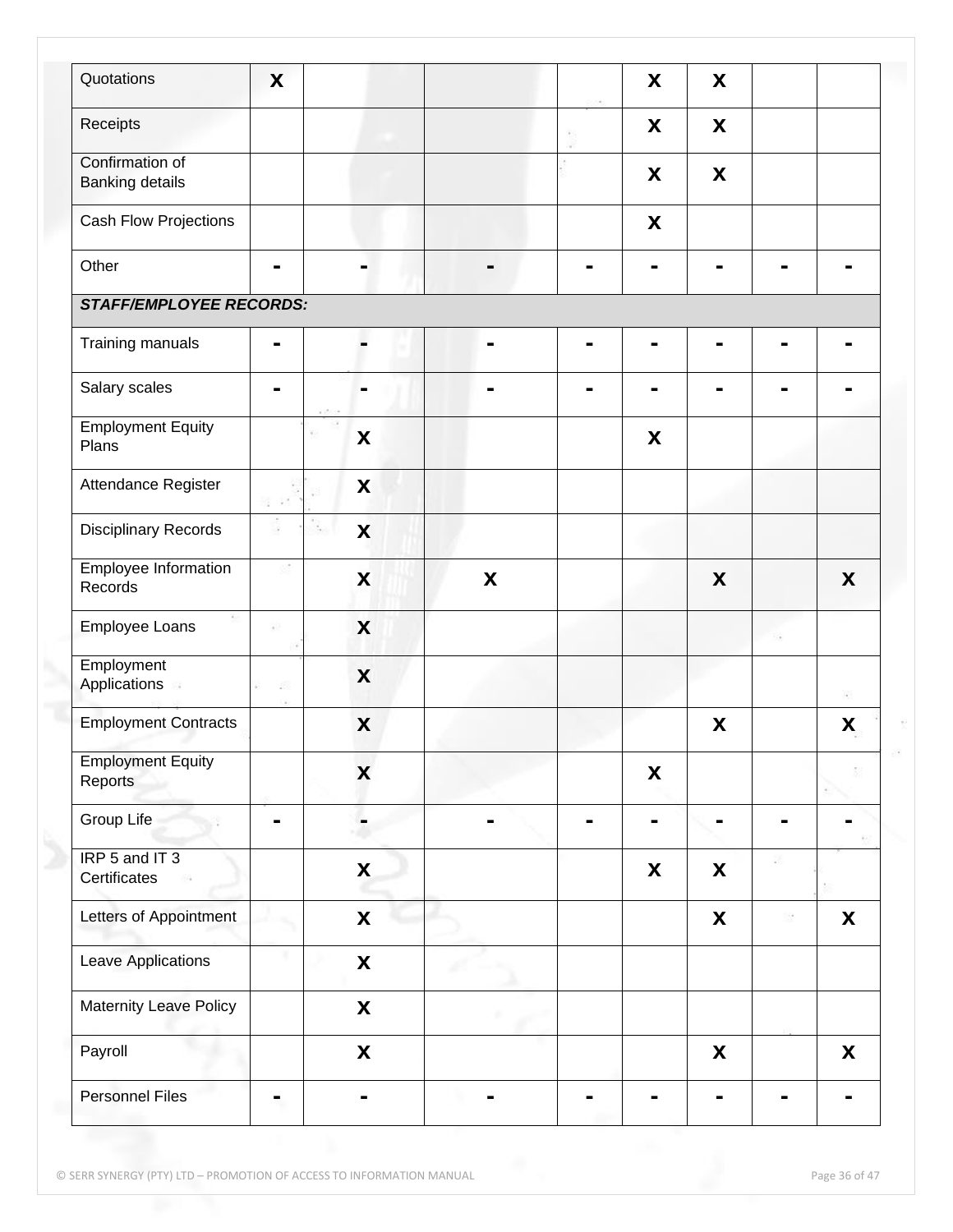| Policies and<br>Procedures                                           |                |                           |   | RY 6 |                           |   | X                         |   |
|----------------------------------------------------------------------|----------------|---------------------------|---|------|---------------------------|---|---------------------------|---|
| Recruitment and<br>Appointments                                      |                | X                         |   |      |                           | X |                           |   |
| Salary and Wage<br>Registers                                         |                | X                         |   |      |                           | X |                           | X |
| Salary Slips and Wage<br>Records                                     |                | X                         |   |      |                           | X |                           | X |
| Scholarships and<br><b>Bursaries</b>                                 |                | X                         |   |      |                           |   |                           |   |
| Staff Records after<br>Employment                                    |                | $\overline{\mathbf{X}}$   | X |      |                           | X |                           | X |
| Study Assistance<br><b>Schemes</b>                                   |                | X                         |   |      |                           |   |                           |   |
| <b>Time Records</b>                                                  | $\blacksquare$ |                           |   |      |                           |   | -                         |   |
| Labour Inspection<br>Reports                                         | 32 83          | X                         |   |      | X                         |   |                           |   |
| <b>Training and</b><br>Development                                   | -              | ۰                         |   |      | -                         | н | -                         | - |
| UIF, PAYE and SDL<br>Returns                                         |                | X                         |   |      | X                         | X |                           | X |
| Workmen's<br>Compensation<br>Documentation                           | 42             | $\boldsymbol{\mathsf{X}}$ |   |      | X                         | X |                           |   |
| <b>OHS Reports</b>                                                   |                |                           |   |      | $\boldsymbol{\mathsf{X}}$ |   | X                         |   |
| <b>OHS Assessments</b>                                               |                |                           |   |      | X                         |   | $\boldsymbol{\mathsf{X}}$ |   |
| <b>OHS Minutes</b>                                                   | $\blacksquare$ |                           |   |      |                           |   |                           |   |
| <b>Annual Training</b><br>Reports                                    |                | $\boldsymbol{\mathsf{X}}$ |   |      |                           |   |                           |   |
| Workplace Skills Plan                                                |                | $\boldsymbol{\mathsf{X}}$ |   |      | X                         |   | 85                        |   |
| <b>CCMA/Labour</b><br>Court/Bargaining<br>Council<br>Awards/Disputes |                |                           |   |      |                           |   |                           |   |
| <b>Medical Records</b>                                               | ۰              |                           |   |      |                           | ۰ |                           |   |
| Safety Incident<br>Reports                                           | -              |                           |   |      |                           |   |                           |   |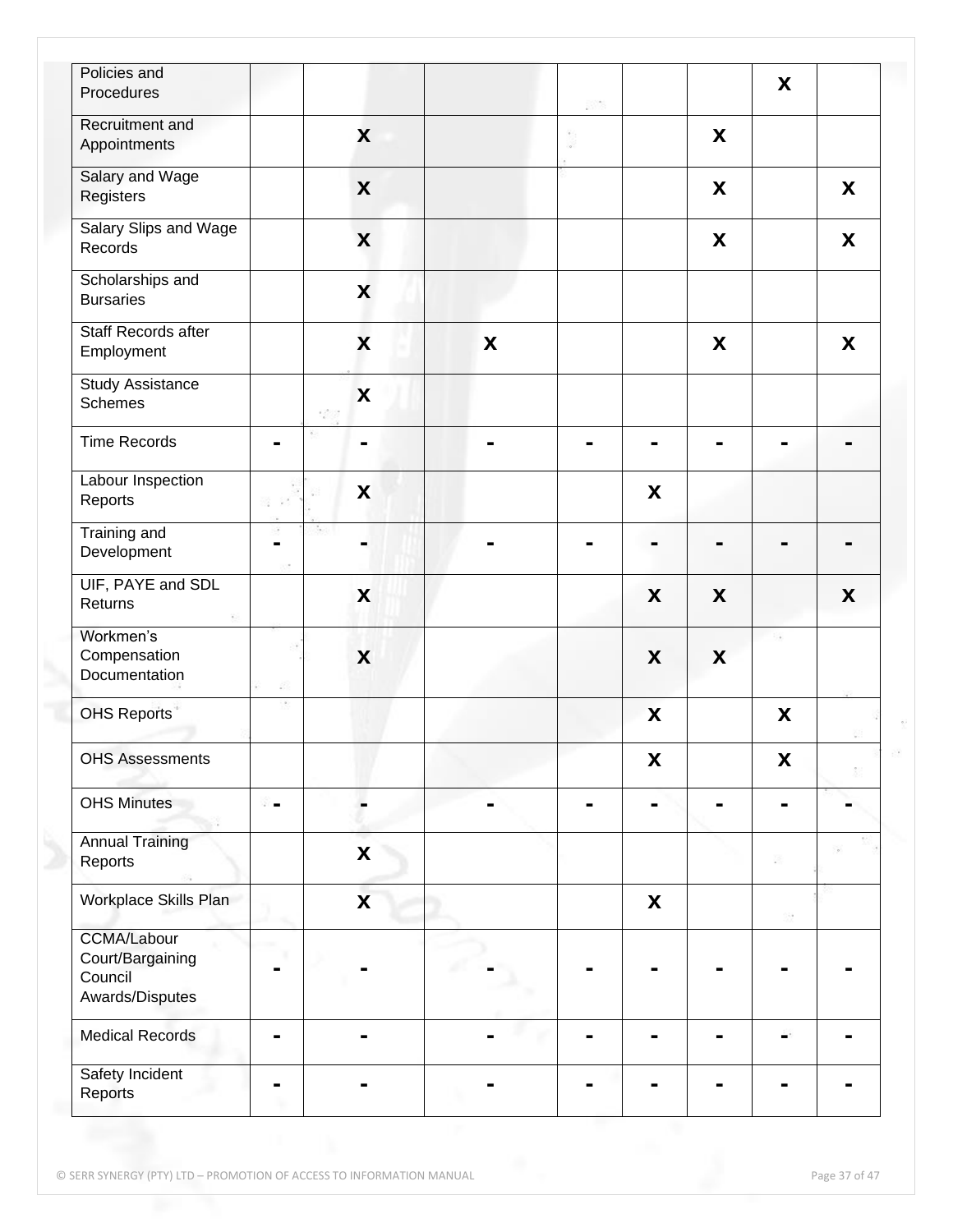| Confidentiality                             |                |     |   |   |   |     |  |
|---------------------------------------------|----------------|-----|---|---|---|-----|--|
| Agreements                                  | $\blacksquare$ |     |   |   |   |     |  |
| <b>Resignation Letters</b>                  |                | X   |   |   |   |     |  |
| Temporary                                   |                |     |   |   |   |     |  |
| <b>Employment Records</b>                   |                | X   |   |   |   |     |  |
| Other                                       | $\blacksquare$ |     |   |   |   |     |  |
| <b>INSURANCE RECORDS:</b>                   |                |     |   |   |   |     |  |
| Claim records                               |                |     |   | X |   |     |  |
| Details of coverage,<br>limits and insurers | ۰              |     |   |   |   |     |  |
| Insurance policies                          |                | 385 |   | X |   |     |  |
| Other                                       | $\blacksquare$ |     |   |   |   |     |  |
| <b>INTELLECTUAL PROPERTY:</b>               |                |     |   |   |   |     |  |
| License agreements                          | $\blacksquare$ |     | - |   | - | -   |  |
| Secrecy agreements                          | ۰              |     |   |   |   |     |  |
| Research and<br>development<br>agreements   |                |     |   |   |   |     |  |
| Consulting agreements                       | Ξ.             |     |   |   |   |     |  |
| Use agreements                              | -              |     |   |   |   |     |  |
| Joint venture<br>agreements                 |                |     |   |   |   |     |  |
| Join development<br>agreements              |                |     |   |   |   |     |  |
| Royalty agreements                          | -              |     |   |   |   |     |  |
| Franchise agreements                        |                |     |   |   |   |     |  |
| Warranties                                  | $\blacksquare$ |     |   |   |   |     |  |
| Settlement<br>Agreements                    |                |     |   | X |   | -53 |  |
| <b>Litigation Records</b>                   | $\blacksquare$ |     |   |   |   |     |  |
| Service Agreements                          | ۰              |     |   |   |   |     |  |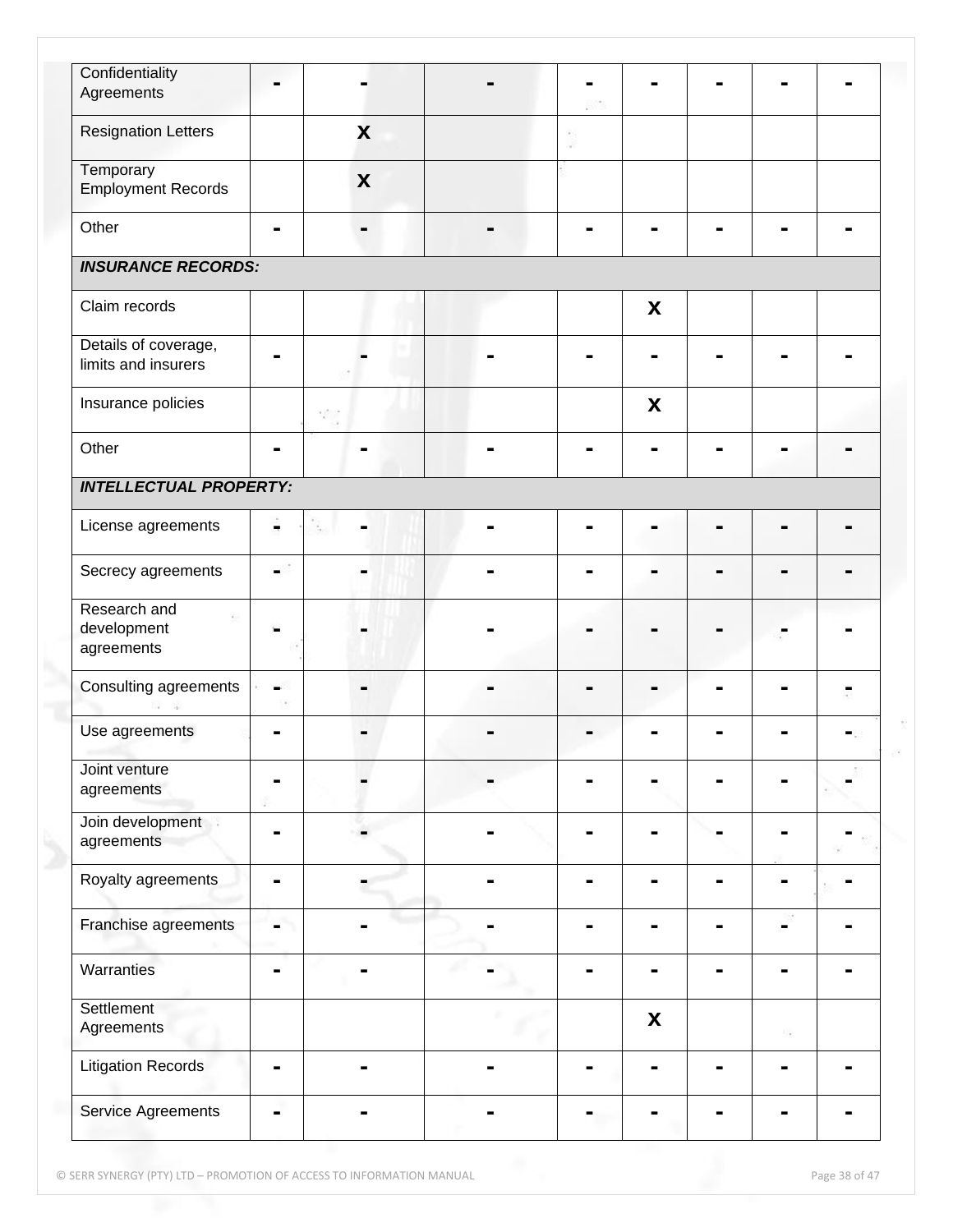| <b>Supplier Agreements</b>                       |                |    |   | X |   |   |  |
|--------------------------------------------------|----------------|----|---|---|---|---|--|
| Merchant Agreements                              | $\blacksquare$ |    |   |   | ۰ |   |  |
| <b>Export Agreements</b>                         | $\blacksquare$ |    | - |   | - |   |  |
| <b>Import Agreements</b>                         | $\blacksquare$ |    |   |   |   |   |  |
| Other                                            |                |    |   |   |   |   |  |
| <b>MARKETING RECORDS:</b>                        |                |    |   |   |   |   |  |
| <b>Business Cards</b>                            | X              |    |   |   |   |   |  |
| Business Profile -<br>Facebook/World Wide<br>Web | X              | 32 |   |   |   |   |  |
| <b>Client General</b><br>Newsletters             | X              |    |   |   |   |   |  |
| <b>Company Profile</b>                           | X              |    |   |   |   |   |  |
| Leaflets                                         | X              |    |   |   |   |   |  |
| News Paper Adverts                               |                |    |   |   |   |   |  |
| <b>News Paper Articles</b><br>and Columns        |                |    |   |   |   |   |  |
| <b>Product Brochures</b>                         | $\blacksquare$ |    | - |   |   |   |  |
| <b>Product Pamphlets</b>                         |                |    |   |   |   |   |  |
| Vouchers                                         |                |    |   |   |   |   |  |
| Promotional<br>Competitions                      | X              |    |   |   |   |   |  |
| Labeling                                         | $\blacksquare$ |    |   |   |   |   |  |
| <b>Mail Shots</b>                                | X              |    |   |   |   | 级 |  |
| Prospectus                                       |                |    |   |   |   |   |  |
| Other                                            |                |    |   |   |   |   |  |
| <b>TRADE SECRETS:</b>                            |                |    |   |   |   |   |  |
| <b>Training Needs</b>                            | $\blacksquare$ |    | ۰ |   |   |   |  |
| <b>Training Modules</b>                          | Ξ.             |    |   |   |   |   |  |

© SERR SYNERGY (PTY) LTD – PROMOTION OF ACCESS TO INFORMATION MANUAL Page 39 of 47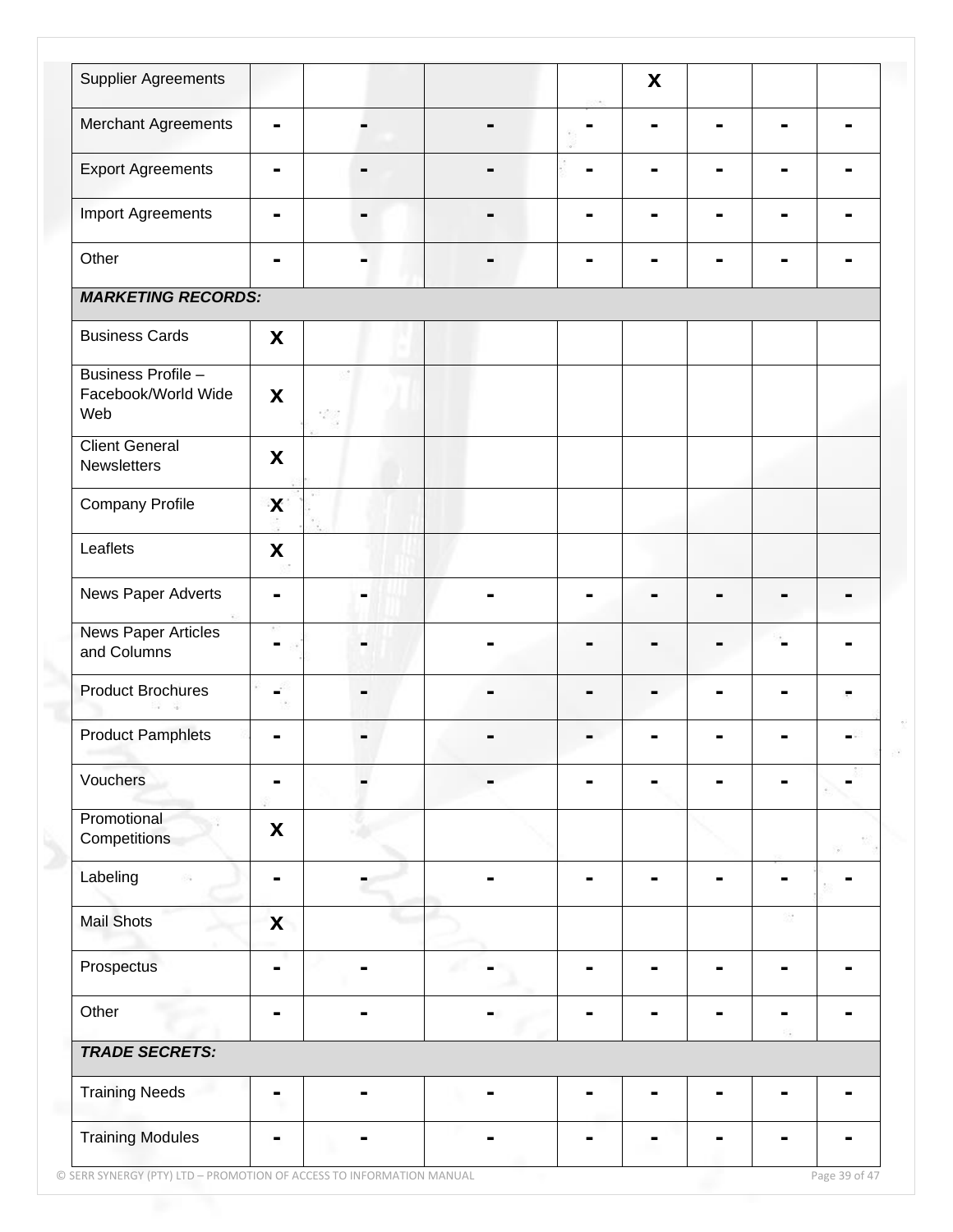| <b>Training Minutes</b>                                 |                |                |                    |   |  |  |
|---------------------------------------------------------|----------------|----------------|--------------------|---|--|--|
| <b>Price Schedules</b>                                  |                |                |                    | X |  |  |
| <b>Quality Controls</b>                                 | -              |                |                    |   |  |  |
| Product specification                                   |                |                |                    |   |  |  |
| Employee<br>Confidentiality<br>agreements               |                |                |                    |   |  |  |
| Customer<br>Confidentiality<br>Agreements               |                | X              |                    | X |  |  |
| Agreements with<br>clients/providers                    |                | X              |                    | X |  |  |
| Remuneration<br>Tables/Schedules                        |                |                |                    | X |  |  |
| Unique procedures                                       |                |                |                    |   |  |  |
| Research records<br>obtained or generated<br>itself     |                |                |                    |   |  |  |
| Other                                                   |                |                |                    |   |  |  |
| <b>RECORDS REFLECTING SPECIAL PERSONAL INFORMATION:</b> |                |                |                    |   |  |  |
| Religious or<br>philosophical beliefs                   |                |                |                    |   |  |  |
| Race or Ethnic origin                                   |                |                | $\pmb{\mathsf{X}}$ |   |  |  |
| <b>Trade Union</b><br>Membership                        |                |                |                    |   |  |  |
| Political persuasion                                    |                |                |                    |   |  |  |
| Health                                                  |                |                | $\pmb{\mathsf{X}}$ |   |  |  |
| Sex life                                                |                |                |                    |   |  |  |
| Criminal behaviour                                      |                | $\blacksquare$ |                    |   |  |  |
| <b>Biometrics</b>                                       | $\blacksquare$ |                |                    |   |  |  |
| Other                                                   |                |                |                    |   |  |  |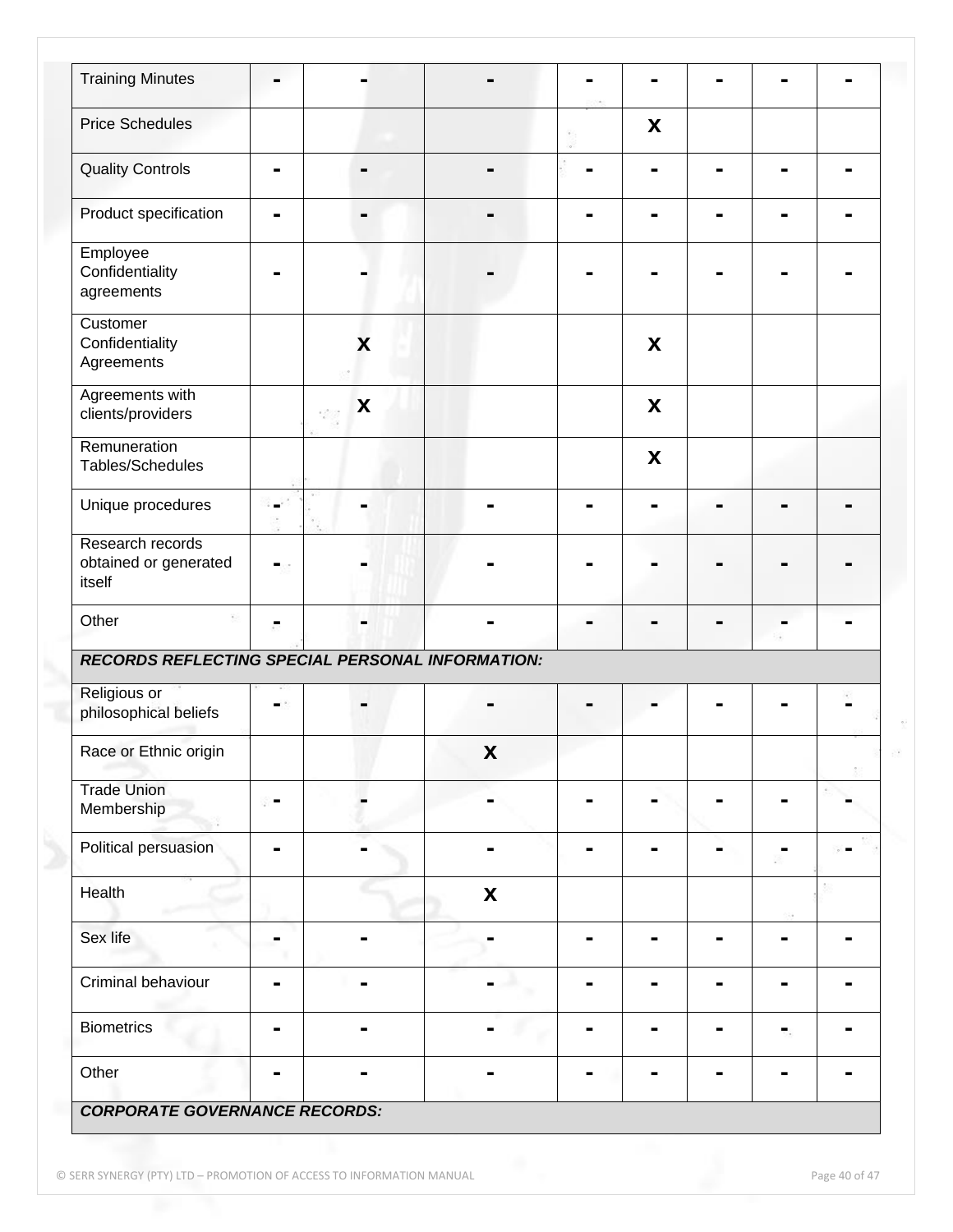| <b>Directors Agreements</b>             | - |   |  |   |  |  |
|-----------------------------------------|---|---|--|---|--|--|
| <b>Share Certificates</b>               |   | X |  |   |  |  |
| <b>Directors Resolutions</b>            |   | X |  |   |  |  |
| <b>Minutes of Directors</b><br>meetings |   | X |  |   |  |  |
| Shareholder<br>Agreements               |   |   |  |   |  |  |
| Standard MOI                            |   | X |  | X |  |  |
| Special drafted MOI                     |   |   |  |   |  |  |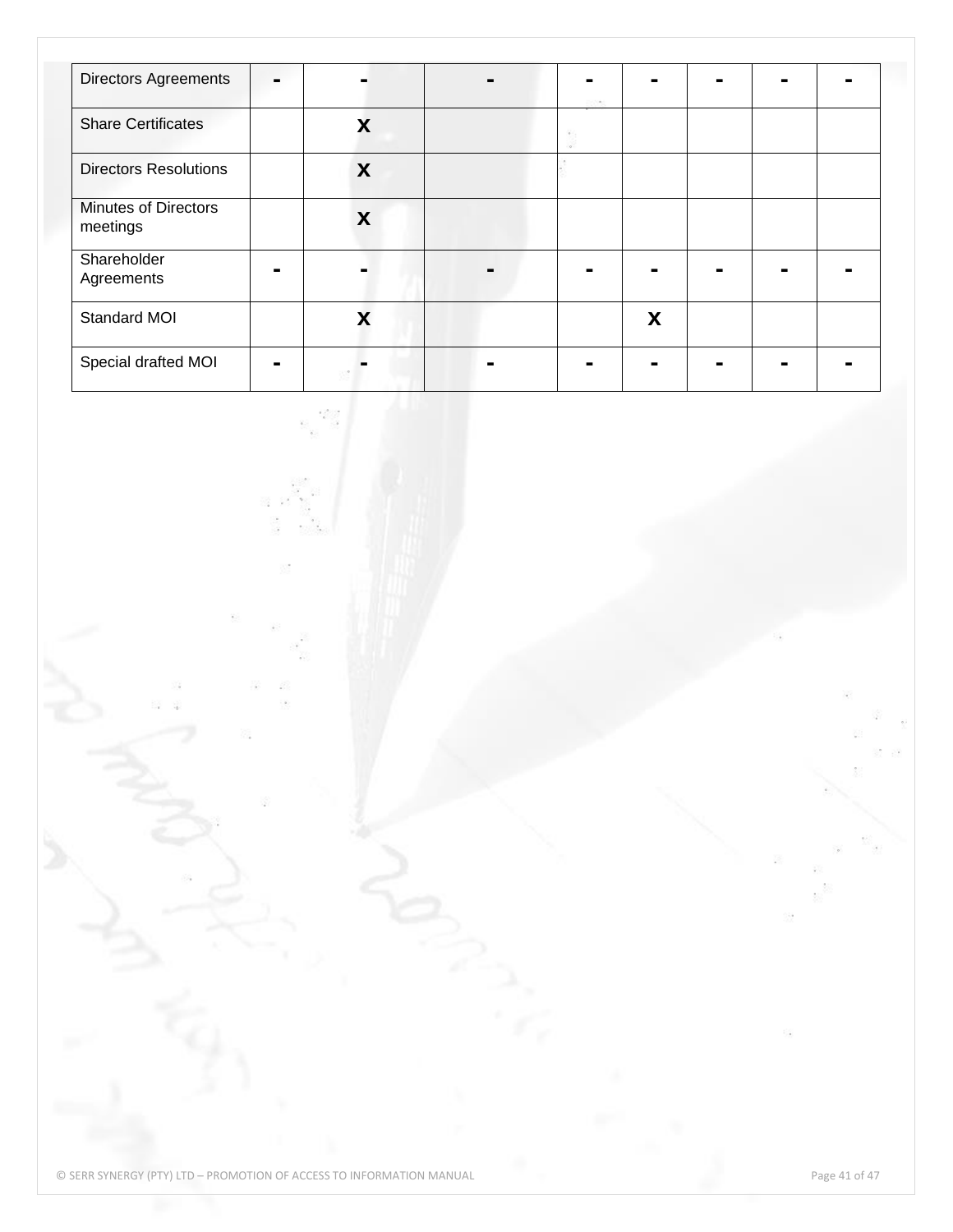## **ANNEXURE 1**

## **REQUEST FOR ACCESS TO RECORD OF PRIVATE BODY (COMPANY)**

*[Section 53(1) of the Promotion of Access to Information Act, 2000*

## *(Act No. 2 of 2000)] [Regulation 10]*

#### Note:

1. Proof of identity must be attached by the requester.

2. If requests made on behalf of another person, proof of such authorization, must be attached to this form.

TO: \*The information officer

\_\_\_\_\_\_\_\_\_\_\_\_\_\_\_\_\_\_\_\_\_\_\_ \_\_\_\_\_\_\_\_\_\_\_\_\_\_\_\_\_\_\_\_\_\_\_

(Address)

E-mail address: Fax number:

Mark with an "X"

Request is made in my own name  $R$  Request is made on behalf of another person

|                                                                                                                                 |              | PERSONAL INFORMATION            |            |  |
|---------------------------------------------------------------------------------------------------------------------------------|--------------|---------------------------------|------------|--|
| Full names:                                                                                                                     |              |                                 |            |  |
| Identity number:                                                                                                                |              |                                 |            |  |
| Capacity in which                                                                                                               |              |                                 |            |  |
| request is made                                                                                                                 | ġ8           |                                 |            |  |
| (when made on behalf                                                                                                            |              |                                 |            |  |
| Of another person):                                                                                                             |              |                                 |            |  |
| <b>Postal Address:</b>                                                                                                          |              |                                 |            |  |
| <b>Street Address:</b>                                                                                                          |              |                                 |            |  |
| E-mail Address:                                                                                                                 |              |                                 |            |  |
| Contact numbers                                                                                                                 | Tel. (B):    |                                 | Facsimile: |  |
|                                                                                                                                 | Cellular:    |                                 |            |  |
| Full names of person                                                                                                            |              |                                 |            |  |
| On whose behalf                                                                                                                 |              |                                 |            |  |
| Request is made (if                                                                                                             |              |                                 |            |  |
| applicable):                                                                                                                    |              |                                 |            |  |
| Identity number:                                                                                                                |              |                                 |            |  |
| Postal Address:                                                                                                                 |              |                                 |            |  |
| <b>Street Address:</b>                                                                                                          |              |                                 |            |  |
| E-mail Address:                                                                                                                 |              |                                 |            |  |
| Contact numbers                                                                                                                 | Tel. $(B)$ : |                                 | Facsimile: |  |
|                                                                                                                                 | Cellular:    |                                 |            |  |
|                                                                                                                                 |              | PARTICULARS OF RECORD REQUESTED |            |  |
| Provide full particulars of the record to which access is requested, including the reference number if that is known to you, to |              |                                 |            |  |
| enable the record to be located. (If the provided space is inadequate, please continue on a separate page and attach it to this |              |                                 |            |  |
| form. All additional pages must be signed.)                                                                                     |              |                                 |            |  |
|                                                                                                                                 |              |                                 |            |  |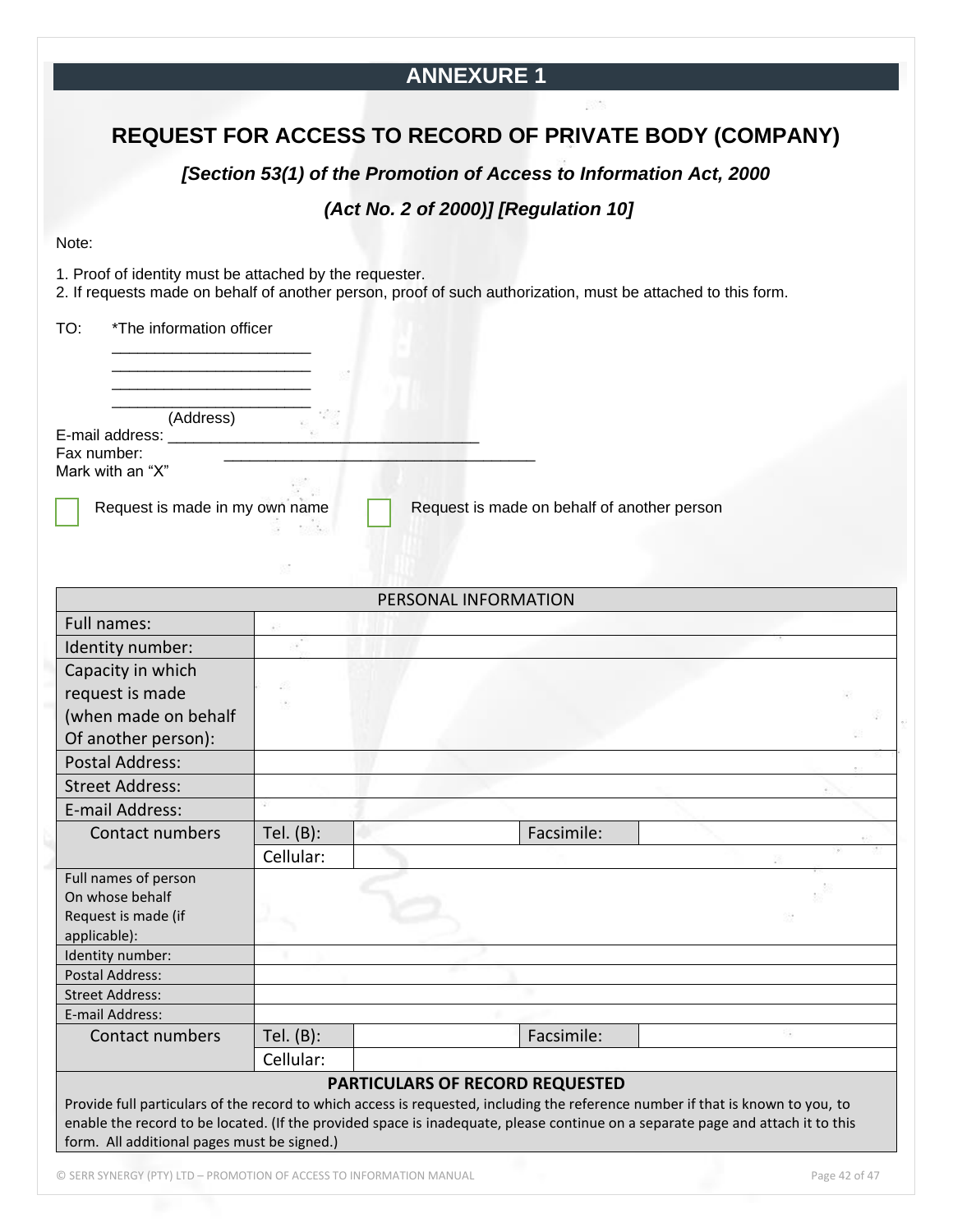| Description of record                                     |                                                                                                 |  |
|-----------------------------------------------------------|-------------------------------------------------------------------------------------------------|--|
| of relevant part of the                                   |                                                                                                 |  |
| record:                                                   |                                                                                                 |  |
|                                                           |                                                                                                 |  |
|                                                           |                                                                                                 |  |
|                                                           |                                                                                                 |  |
| Reference number, if                                      |                                                                                                 |  |
| available:                                                |                                                                                                 |  |
|                                                           |                                                                                                 |  |
|                                                           |                                                                                                 |  |
|                                                           |                                                                                                 |  |
|                                                           |                                                                                                 |  |
| Any further particulars                                   |                                                                                                 |  |
| of record:                                                |                                                                                                 |  |
|                                                           |                                                                                                 |  |
|                                                           |                                                                                                 |  |
|                                                           |                                                                                                 |  |
|                                                           |                                                                                                 |  |
|                                                           | <b>TYPE OF RECORD</b>                                                                           |  |
|                                                           | (Mark the applicable box with an "X")                                                           |  |
| Record is in written of printed form                      |                                                                                                 |  |
|                                                           | Record comprises virtual images (this includes photographs, slides, video recordings,           |  |
| Computer-generated images, sketches, etc.)                |                                                                                                 |  |
|                                                           | Record consists of recorded words or information which can be reproduced in sound               |  |
|                                                           | Record is held on a computer or in an electronic, or machine-readable form                      |  |
|                                                           | <b>FORM OF ACCESS</b>                                                                           |  |
|                                                           | (Mark the applicable box with an "X")                                                           |  |
|                                                           | Printed copy of record (including copies of any virtual images, transcriptions and information  |  |
|                                                           | Held on computer or in an electronic or machine-readable form)                                  |  |
|                                                           | Written or printed transcription of virtual images (this includes photographs, slides, video    |  |
| Recordings, computer-generated images, sketches, etc.)    |                                                                                                 |  |
| Transcription of soundtrack (written of printed document) |                                                                                                 |  |
|                                                           | Copy of record on flash drive (including virtual images and soundtracks)                        |  |
|                                                           | Copy of record on compact disc drive (including virtual images and soundtracks)                 |  |
| Copy of record saved on cloud storage server              |                                                                                                 |  |
|                                                           | <b>MANNER OF ACCESS</b>                                                                         |  |
|                                                           | (Mark the applicable box with an "X")                                                           |  |
|                                                           | Personal inspection of record at registered address of public/private body (including listening |  |
|                                                           | to recorded words, information which can be reproduced in sound, or information held on         |  |
|                                                           | computer or in an electronic or machine-readable form)                                          |  |
| Postal services to postal address                         |                                                                                                 |  |
| Postal services to street address                         |                                                                                                 |  |
| Courier service to street address                         |                                                                                                 |  |
|                                                           | Facsimile of information in written or printed format (including transcriptions)                |  |
|                                                           | E-mail of information (including soundtracks if possible)                                       |  |
| Cloud share/fire transfer                                 |                                                                                                 |  |
| Preferred language:                                       |                                                                                                 |  |
|                                                           | (Note that if the record is not available in the language you prefer, access may be granted in  |  |
| the language in which the record is available)            |                                                                                                 |  |
|                                                           |                                                                                                 |  |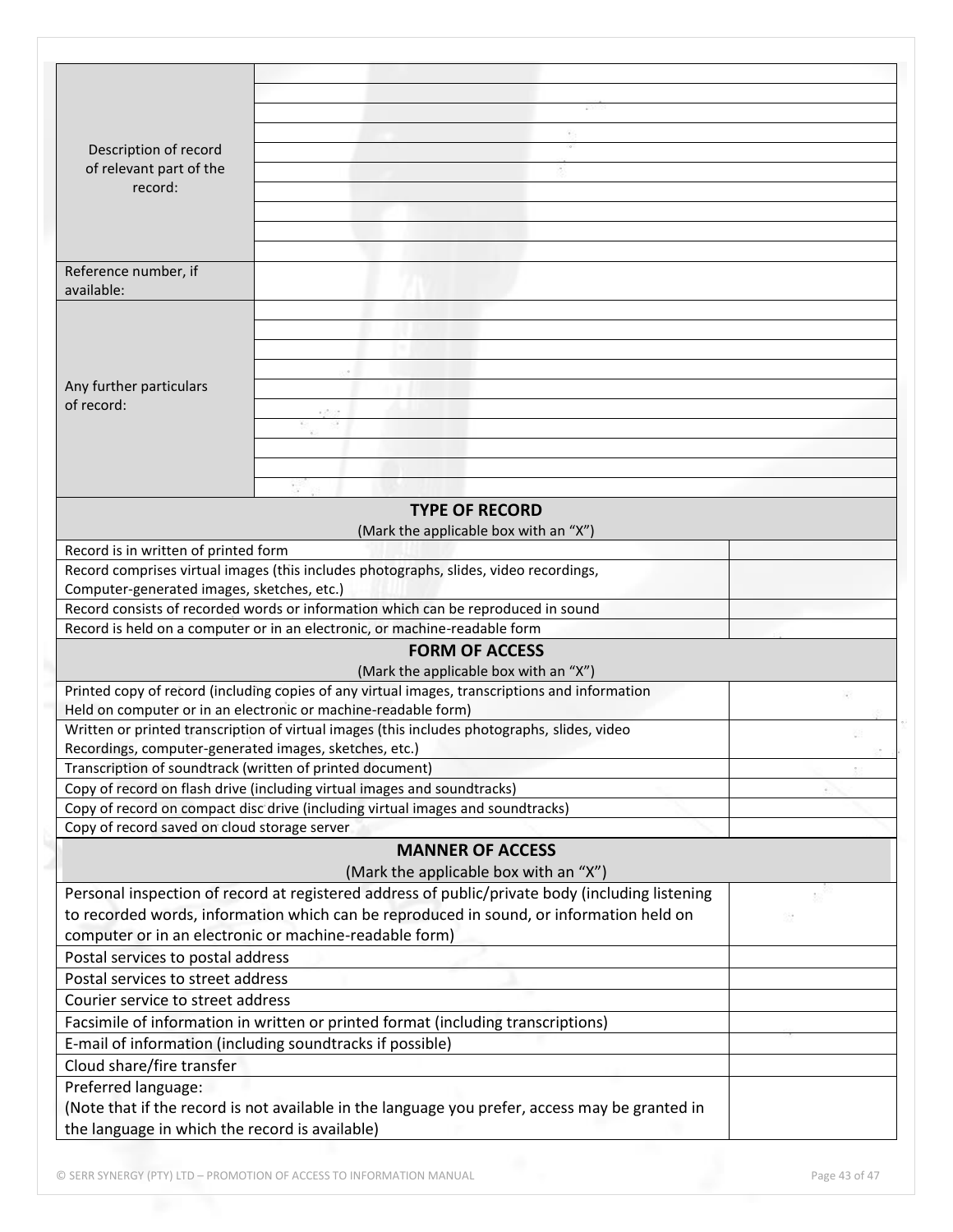| If the provided space is inadequate, please continue on a separate page and attach it to this Form. The requester must sign all the<br>Indicate which right is to<br>be exercised or<br>protected:<br>Explain why the record | additional pages. |        |                                              |  |
|------------------------------------------------------------------------------------------------------------------------------------------------------------------------------------------------------------------------------|-------------------|--------|----------------------------------------------|--|
|                                                                                                                                                                                                                              |                   |        |                                              |  |
|                                                                                                                                                                                                                              |                   |        |                                              |  |
|                                                                                                                                                                                                                              |                   |        |                                              |  |
|                                                                                                                                                                                                                              |                   |        |                                              |  |
|                                                                                                                                                                                                                              |                   |        |                                              |  |
|                                                                                                                                                                                                                              |                   |        |                                              |  |
| requested is required for                                                                                                                                                                                                    |                   |        |                                              |  |
| the exercise or                                                                                                                                                                                                              |                   |        |                                              |  |
| protection of the<br>aforementioned right:                                                                                                                                                                                   |                   |        |                                              |  |
|                                                                                                                                                                                                                              |                   |        |                                              |  |
|                                                                                                                                                                                                                              | <b>FEES</b>       |        |                                              |  |
| A request fee must be paid before the request will be considered.<br>a)<br>You will be notified of the amount of the access fee to be paid.<br>b)                                                                            |                   |        |                                              |  |
| The fee payable for access to a record depends on the form in which access is required and<br>$\mathsf{C}$                                                                                                                   |                   |        |                                              |  |
| the reasonable time required to search for and prepare a record.                                                                                                                                                             |                   |        |                                              |  |
| If you qualify for exemption of the payment of any fee, please state the reason for exemption.<br>d)                                                                                                                         |                   |        |                                              |  |
| Reason:                                                                                                                                                                                                                      |                   |        |                                              |  |
|                                                                                                                                                                                                                              |                   |        |                                              |  |
|                                                                                                                                                                                                                              |                   |        |                                              |  |
|                                                                                                                                                                                                                              |                   |        |                                              |  |
|                                                                                                                                                                                                                              |                   |        |                                              |  |
|                                                                                                                                                                                                                              |                   |        |                                              |  |
|                                                                                                                                                                                                                              |                   |        |                                              |  |
| You will be notified in writing whether your request has been approved or denied and if approved the costs relating to your<br>request, if any. Please indicate your preferred manner of correspondence:<br>Postal address   | Facsimile         |        | Electronic communication<br>(Please specify) |  |
|                                                                                                                                                                                                                              |                   |        |                                              |  |
|                                                                                                                                                                                                                              |                   |        |                                              |  |
|                                                                                                                                                                                                                              |                   |        |                                              |  |
|                                                                                                                                                                                                                              |                   |        |                                              |  |
|                                                                                                                                                                                                                              |                   |        |                                              |  |
|                                                                                                                                                                                                                              | this              |        | 20                                           |  |
|                                                                                                                                                                                                                              |                   | day of |                                              |  |
| Signed at                                                                                                                                                                                                                    |                   |        |                                              |  |
| Signature of requester / person on whose behalf request is made                                                                                                                                                              |                   |        |                                              |  |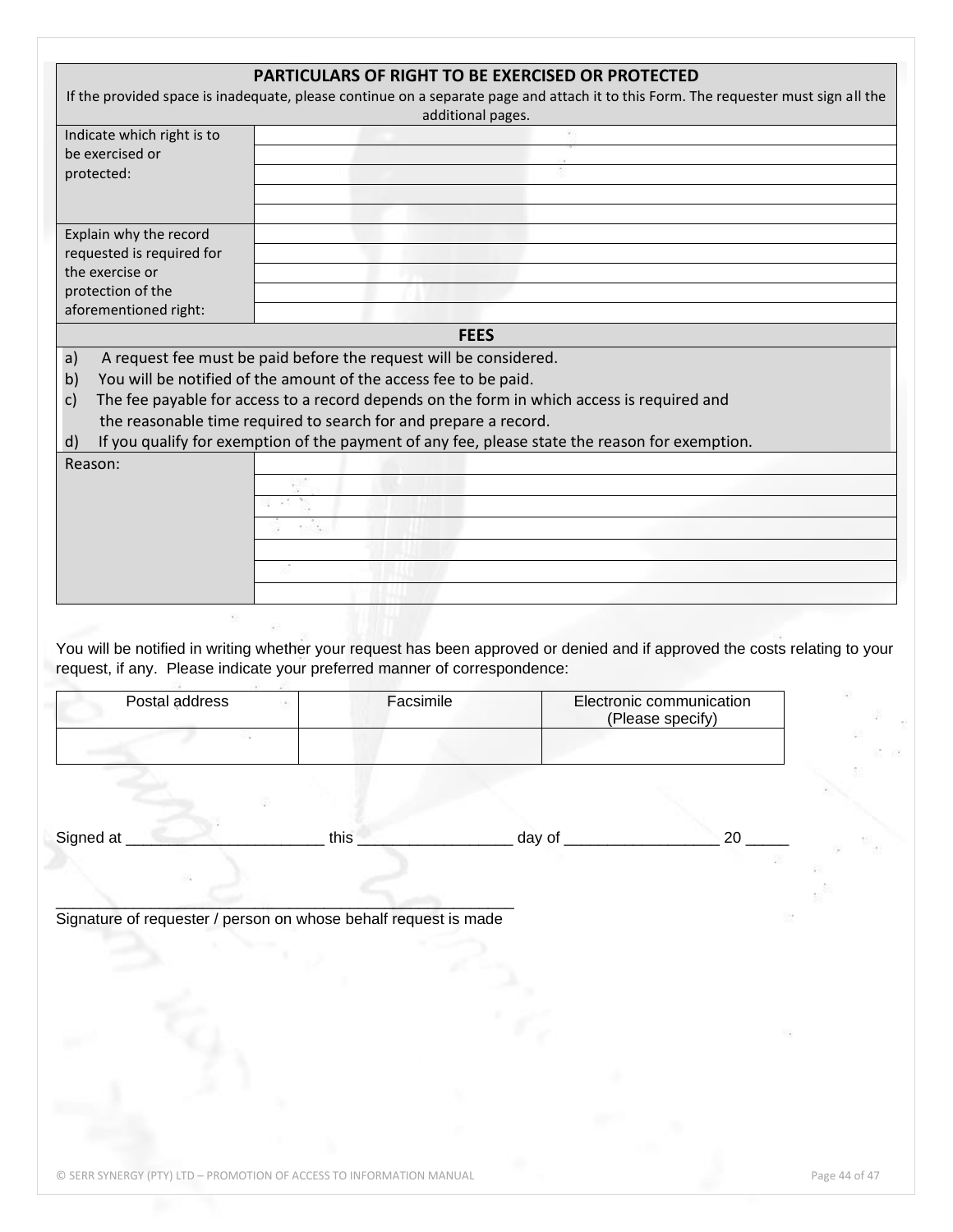|                                  | 5376<br><b>FOR OFFICIAL USE</b> |   |
|----------------------------------|---------------------------------|---|
| Reference number:                |                                 |   |
| Request received by:             |                                 |   |
| (state rank, name and            |                                 |   |
| surname of information           |                                 |   |
| Officer)                         |                                 |   |
| Date received:<br>Access fees:   |                                 |   |
| Deposit (if any):                |                                 |   |
|                                  |                                 |   |
|                                  |                                 |   |
|                                  |                                 |   |
| Signature of information officer |                                 |   |
|                                  |                                 |   |
|                                  |                                 |   |
|                                  |                                 |   |
|                                  |                                 |   |
|                                  |                                 |   |
|                                  |                                 |   |
|                                  |                                 |   |
|                                  |                                 |   |
|                                  |                                 |   |
|                                  |                                 |   |
|                                  |                                 |   |
|                                  |                                 |   |
|                                  |                                 |   |
|                                  |                                 |   |
|                                  |                                 |   |
|                                  |                                 |   |
|                                  |                                 |   |
|                                  |                                 |   |
|                                  |                                 |   |
|                                  |                                 |   |
|                                  |                                 |   |
|                                  |                                 |   |
|                                  |                                 |   |
|                                  |                                 |   |
|                                  |                                 |   |
|                                  |                                 |   |
|                                  |                                 |   |
|                                  |                                 |   |
|                                  |                                 | 掇 |
|                                  |                                 |   |
|                                  |                                 |   |
|                                  |                                 |   |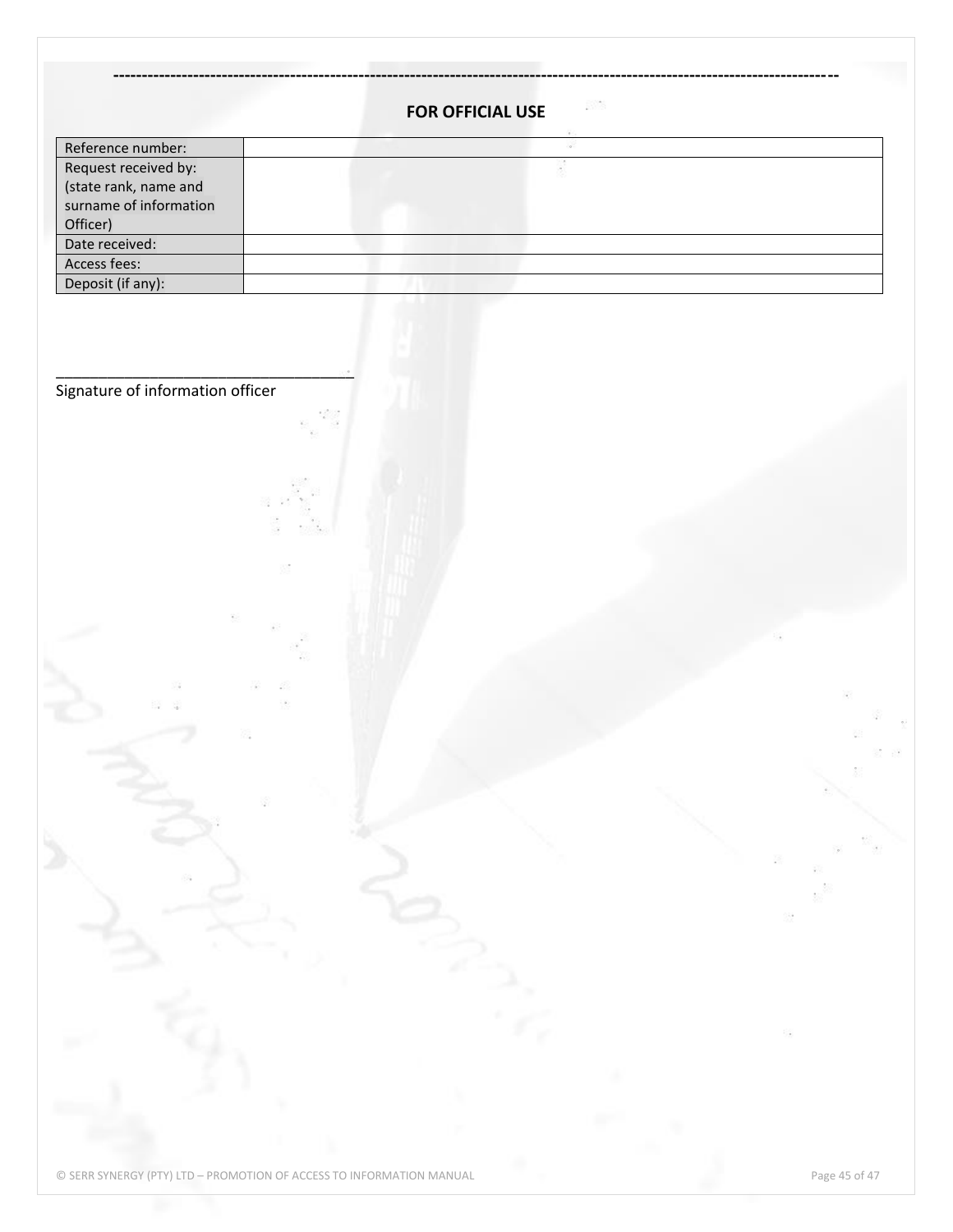## **ANNEXURE 2**

# **FEES FOR RECORDS OF PRIVATE BODY (COMPANY)**

| Item             | <b>Description</b>                                    | <b>Amount</b>                        |
|------------------|-------------------------------------------------------|--------------------------------------|
| 1.               | The request fee payable by every requester            | R140.00                              |
| 2.               | Photocopy/printed black & white copy of A4-size       | R2.00 per page or part thereof.      |
|                  | page                                                  |                                      |
| 3.               | Printed copy of A4-size page                          | R2.00 per page or part thereof.      |
| Item             | <b>Description</b>                                    | <b>Amount</b>                        |
| $\overline{4}$ . | For a copy in a computer-readable form on:            |                                      |
|                  | (iii) Flash drive (to be provided by requestor)       | R40.00                               |
|                  | (iv) Compact disc                                     |                                      |
|                  | If provided by requestor                              | R40.00                               |
|                  | If provided to the requestor                          | R60.00                               |
| 5.               | For a transcription of visual images per A4-size page | Service to be outsourced. Will       |
| 6.               | Copy of visual images                                 | depend on quotation from Service     |
|                  |                                                       | provider.                            |
| 7.               | Transcription of an audio record, per A4-size page    | R24.00                               |
| 8.               | Copy of an audio record on:                           |                                      |
|                  | (v) Flash drive (to be provided by requestor)         | R40.00                               |
|                  | (vi) Compact disc                                     |                                      |
|                  | If provided by requestor                              | R40.00                               |
|                  | If provided to the requestor                          | R60.00                               |
| 9.               | To search for and prepare the record for disclosure   | R145.00                              |
|                  | for each hour or part of an hour, excluding the first |                                      |
|                  | hour, reasonably required for such search and         |                                      |
|                  | preparation.                                          |                                      |
|                  | To not exceed a total cost of                         | R435.00                              |
| 10.              | Deposit: If search exceeds 6 hours                    | One third of amount per request      |
|                  |                                                       | calculated in terms of items 2 to 8. |
| 11.              | Postage, e-mail or any other electronic transfer      | Actual expense, if any.              |